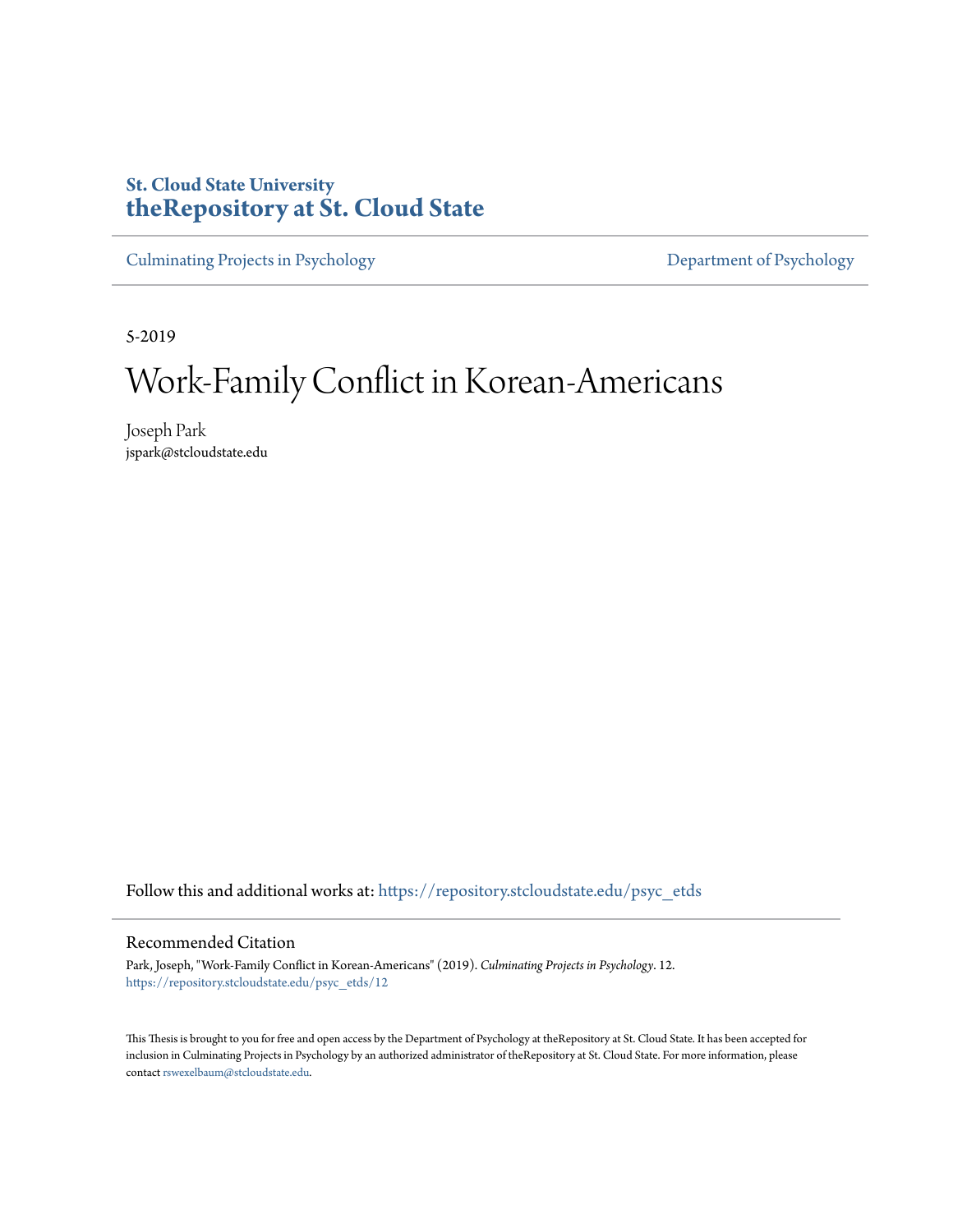### **Work-Family Conflict in Korean-Americans**

by

Joseph S. Park

A Thesis

Submitted to the Graduate Faculty of

St. Cloud State University

in Partial Fulfillment of the Requirements

for the Degree of

Master of Science

in Industrial/Organizational Psychology

May, 2019

Thesis Committee: Jody Illies, Chairperson Marcy Young-Illies David Robinson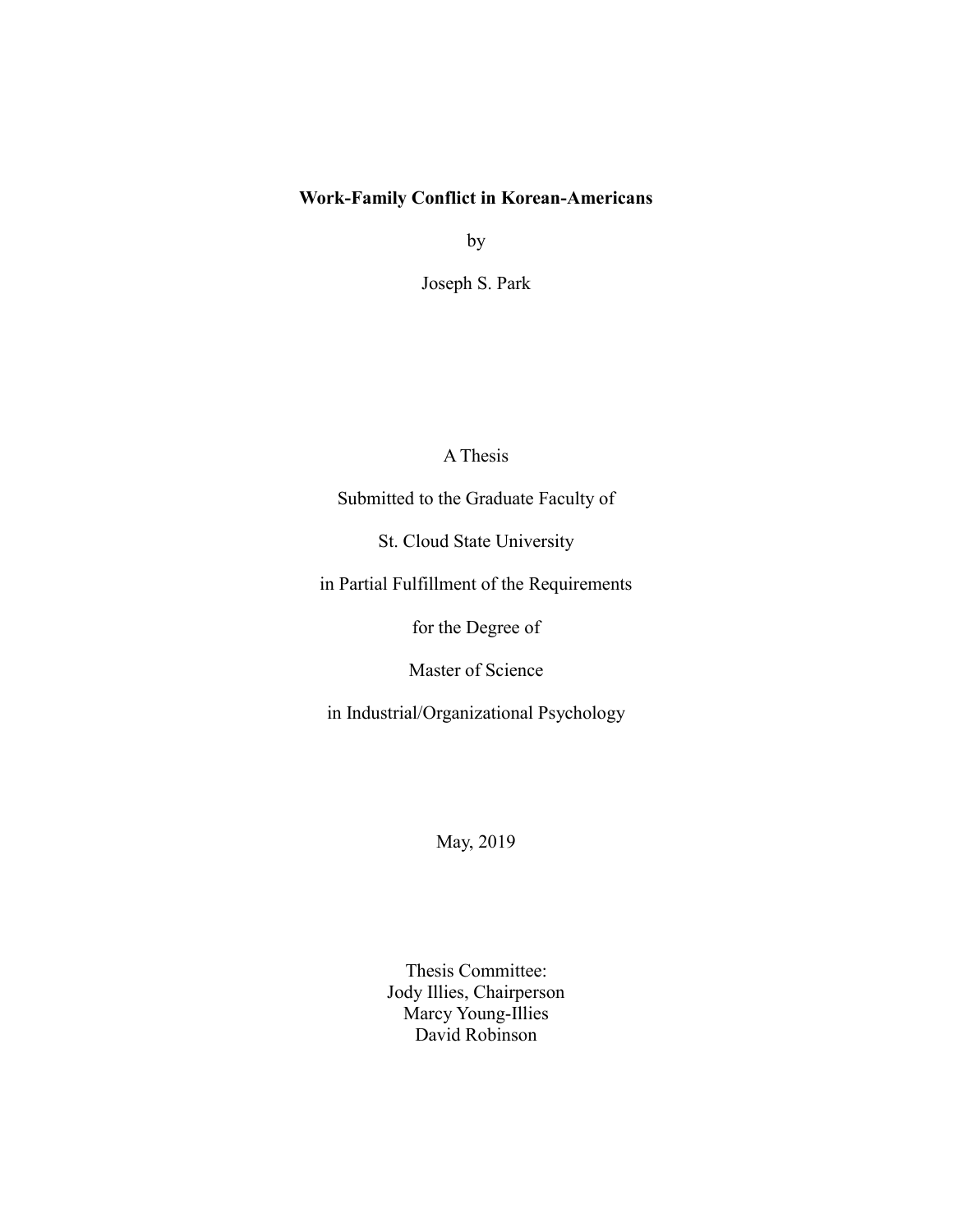#### **Abstract**

Work-family conflict research has been lacking in regard to cross-cultural studies, with research being primarily composed of Western samples and studied by Western researchers (Poelmans, 2003). Similarly, demographics in America (U.S. Census Bureau, 2008) make no distinction on generations of Asian-Americans, categorizing these populations under one construct such as Japanese or Korean. While the research is limited, several personal accounts of 1<sup>st</sup> and 2<sup>nd</sup> generation Korean-Americans (Gaertner, 2012; Kim, Huhr & Kim, 1993; Takeshita & Leong, 2007; Zeon, 1994) show the need to distinguish between the generations. This study explored the relationship between perceived work/family demand and work-family conflict, and how ethnicity and collectivism affected this relationship. Perceived work/family demand was explored as a mediator for the relationship between ethnicity and work-family conflict and between collectivism and work-family conflict. Results indicated that collectivism was a significant mediator of the relationship between demand and work-family conflict, whereas ethnicity was not.

*Keywords*: Work-family conflict, Korean-American, work interfering with family (WIF), family interfering with work (FIW), perceived work demand, perceived family demand, collectivism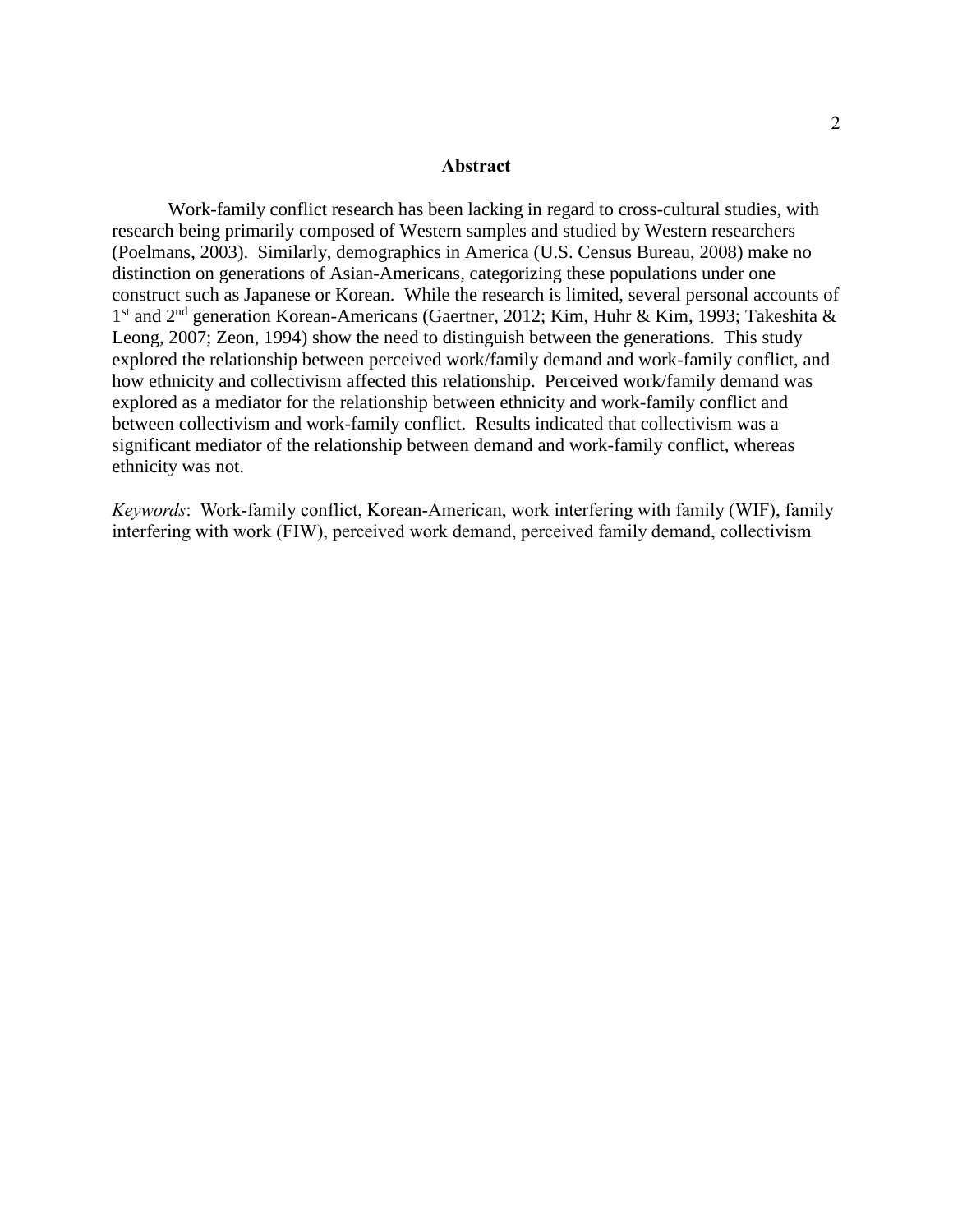# **Table of Contents**

| Chapter | Page                                               |
|---------|----------------------------------------------------|
| I.      |                                                    |
|         |                                                    |
|         |                                                    |
|         |                                                    |
|         |                                                    |
|         |                                                    |
|         |                                                    |
|         | A closer look at the Korean-American population 14 |
|         |                                                    |
| II.     |                                                    |
|         |                                                    |
|         |                                                    |
|         |                                                    |
|         |                                                    |
|         |                                                    |
|         |                                                    |
|         |                                                    |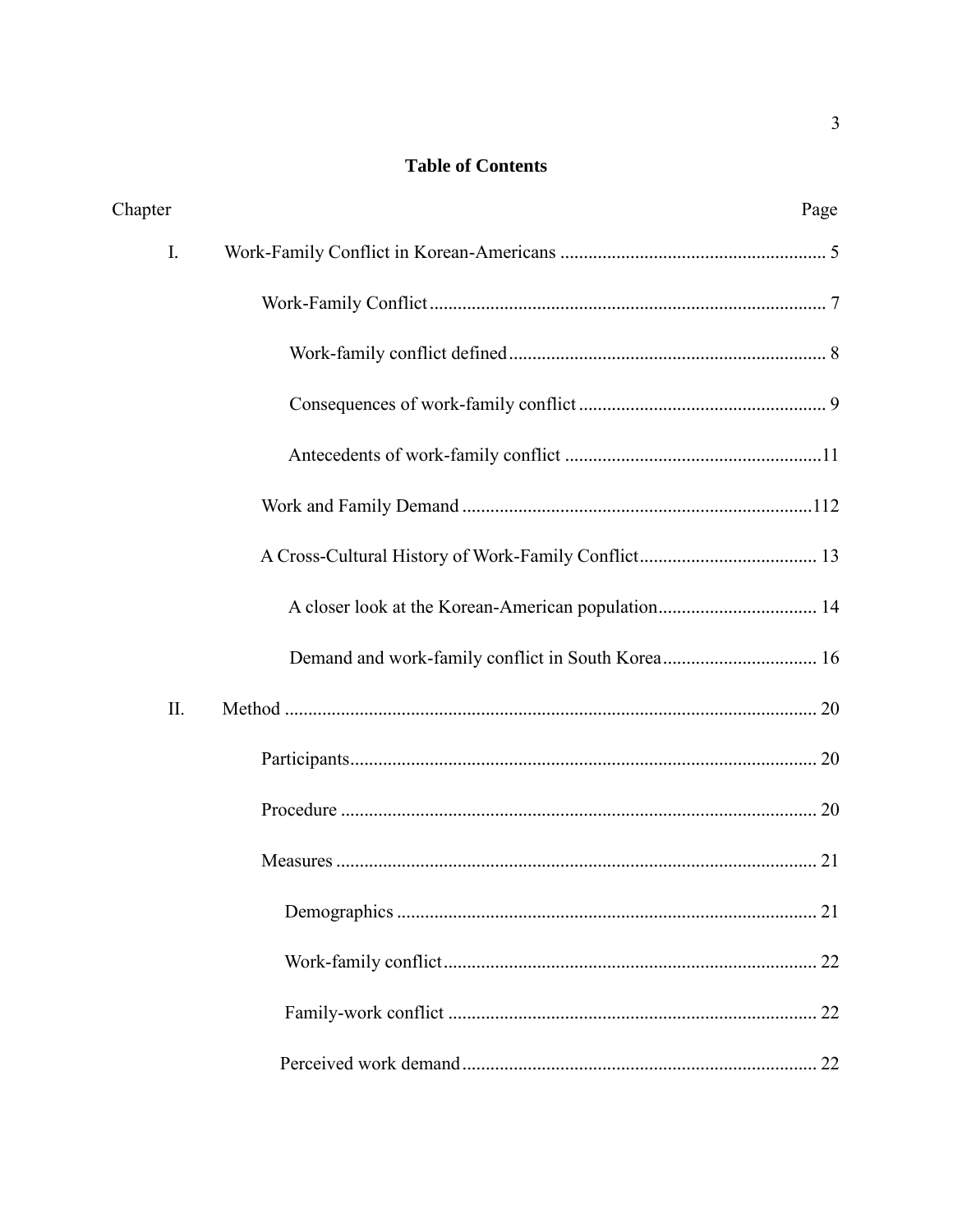# Chapter

Page

| III. |  |  |  |  |
|------|--|--|--|--|
|      |  |  |  |  |
|      |  |  |  |  |
|      |  |  |  |  |
|      |  |  |  |  |
|      |  |  |  |  |
|      |  |  |  |  |
|      |  |  |  |  |
| IV.  |  |  |  |  |
|      |  |  |  |  |
|      |  |  |  |  |
|      |  |  |  |  |
|      |  |  |  |  |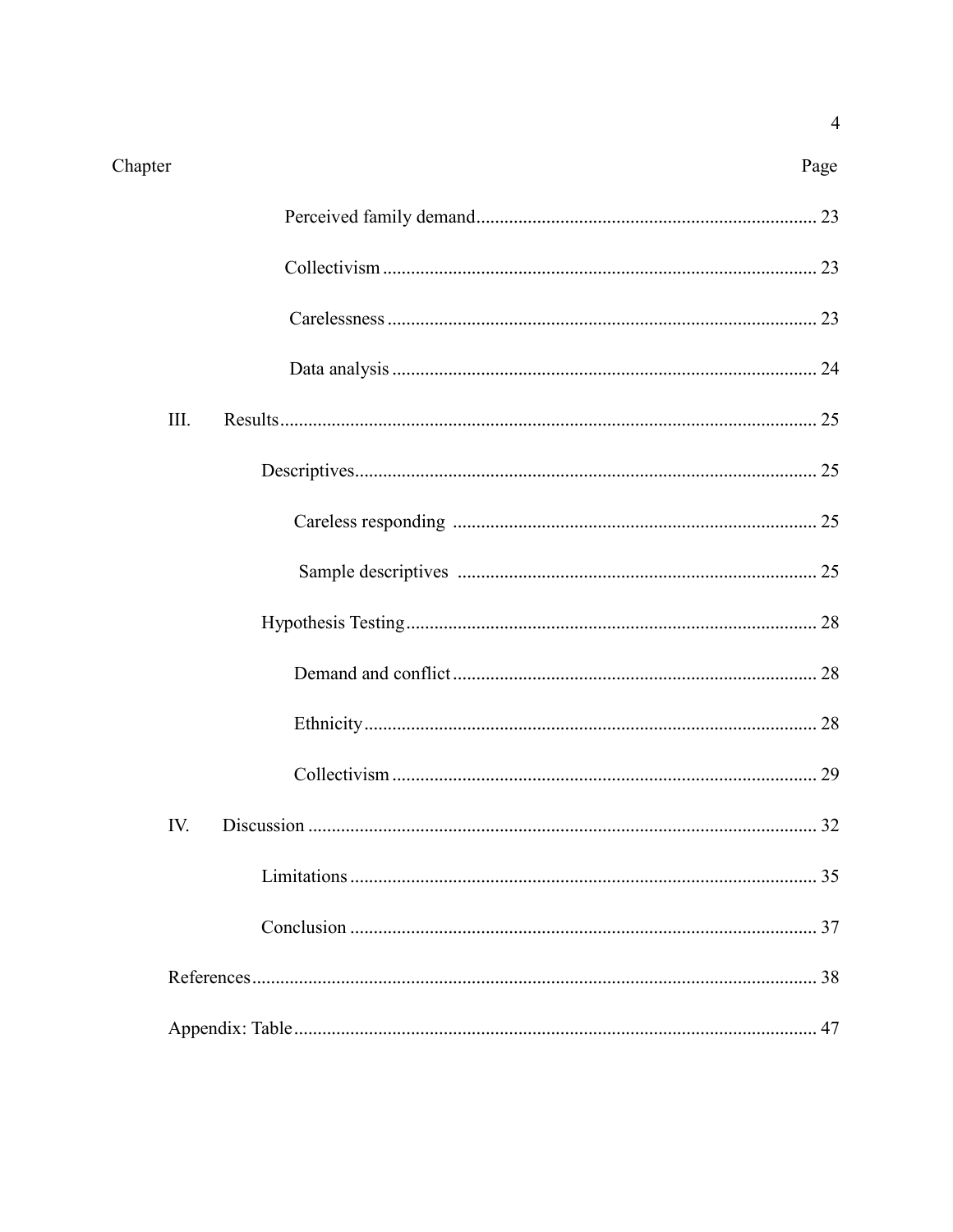#### **Work-Family Conflict in Korean-Americans**

<span id="page-5-0"></span>According to the U.S. Census Bureau, an Asian-American can be defined as a person with origins in the Far East, Southeast Asia, and/or the Indian subcontinent. Immigration status, citizenship (either by birthright and/or naturalization), acculturation, and language ability are some of the variables and characteristics that are used to define the "American" in Asian-American (Wood, 2006). More important to the proposed study than the definition of "Asian-American," however, is the further distinction between generations of Asian-Americans. According to the Pew Research Center (2013), "first-generation" refers to a person born outside of the United States where neither parent was a U.S. citizen. Similarly, "second-generation" refers to people born in the United States with at least one first-generation immigrant parent. In addition, it is important to recognize the "1.5 generation;" while not as common, they are individuals who have immigrated to a new country before or during their early teens. These definitions and distinctions will be further explored in the following sections.

While there is a lack of research in the psychological field on the generations of Asians, many autobiographies and sociology studies have started looking at these distinctions. Holland and Palaniappan (2012), for example, brought up the unique issue that, while Asian-American citizens are the fastest growing racial/ethnic group in the United States, much of America's knowledge of their health has been determined by studies that either grouped Asian-American individuals together, or simply examined one of these small subgroups alone. This is further exacerbated when considering that when national health data are reported, they are often reported for/as an aggregated group. When aggregating a race into one category, misleading phenomena may start to appear. For example, in 2009, the NHS reported that Asian-Americans have a lower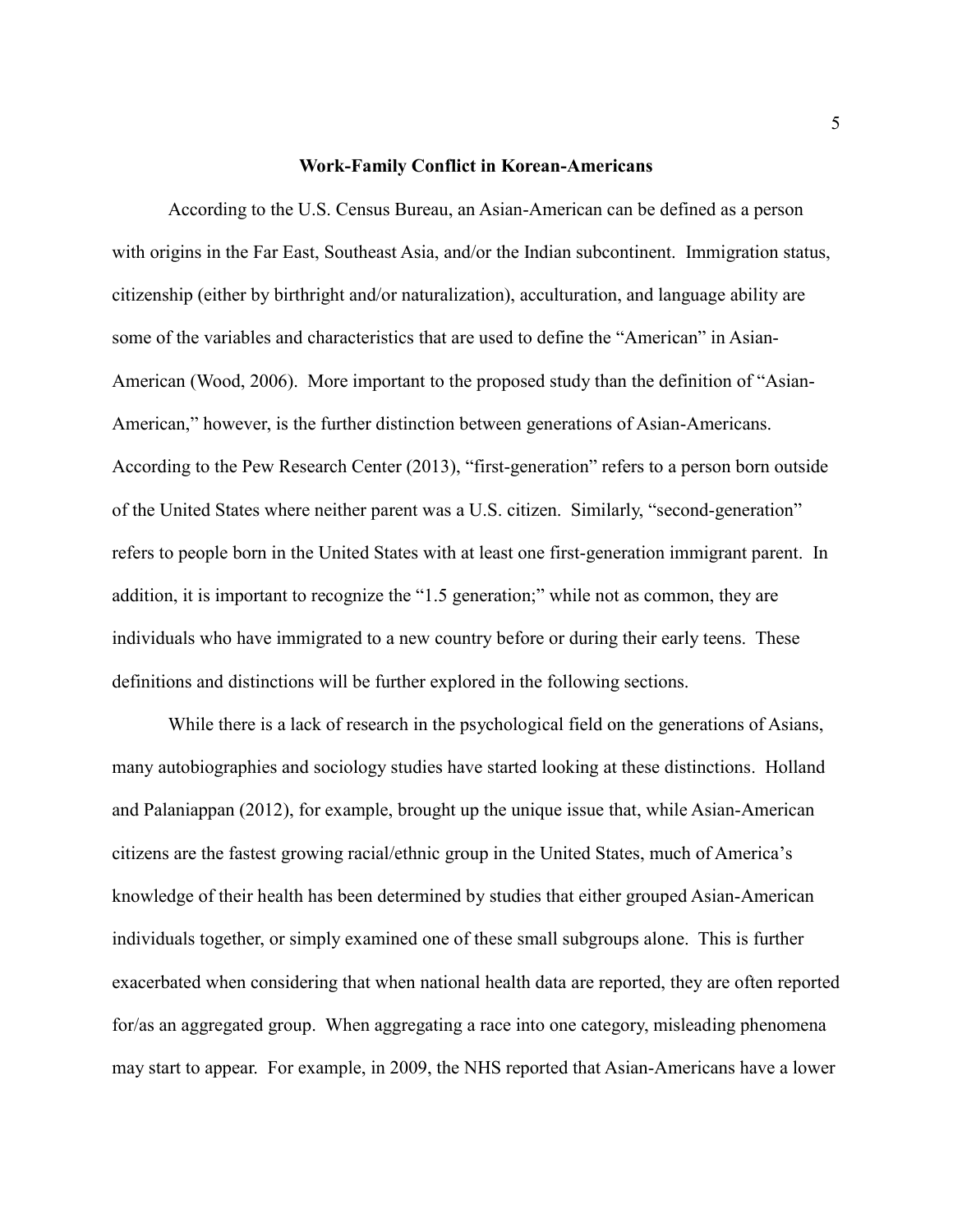prevalence of heart disease. However, when breaking down the data, Holland and Palaniappan found that only two specific Asian-American subgroups (Asian-Indian and Filipino) actually had a higher prevalence of coronary heart disease.

In 2008, the U.S. Census Bureau gathered demographic characteristics of Asian subgroups in the U.S. and found that more than half of each Asian subgroup were foreign born; 69.3% of Chinese-Americans were foreign born, 57.3% of Japanese-Americans were foreign born, and 72.7% of Korean-Americans were foreign born. Within each of these subgroups, even larger disparities were found regarding English proficiency: 46% of Chinese-Americans spoke English less than "very well," only 24.8% of Japanese-Americans spoke English less than "very well," and 46.1% of Korean-Americans spoke English less than "very well." With such large disparities of Asian-Americans being foreign born, and having language barriers, there should be an even further need to distinguish between foreign born Asian-Americans who have an elementary-level grasp of the English language and American-born Asian-Americans that have English as their primary language.

<span id="page-6-0"></span>The purpose of the present study was to explore the relationships among ethnicity, perceptions of work/family demand, and work-family conflict. This study also explored the potential effect culture (individualism and collectivism) has on work-family conflict and demand. Specifically, this study explored how different generations of Korean-Americans (1<sup>st</sup>) generation vs.  $2<sup>nd</sup>$  generation) perceive work demand and family demand, and how those demands influence work-family conflict.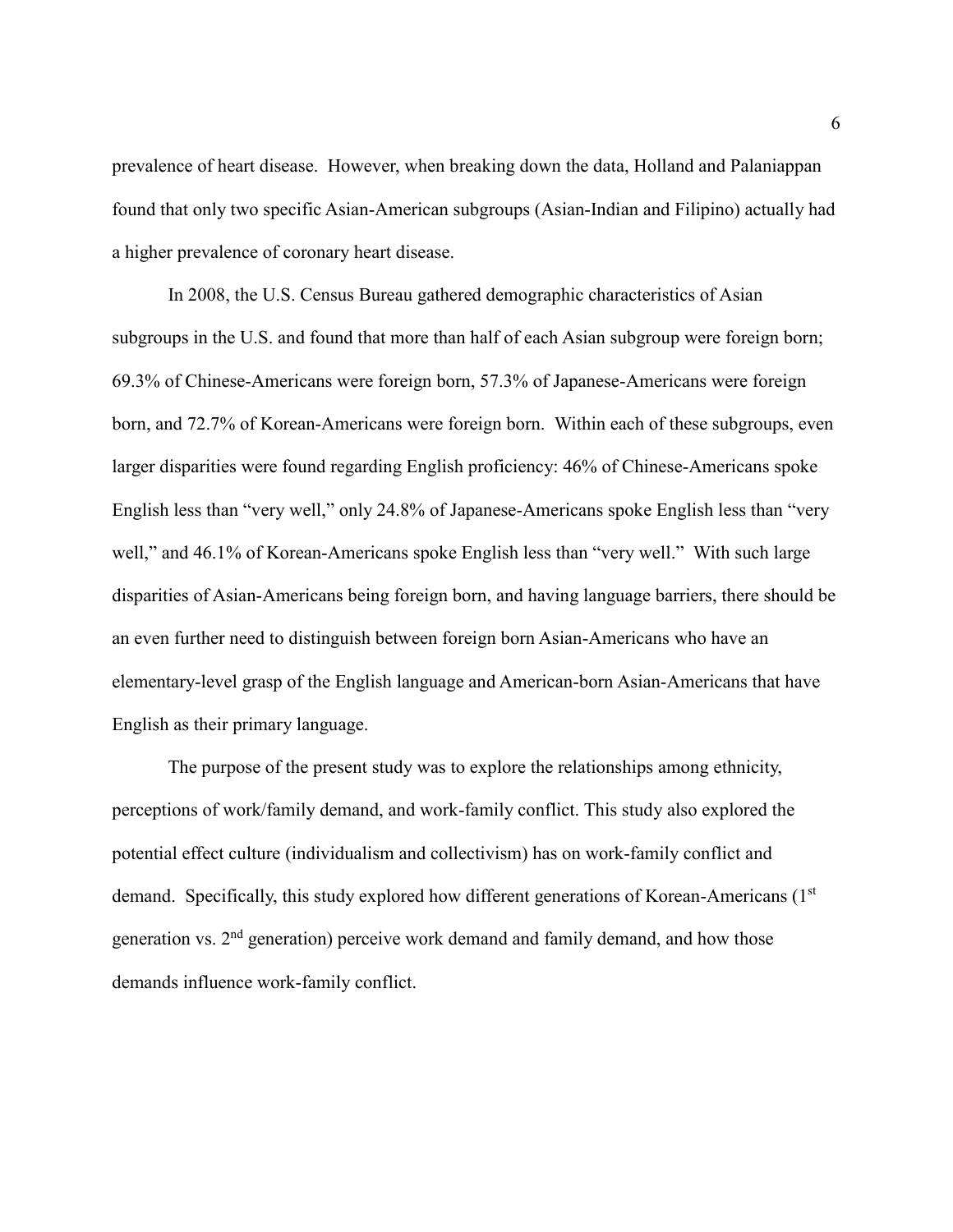#### **Work-Family Conflict**

The interaction between work and family was a concept first documented sometime in the late 19<sup>th</sup> century by S.J. Kleinberg. In the aforementioned study, Kleinberg (1989) explored working-class families in Pittsburgh between 1870 and 1907. While these dates may seem insignificant at first, they came at a pivotal  $~40$  years after the estimated end dates of the Industrial Revolution (Ashton, 1997). Kleinberg highlights one key aspect of the Industrial Revolution's effect on family: the source of income changing from an internal source to an external source. Oslen (1983) further pushes the importance of the industrial revolution's impact on the family and work relationship by indicating the start of a "sharp dichotomy" of work and family. The effects and influence the Industrial Revolution had on the world (and seem to continue to have) are seemingly unstoppable. By 2012, Greenhaus and Powell (2012) noted the increase in number of dual-career couples and single parents and argued that socioeconomic forces were a large contributor to the increase of both of these family paradigms.

To understand the mechanisms underlying the work-family dynamic, one must understand the theories behind work and family. The "boundary theory" was found to be one of the most influential and constantly refined theories regarding work and family (Lavassani & Movahedi, 2014; Oslen, 1983; Pleck, 1977); Lavassani & Movahedi (2014) defined this theory as the idea that social life can be divided into two interdependent sections: work and family. Pleck (1977) was one of the first to use the boundary theory in application with work-family conflict. However, it was Oslen (1983) that pushed Pleck's research further by clarifying that work and family are two separate but interdependent spheres. Lavassani and Movahedi helped interpret Oslen's work by summarizing that in the context of work and family relationships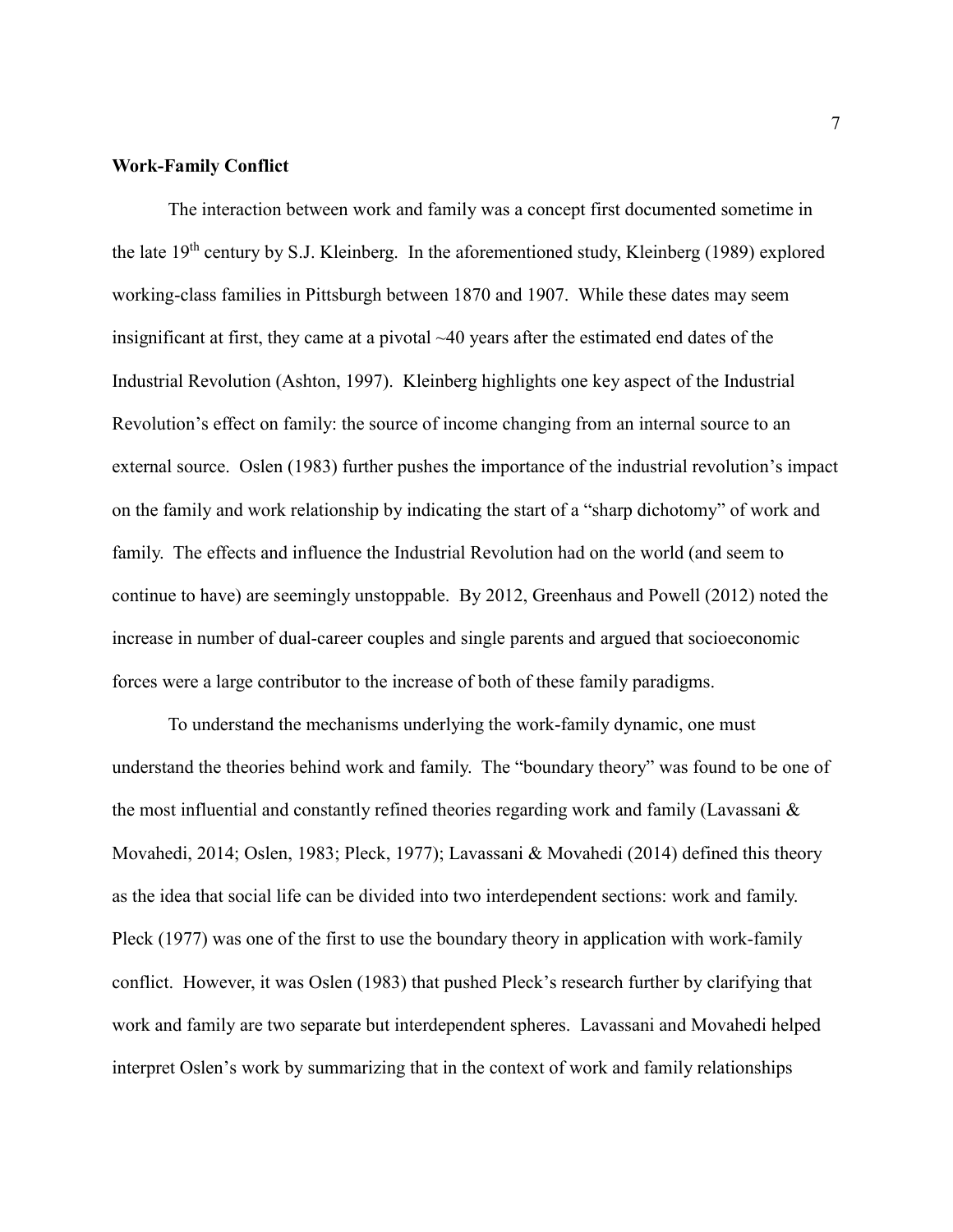(according to boundary theory), an individual cannot have different roles at the same time. The application of the boundary theory is an excellent way to understand the mechanics of workfamily conflict.

<span id="page-8-0"></span>**Work-family conflict defined.** To understand work-family conflict, one must first understand interrole conflict; Greenhaus and Buetell (1985) defined this as a form of role conflict in which sets of opposing pressures arise from participation in different roles. With this preliminary concept in mind, they defined work-family conflict as a form of interrole conflict in which the role pressures from the work and family domains are mutually incompatible in some respect.

In more recent times, work-family conflict has been dissected even further into two separate categories: work interference with family (WIF), and family interference with work (FIW). An example of work interfering with family (WIF) is the conflict that arises in an individual when their demands of work (overtime, too many hours, etc.) are incompatible and/or cause conflict with their family demands (being a parent, spouse, etc.). Conversely, an example of family interfering with work (FIW) can be the conflict that arises when an individual's family demands (such as being a parent/spouse) are incompatible and/or cause conflict with their work demands. The definitions of what constitutes as work and family demands will be explored in future sections of this study. While previous iterations of work-family conflict did not make a distinction with the directionality of the conflict's source, WIF and FIW are the answer to this ambiguity. Lu, Gilmour, Kao, and Huang (2006) stressed the importance of this distinction, arguing that both WIF and FIW are interrole conflicts on the work and family interface, and that the distinction lies in the direction or cause/effect of the conflict. Lu et al. elaborated further by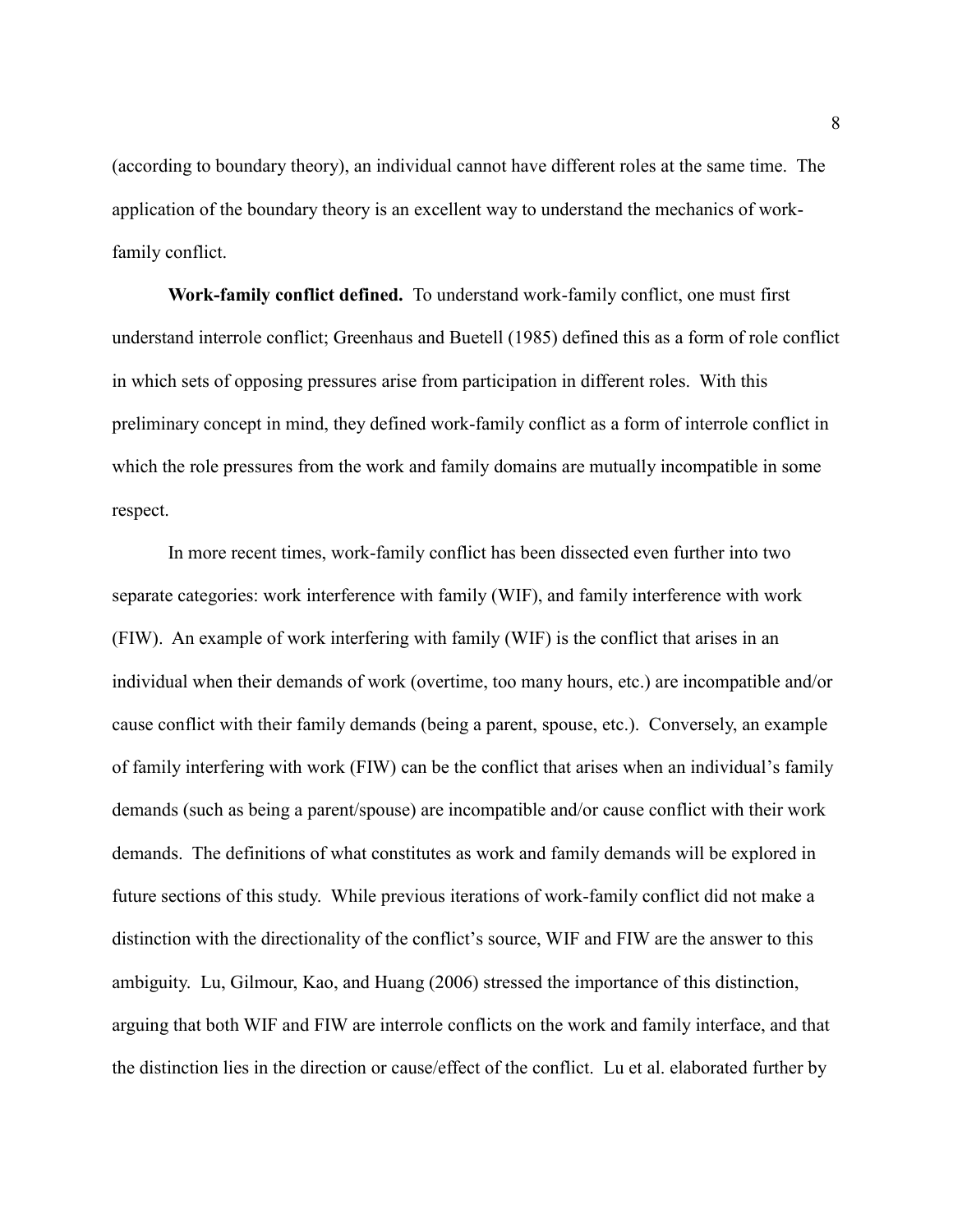consulting a few previous studies on the directionality of work-family conflict (e.g., Aryee, Fields, & Luk, 1999; Matsui, Ohsawa, & Onglatco, 1995), citing strong evidence that different antecedents were related to different directions of work-family conflict. Amstad, Meier, Fasel, Elfering, and Semmer (2011) further stressed the importance of distinguishing between the two types of conflict by citing meta-analytic evidence showing the different correlation patterns between WIF and FIW and the common outcome variables (e.g., Allen, Herst, Bruck, & Sutton, 2000; Ford, Heinen, & Langkamer, 2007; Kossek & Ozeki, 1998). In their own study, Amstad et al. found that WIF was more strongly associated with work-related outcomes and that FIW was more strongly associated with family-related outcomes.

Byron (2005) took the concepts of WIF and FIW into a larger scale, and conducted a comprehensive meta-analysis combining around 60 different studies to see the relative effects of work, nonwork, demographic, and individual factors on WIF and FIW. Consistent with Amstad et al. (2011), Byron found that work-related factors (such as hours spent at work, job stress, and schedule flexibility) were more strongly related to WIF and certain nonwork factors (such as family conflicts and stress) were more strongly related to FIW.

<span id="page-9-0"></span>**Consequences of work-family conflict.** It is imperative that research pushes the understanding of work-family conflict because the consequences it can have on individuals can be very detrimental to health. Allen et al. (2000) found in their meta-analysis that work-family conflict had significant impacts on work outcomes, nonwork outcomes, and stress outcomes. This three-factor construct of outcomes was again seen in Bellavia and Frone's (2005) study, where they made similar distinctions between the three types of outcomes: work-related outcomes, family-related outcomes, and domain-unspecific outcomes (instead of stress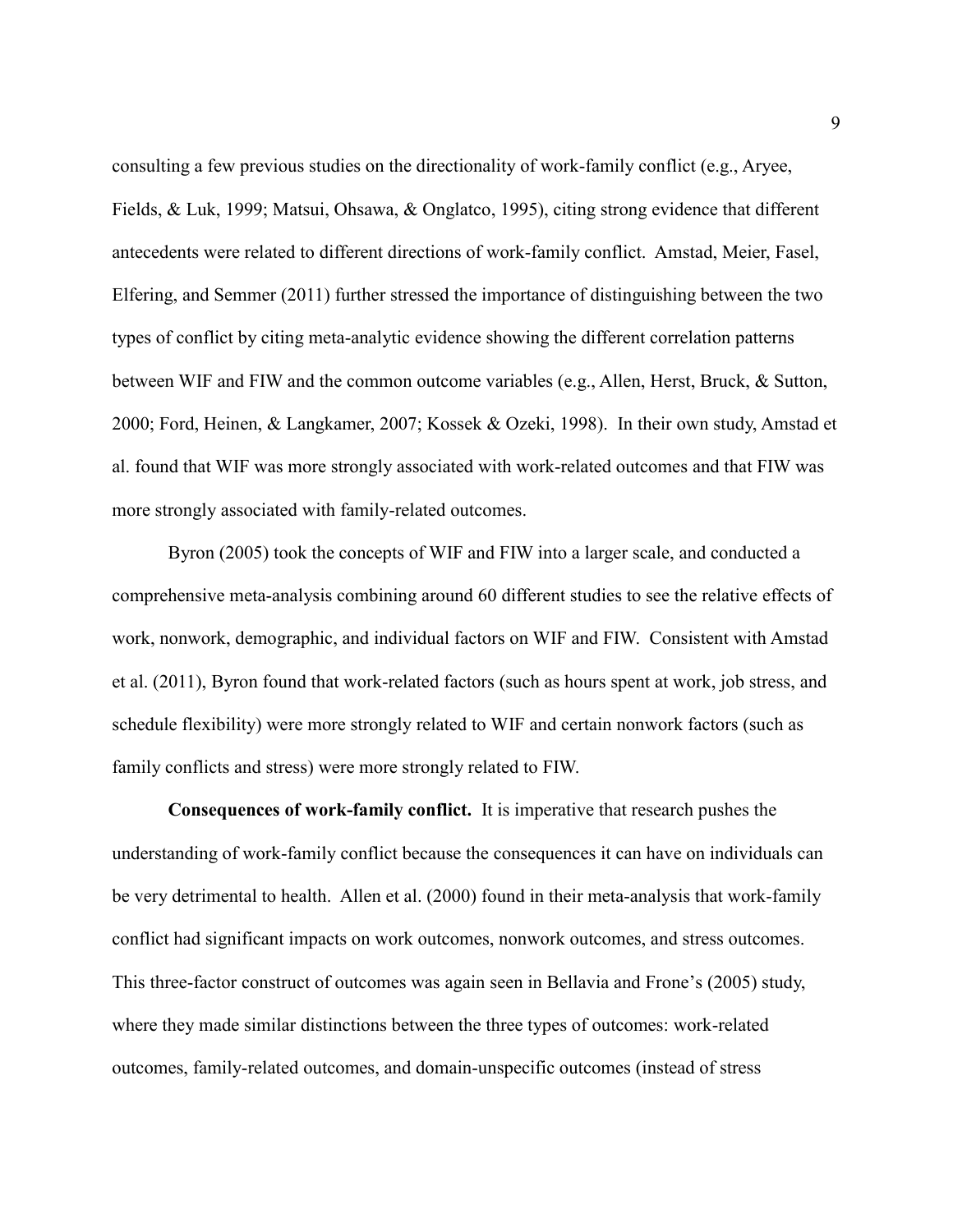outcomes). Allen et al. found that work-family conflict was related the following work outcomes: job satisfaction, career satisfaction, organizational commitment, intention to turnover, absenteeism, and job performance. Specifically, work-family conflict was found to result in lower levels of job satisfaction, career satisfaction, organizational commitment, and job performance, and higher levels of turnover intent. They also found that work-family conflict resulted in lower levels of life satisfaction, marital satisfaction, and family satisfaction. In their final facet of outcomes (stress outcomes), the relationships between work-family conflict and all seven stress outcome variables were the strongest of the three factors of outcomes. They found that work-family conflict resulted in higher levels of general psychological strain, somatic/physical symptoms, depression, alcohol abuse, burnout, work-related stress, and familyrelated stress.

Amstad et al. (2011), in a more recent meta-analysis, found that work-related outcomes of work-family conflict may include decreased job satisfaction (e.g., Perrewé, Hochwarter, & Kiewitz, 1999), decreased organizational commitment (e.g., Aryee, Srinivas, & Tan, 2005), intention to quit (e.g., Shaffer, Harrison, Gilley, & Luk, 2001), burnout (e.g., Peeters, Montgomery, Bakker, & Schaufeli, 2005), absenteeism (e.g., Kirchmeyer & Cohen, 1999), workrelated strain (e.g., Netemeyer, Brashear, & Boles, 2004), and reduced organizational citizenship behavior (e.g., Netemeyer, Maxham, & Pullig, 2005). Family-related outcomes of work-family conflict included decreased marital satisfaction and family satisfaction (e.g., Voydanoff, 2005), and increased family-related strain (e.g., Swanson & Power, 1999). Finally, the domainunspecific outcomes of work-family conflict may include decreased life satisfaction (e.g., Greenhaus, Collins, & Shaw, 2003), increased psychological strain and depression (e.g., Vinokur,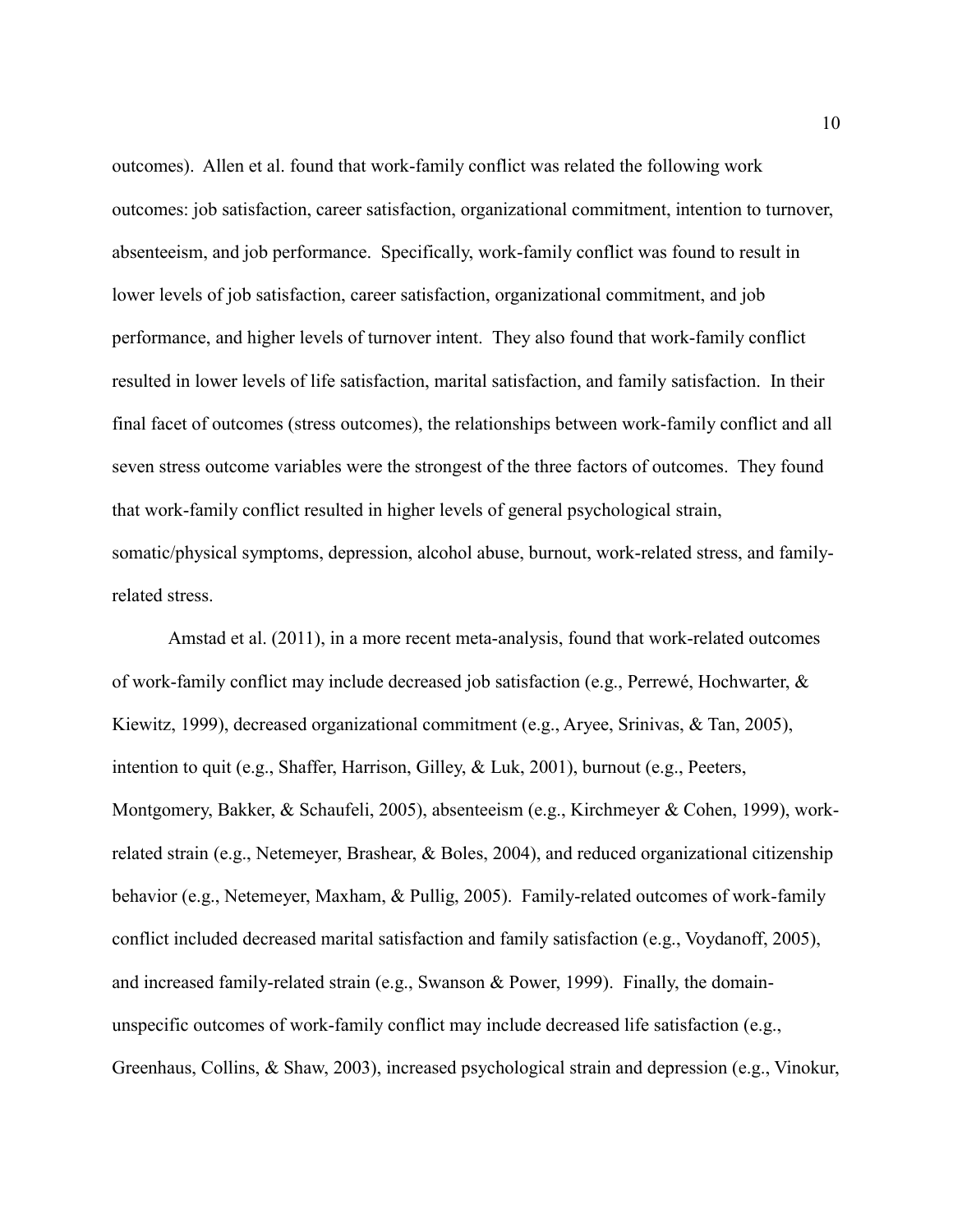Pierce, & Buck, 1999), and a higher chance of substance use and abuse (e.g., Gryzwacv & Bass, 2003).

<span id="page-11-0"></span>**Antecedents of work-family conflict.** Understanding the antecedents and predictors of work-family conflict is just as important as understanding the consequences. Eby, Casper, Lockwood, Bordeaux, and Brinley (2005) conducted a meta-analysis on work-family conflict as an entire construct (concept, antecedents, consequences); however, what separated Eby et al.'s research from others is the focus on the antecedents of work-family conflict. Similar to the meta-analyses done by Kossek and Ozeki (1998) and Allen et al. (2000), Eby et al. broke down the predictors of work-family conflict into three facets: work domain predictors, family domain predictors, and individual differences.

<span id="page-11-1"></span>Regarding work domain predictors, Eby et al. (2005) found that individuals who are profit-driven, are self-employed, work unpredictable shifts and/or hours, and have greater work demands had higher levels of work-family conflict. Conversely, it was found that having a supportive organizational culture, supervisor, or mentor in an organization was found to reduce work-family conflict. In terms of family domain predictors, they found that individuals who have children at home, have higher family demands, and have less family support had higher levels of work-family conflict. In regard to personality, they found that individuals who had higher levels of neuroticism tended to have higher levels of work-family conflict. Conversely, individuals who were higher self-monitors, had Type A tendencies, and had less negative affect tended to report less work-family conflict. The relationships between work-family conflict and their antecedents/consequences will be further explored in the following sections.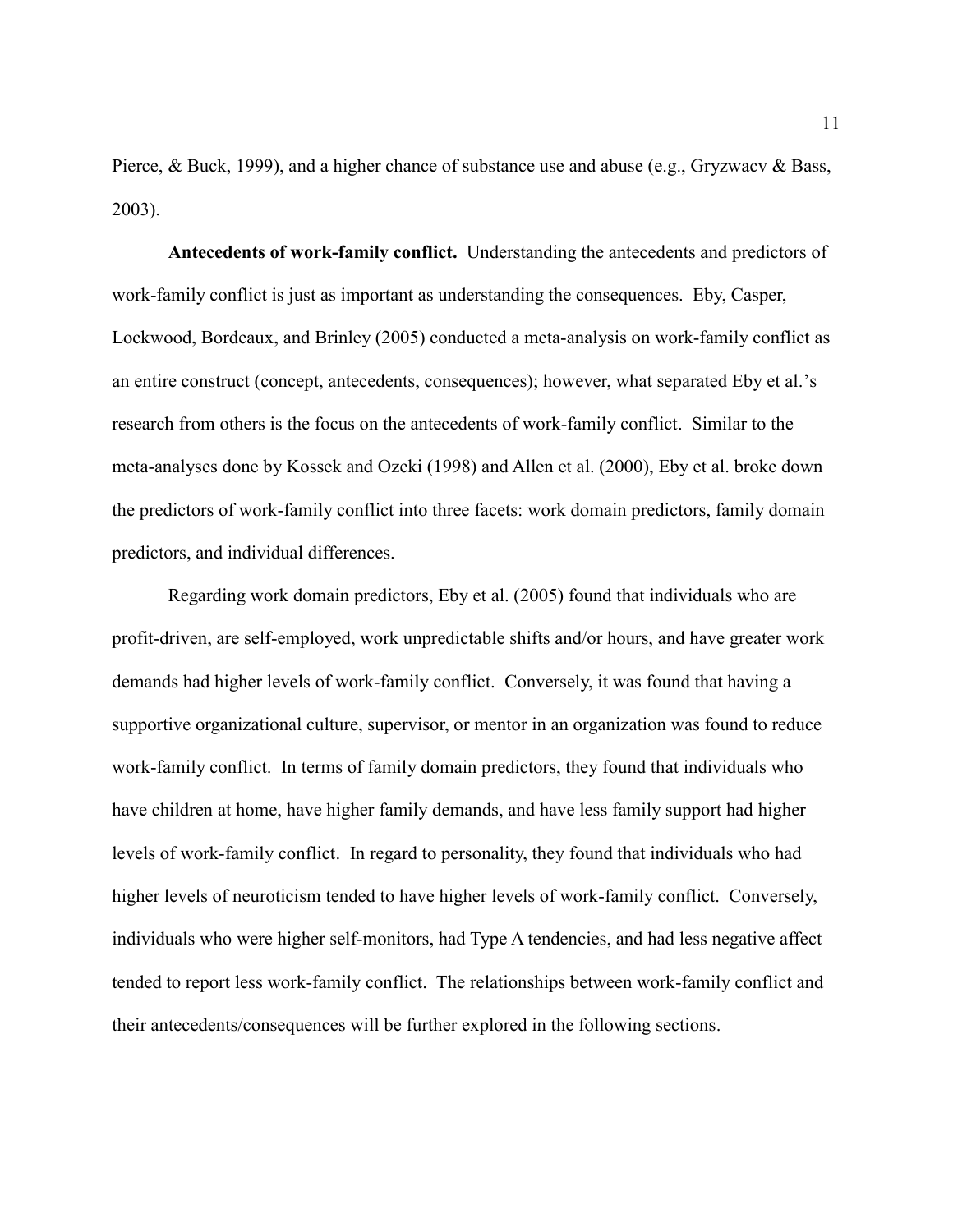#### **Work and Family Demand**

One general theme from the meta-analyses of the antecedents and consequences of workfamily conflict is that the variables mentioned can be categorized into either work or family demand. Yang, Chen, Choi, and Zou (2000) defined work demand as the pressures arising from excessive workloads and typical workplace time pressures. Similarly, they define family demand as the time pressures associated with tasks related to family, such as housekeeping and child care. However, Boyar, Carr, Mosley, and Carson (2007) argued that most of the measures used in assessing both work and family demand (e.g., Frone, 2000) were measuring predictors of demand and not actual demand, and that demand is a perceptual construct that accounts for an individual's overall view of his/her role responsibilities. The authors gave further examples of work and family demand being defined and conceptualized as objective constructs, such as number of hours worked and number of children at home (Carlson & Kacmar, 2000; Voydanoff, 1988). With this reasoning, Boyar et al. then differentiated demand from perceived demand, and defined perceived work demand (PWD) as a perception regarding the demand levels within the work domain. In other words, perceived work demand is how one perceives work demand; an example of this could be if one feels that their job requires too much of their time. Similarly, they also defined perceived family demand (PFD) as the perception regarding demand levels within the family domain. An example of perceived family demand might be if an individual feels their family requires too much or all of their attention and time.

Boyar et al. (2007) found in their study that PWD was significantly related to WIF, and that PFD was significantly related to FIW. In other words, perceived work demand resulted in higher levels of WIF, and perceived family demand resulted in higher levels of FIW. Consistent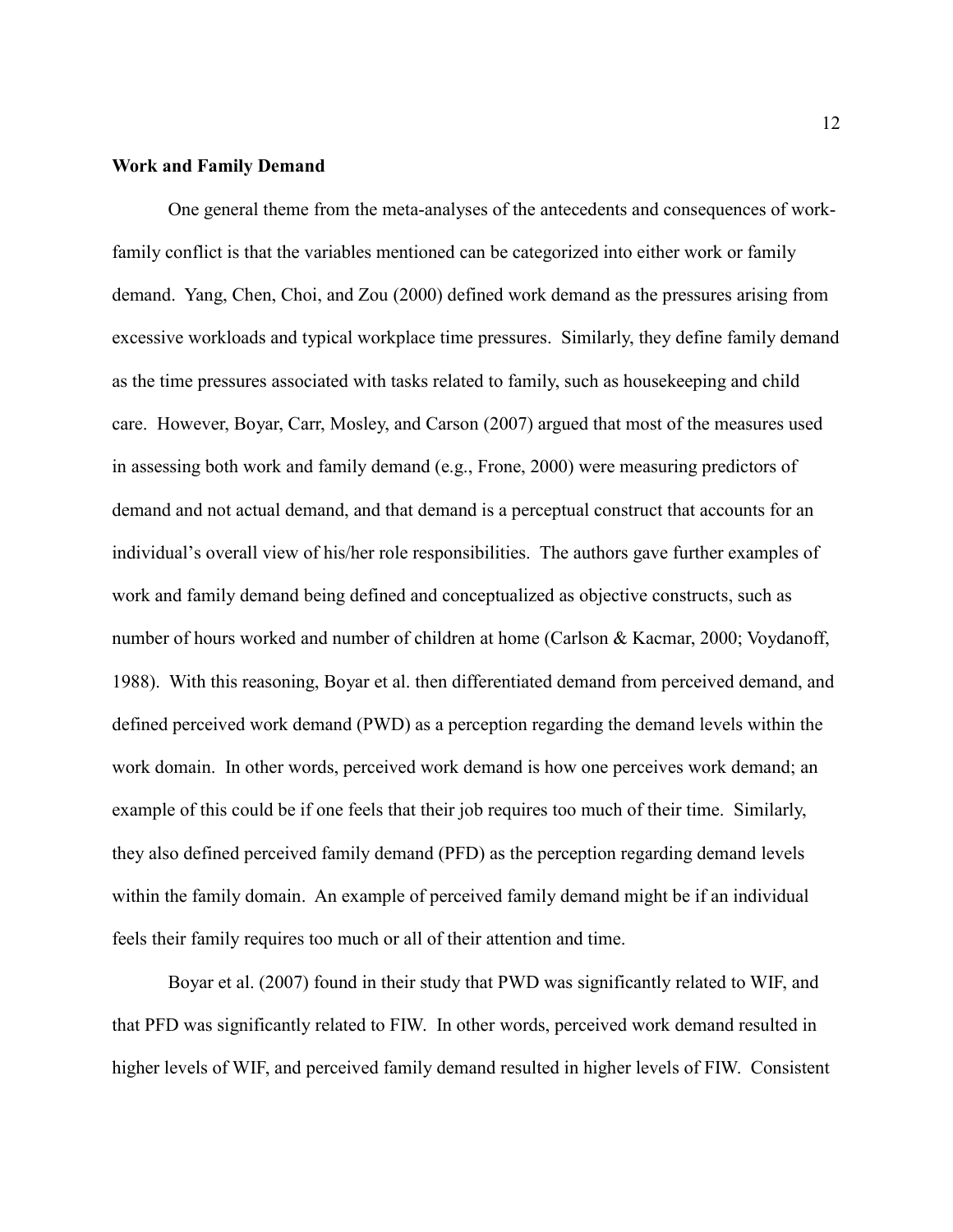with these results, Mesmer-Magnus and Viswesaran (2005) found that WIF had stronger relationships with work stressor variables, and FIW had stronger relationships with non-work stressor variables (such as family demand). Therefore, we can hypothesize that PWD will be positively related to WIF, and PFD will be positively related to FIW.

*Hypothesis 1: Perceived work demand (PWD) will be positively related to work interfering with family (WIF)*

*Hypothesis 2: Perceived family demand (PFD) will be positively related to family interfering with work (FIW)*

#### <span id="page-13-0"></span>**A Cross-Cultural History of Work-Family Conflict**

Poelmans (2003) noted a lack of cross-cultural research on work-family literature, stating that it is currently dominated by Western research using Western samples. While this was very apparent in 2003, it has advanced little in 2018. When searching for keywords such as "workfamily conflict," or even "work-family," the first page of these searches on major databases such as Google Scholar and PsycNET are more than 80% to 90% from Western researchers and/or using Western samples.

An exception to this tendency to focus on Western samples was Yang et al. (2000), who took a cross-cultural look at work-family conflict between American and Chinese families. This study is one of the most cited and referenced studies exploring cultural aspects of work-family conflict. Yang et al. found that there was a significant difference between American and Chinese families with regard to family demand, work demand, and work-family conflict. According to their study, family demand was significantly greater for families in the United States than for families in China. They also found that the effect of family demand on work-family conflict was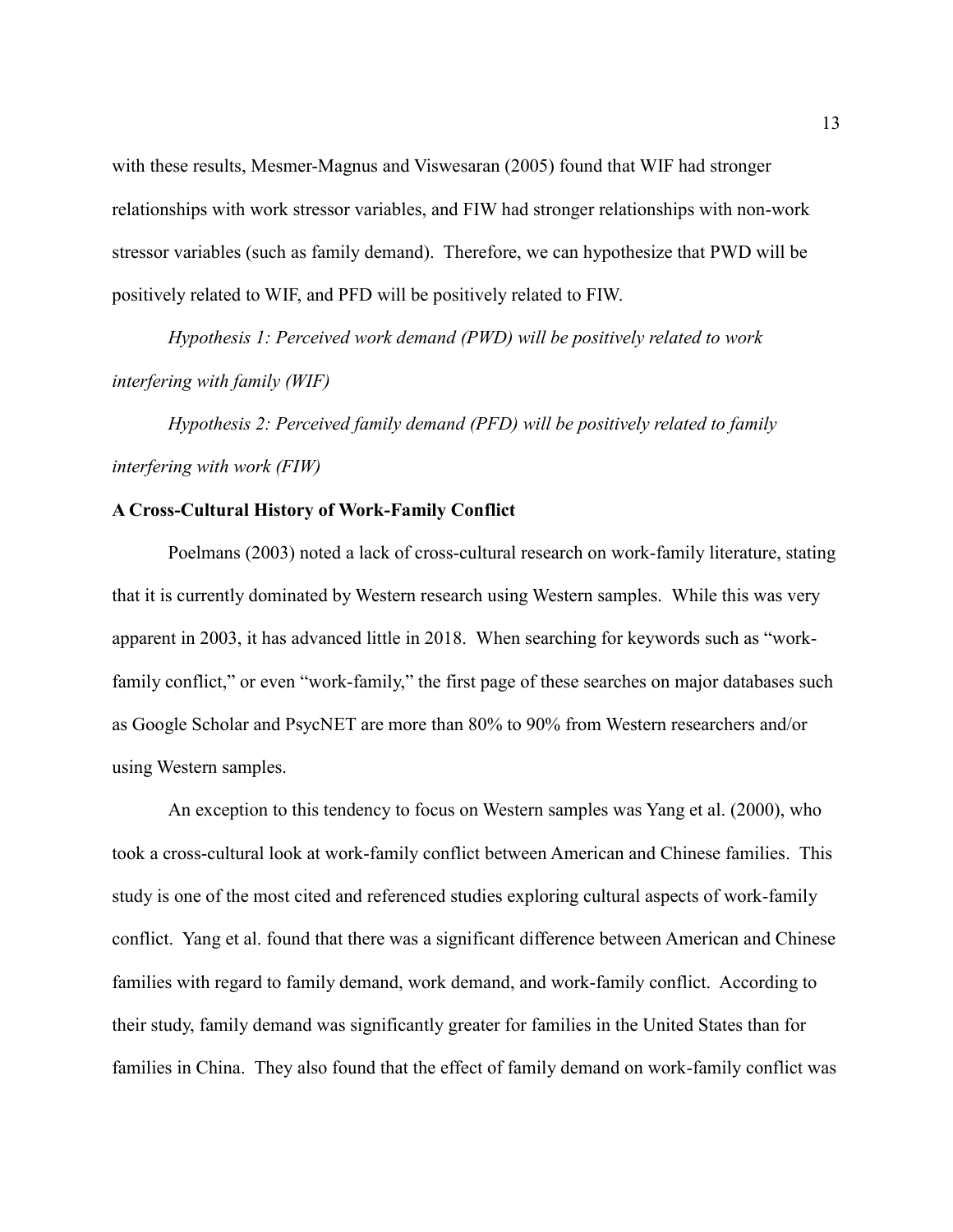greater in the U.S. than in China, whereas the effect of work demand on work-family conflict was greater in China than in the U.S.

Lu et al. (2006) found somewhat different results than Yang et al. (2000), however; Lu et al. compared work demand and family demand between Taiwanese and British samples and found that the Taiwanese sample reported greater work demand and family demand than the British sample. While Yang et al. did not distinguish the direction between WIF and FIW, Lu et al. did. As such, they found that the British sample had a stronger positive relationship between work demand and WIF, and they also had a stronger positive relationship between family demand and FIW. While the results were not similar to Yang et al., one theme was made clear: samples from Western cultures (U.S. and British samples) and Eastern cultures (Taiwan, China) significantly differed in their work demand, family demand, and work-family conflict.

<span id="page-14-0"></span>**A closer look at the Korean-American population.** While large scale measures such as the U.S. Census Bureau capture an incredible range and overall sample size, their findings are usually not as specific as a more comprehensive measure (autobiography, personal interview, etc.). Answering formulaic questions such as "What is the person's age?" or "What is the person's race?" (U.S. Census Bureau, 2018) will not yield as descriptive of a picture of an individual's race and culture as an interview or personal account would. Fortunately, a small group of researchers recognized this need to further explore the unique aspects of different generational immigrants (in this case, Korean-Americans).

Waters (1990) argued that having an ethnic identity is something that makes one both special, and simultaneously part of a community. In a sense, it is both something that comes involuntarily through heredity and is a personal choice at the same time. Being Korean-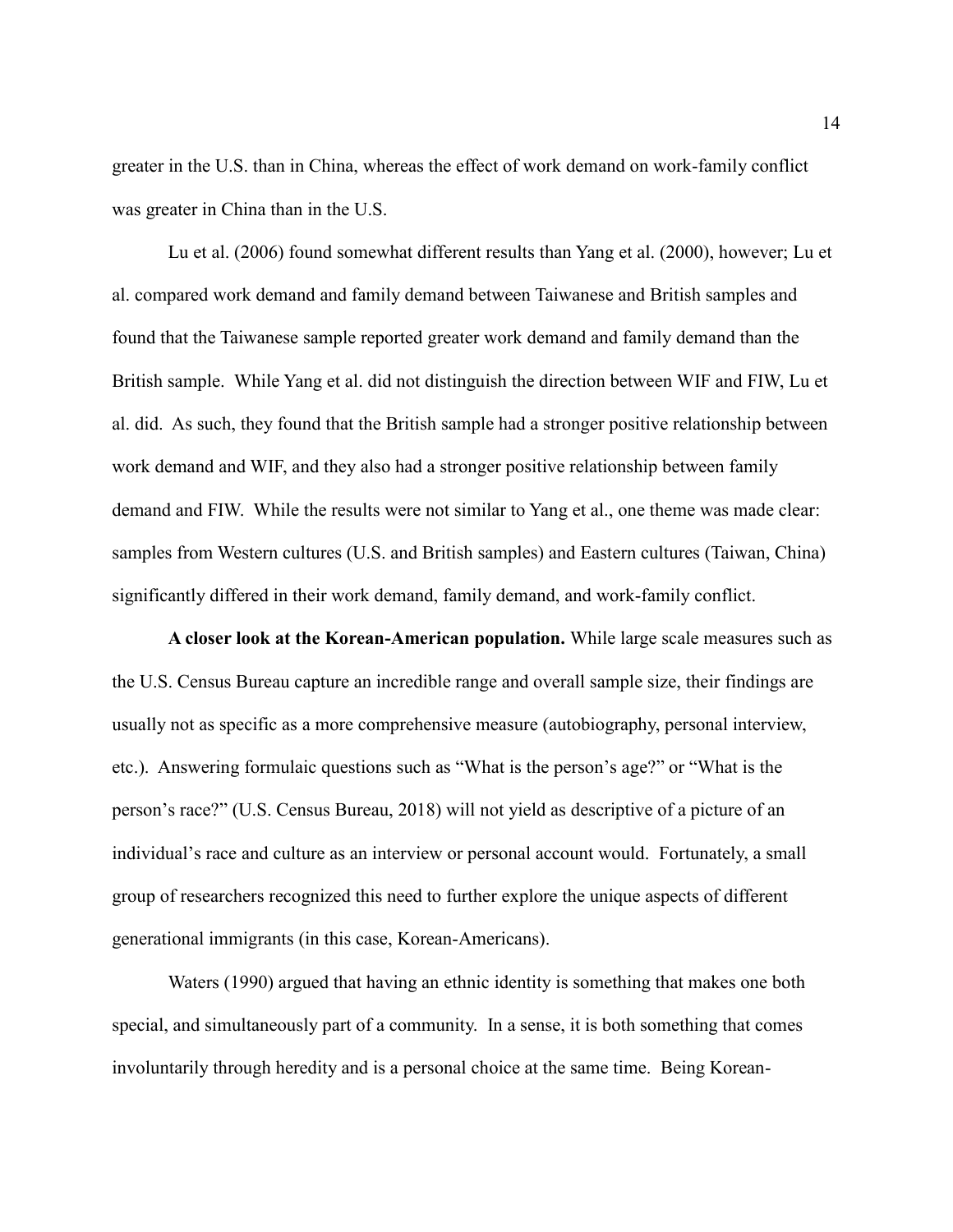American, by this definition, is a unique situation in that they are both Korean by heredity and Korean and/or American by choice. This idea of a unique identity was further explored in Zeon's (1994) study of Midwestern Korean-American college students. Zeon found that the eight 2nd generation Korean-American students that were observed tended to find solace and comfort in only other 2<sup>nd</sup> generation Korean-American students. The Korean-American students noted that they were not entirely comfortable with their "Korean-ness" as they were surrounded by American culture, but living in a dominantly Korean home and family, ultimately finding comfort in people of similar situations. This phenomenon seemed to carry on into the early to mid-2000's, as found by Takeshita and Leong (2007), and by Gaertner (2012). Takeshita and Leong told stories of assimilation struggles, as told by fourteen different Asian-American students, and noted the pattern of a "changing concept of race in America." Similarly, Gaertner found in a small sample of  $2<sup>nd</sup>$  generation Korean-Americans at Emory University that these students tended to get along best with other  $2<sup>nd</sup>$  generation Korean-Americans. What was interesting about Gaertner's study was that it assessed a deeper level of self-identification of both the Korean and American aspects of these students, ultimately finding that they had a unique mixture of both Korean and American culture embedded within themselves.

In a more comprehensive look at generations of Korean-Americans, Kim, Huhr, and Kim (1993) found in their study of elderly Korean-Americans (primarily  $1<sup>st</sup>$  generation) and young Korean-Americans (primarily  $2<sup>nd</sup>$  generation) that their social and cultural differences were the most noticeable. Specifically, the 2<sup>nd</sup> generation Korean-Americans had much more contact with American friends/neighbors (40% of them had American friends, 19% of them had close American neighbors, and 23% of them read American newspapers). Conversely, the 1<sup>st</sup>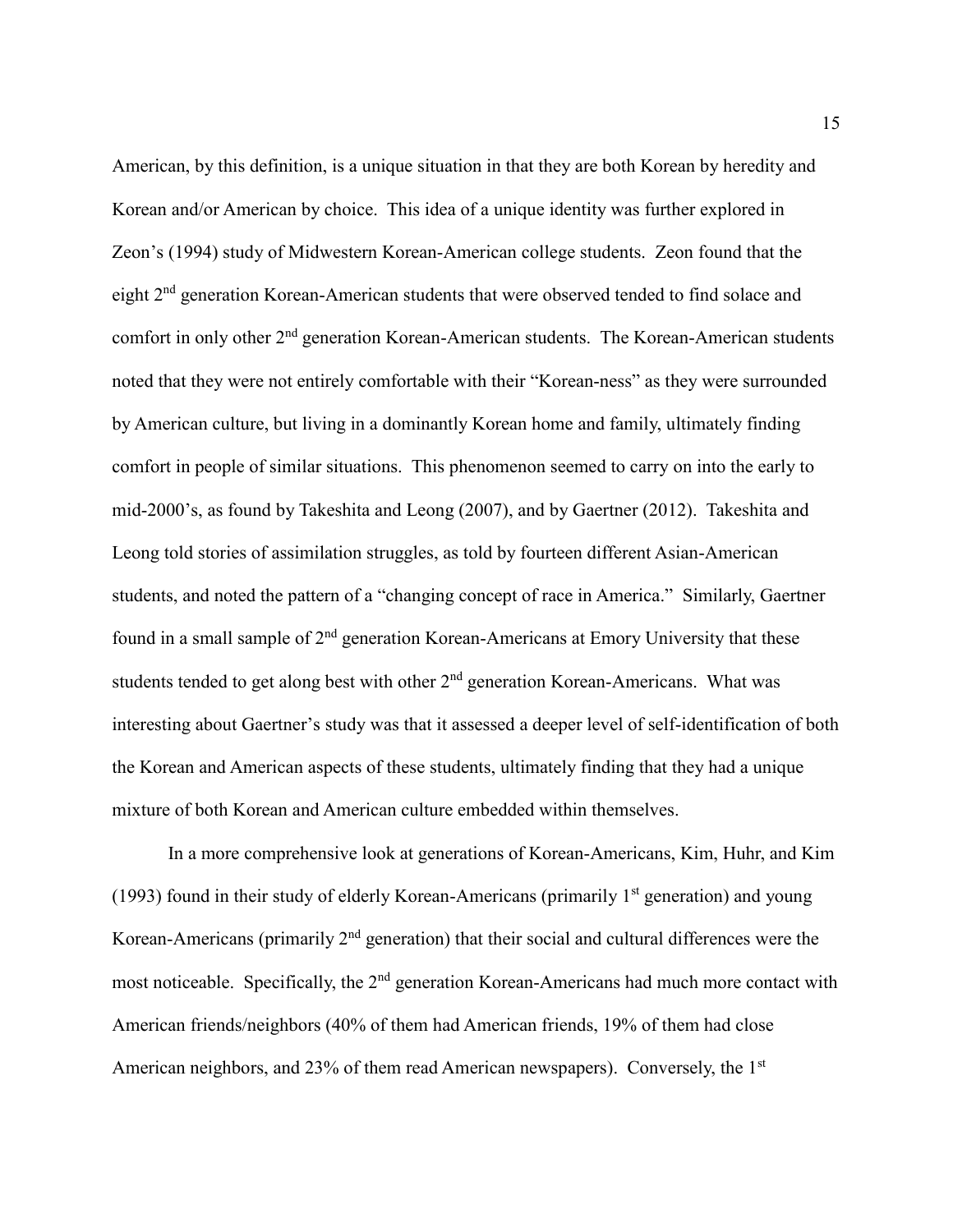generation Korean-Americans were found to be much less Americanized (20% of them had American friends, 6% of them had close American neighbors, and only 2.7% of them read American newspapers). A clear pattern seems to be emerging: Korean-Americans of different generations are clearly unique and should be distinguished for research purposes.

<span id="page-16-0"></span>**Demand and work-family conflict in South Korea.** Korean-Americans are a population that is compelling to explore concerning work-family conflict due to the country's notorious reputation for their extreme work culture. According to the Organization for Economic Co-operation and Development (OECD), South Korea was the 3<sup>rd</sup> highest in hours worked in the entire world (OECD, 2017). On average, a South Korean individual worked 2,024 hours a year; by comparison, the average American worked only 1,780 hours a year. Aside from purely objective measures of work demand (such as hours worked), subjective measures such as perceived work demand are just as important to consider. While the research is severely lacking regarding this topic, Cho et al. (2008) outlined key aspects of the differences between South Korean and Western perceptions of work stressors. They argued that organizational factors (such as work demand) associated with depression in Western societies may differ from those in Korea, where cultural factors may exert a unique and alternate influence on the perception and/or experience of stress.

Similar to work demand, research regarding family demand and family-related conflicts in South Korea are extremely limited. While there is a small amount of promising research in work demand (e.g., Cho et al., 2008), research on family demand is almost non-existent. Even in past cross-cultural studies, the Eastern samples are primarily of Chinese descent. On top of that, these cross-cultural studies provided mixed results: Yang et al. (2000) found that family demand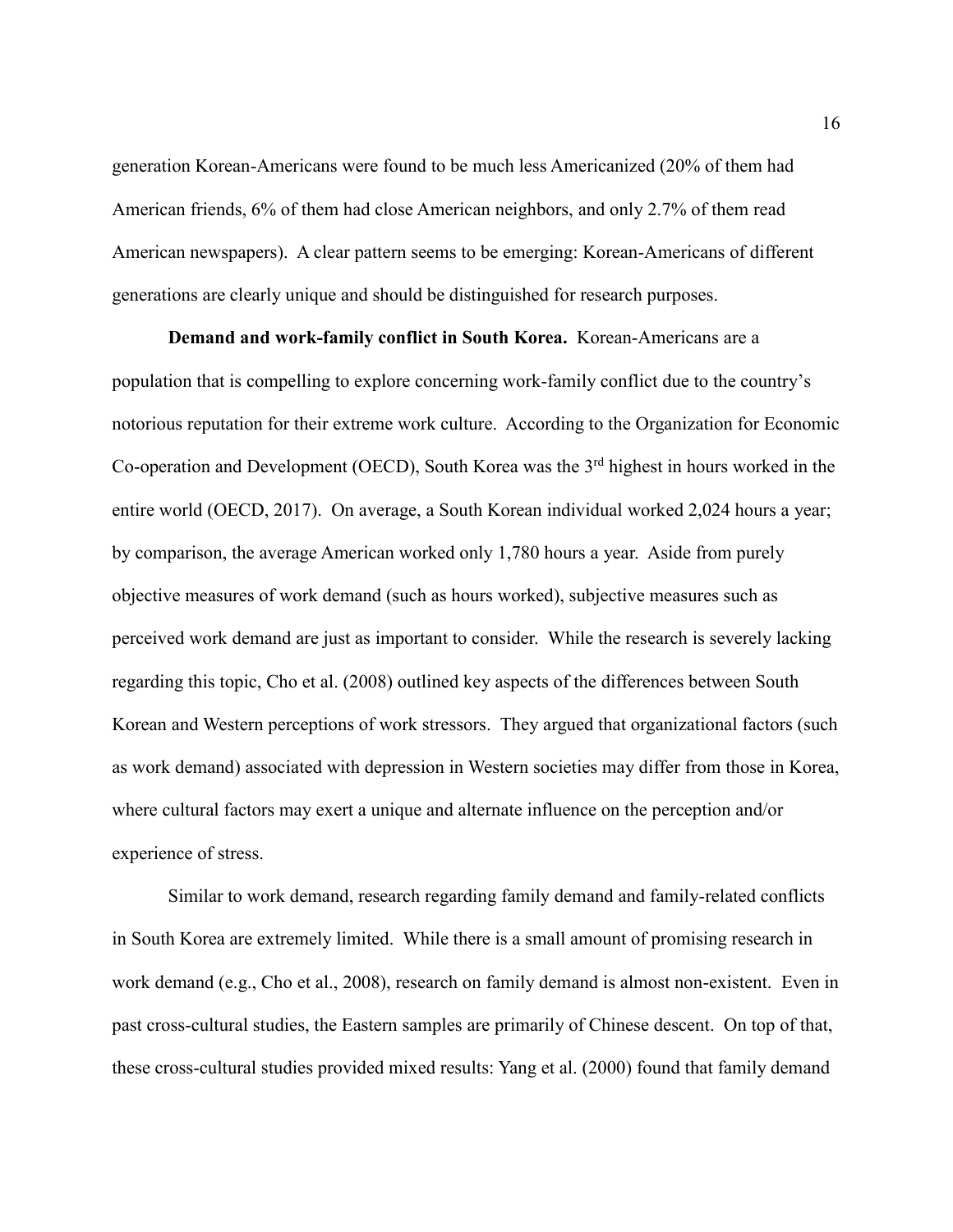were greater in the United States than in China, but Lu et al. (2006) found that their Taiwanese sample reported greater family demand than their British samples. With the limited amount of research, one can infer that perceived demand will be able to explain the relationship between ethnicity and work-family conflict. Consequently, this will result in perceived demand being more strongly related to work-family conflict for 1<sup>st</sup> generation Korean-Americans and less related for  $2<sup>nd</sup>$  generation Korean-Americans. Finally, the smallest relationship between demand and conflict will be for Americans of European descent. In other words, we hypothesize that perceived work/family demand will mediate the relationship between ethnicity and WIF/FIW.

*Hypothesis 3a: The relationship between ethnicity and work interfering with family will be mediated by perceived work demand*

*Hypothesis 3b: The relationship between ethnicity and family interfering with work will be mediated by perceived family demand*

A unique way to look at the relationship between demand and conflict is through the lens of individualism and collectivism. Hofstede (1984) defined individualism and collectivism as characteristics of a culture. Specifically, he stated that an individualist culture assumes individuals look primarily after their own interests and the interests of their immediate families. Conversely, collectivist cultures assume individuals (either through birth or in-group association) belong to one or more close groups from which they cannot detach themselves. Triandis (1984; 1994) explored this concept further by arguing that individualists prefer to have a clear distinction between their work and family roles, usually resulting in the demand from the work and family domains to be incompatible (Aycan, 2008). Similarly, Billing et al. (2014) concluded from their study that in individualistic cultures, members may feel guilty about taking time away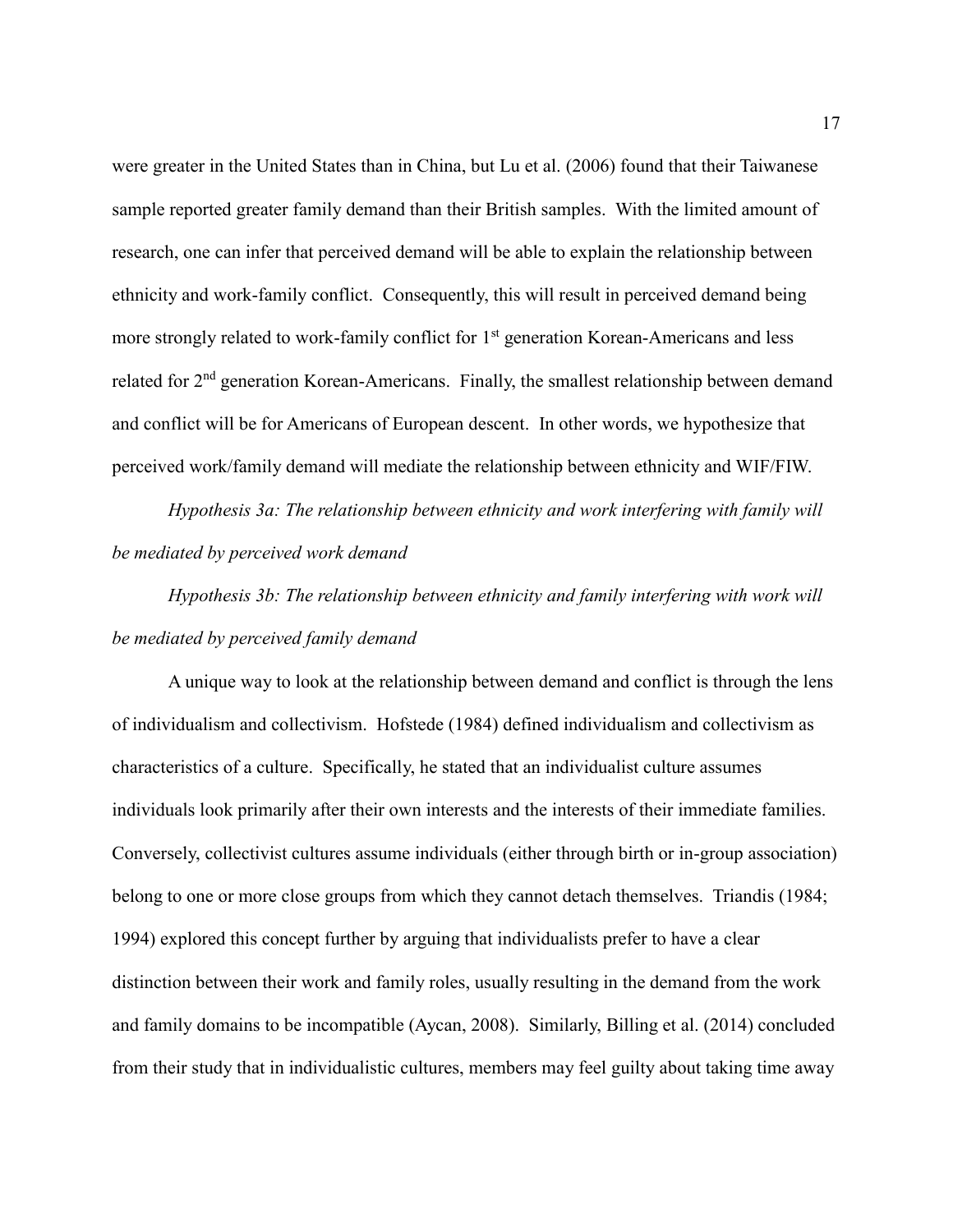from their family for fulfilling their own ambitions, usually resulting in conflict of some sort. On the other hand, members of collectivist cultures view work as "a means" to contribute to family well-being.

Cho and Yune (2010) brought a fresh perspective to the Korean and Korean-American field of research by conducting a study on South Korean students and their adjustment to college life. They argued that, due to South Korea's relative ethnic homogeneity, a distinct collectivism has evolved within their society. While Hofstede (1984) found that most Eastern Asian countries (South Korea included) were predominantly collectivist in nature, researchers such as Han and Shin (1999) and Park and Kim (2006) have found that South Koreans have been making a shift towards more of an individualistic set of cultural values. Cho and Yune note that this may be due to the increased Western influence on the economic, social, and political spheres within South Korea. Consistent with these findings, we can predict that ethnicity will be significantly related to and will be able to predict cultural values (collectivism).

*Hypothesis 4: Ethnicity will predict cultural values in that 2nd generation Korean-Americans will have lower levels of collectivism than 1st generation Korean-Americans, but Americans of European descent will have lower levels of collectivism than both 2nd generation Korean-Americans and 1st generation Korean-Americans*

We can infer from these theories (e.g., Hofstede, 1984) that Western cultures may experience both more perceived work demand and more perceived family demand due to their individualistic cultural values. Applying this interpretation to the current study, I hypothesize that perceived demand will be more strongly related to work-family conflict for individuals with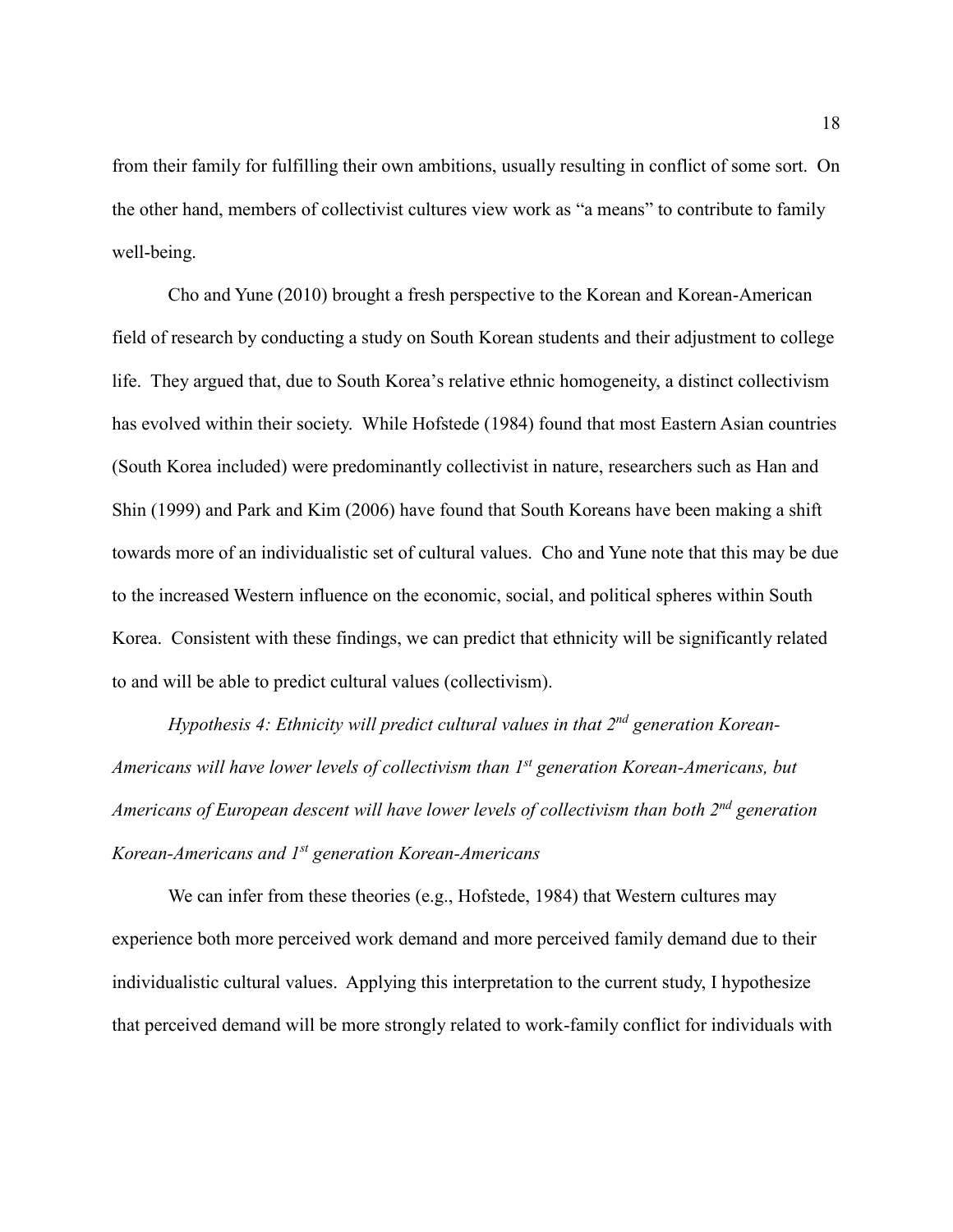lower levels of collectivism. In other words, we hypothesize that perceived demand will mediate the relationship between collectivism and WIF/FIW.

*Hypothesis 5a: The relationship between collectivism and work interfering with family will be mediated by perceived work demand*

*Hypothesis 5b: The relationship between collectivism and family interfering with work will be mediated by perceived family demand*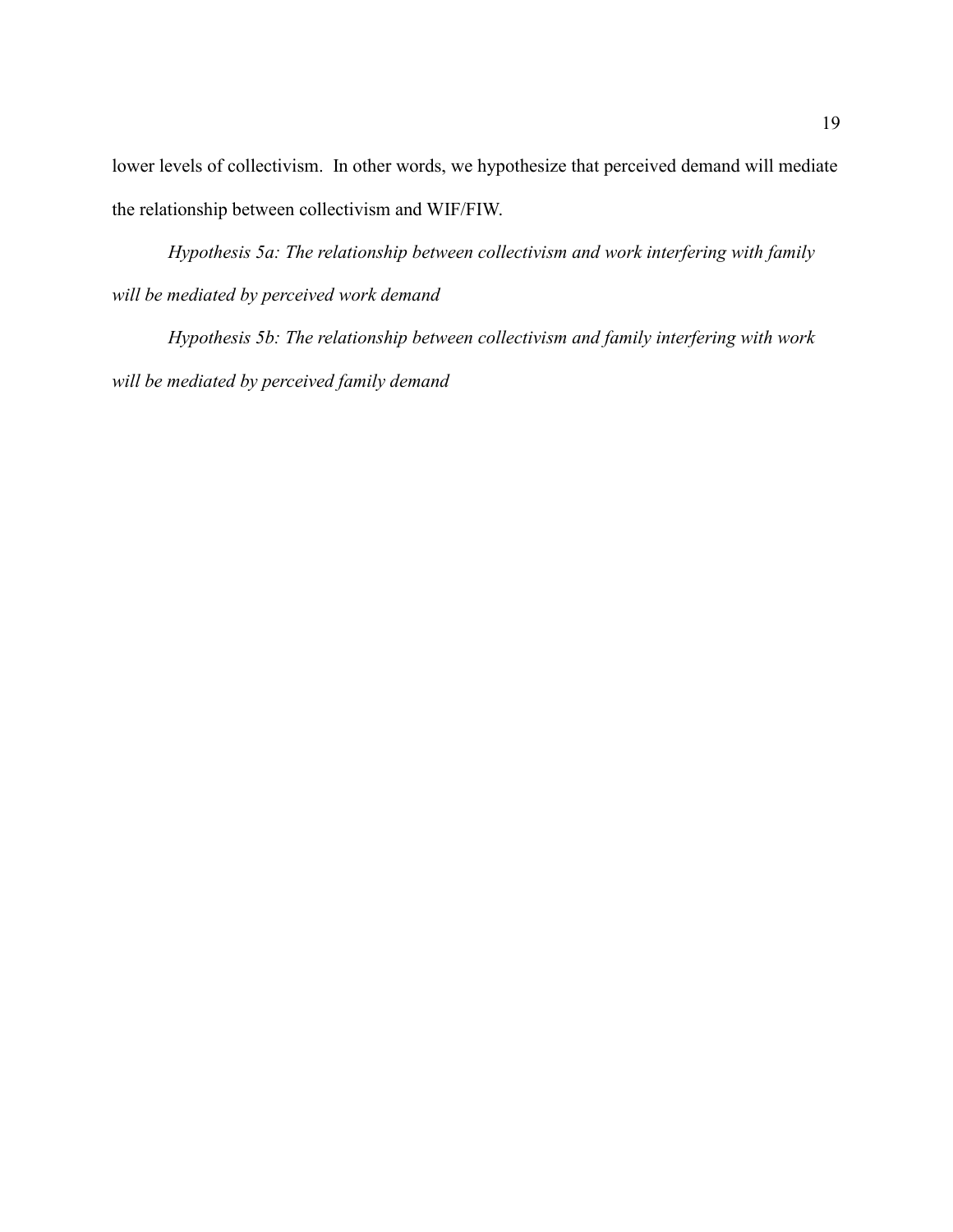#### **Chapter II: Method**

#### <span id="page-20-1"></span><span id="page-20-0"></span>**Participants**

Due to the nature of this study, Korean-American participants were selected in part from a local Korean church (Korean United Methodist Church) in San Diego, California. The sample was chosen from this church because the parishioners are generally racially and ethnically homogenous (Dougherty, 2003) and generally contain individuals from different generations. The control group (Americans of European descent) was sampled using the data gathering program MTurk. MTurk was used for the Korean-American sample as well in order to maximize sample size. Research has shown that MTurk provides a reliable source of data, provides a demographically diverse participant pool, and overall provides an inexpensive and quick source of high-quality data (Buhrmester, Kwang, & Gosling, 2011). A breakdown of sample sizes and demographics is provided in the results section.

#### <span id="page-20-2"></span>**Procedure**

Korean-American participants from the Korean church were administered a survey through Qualtrics. The Korean-American participants were given an anonymous survey link via their Facebook groups, and were given instructions along with the link. The control group (Americans of European descent), along with Korean-American participants (not from the church) received the Qualtrics survey through MTurk. Respondents from the MTurk sample were compensated \$0.30 per completed survey. Responses from these groups were aggregated using Qualtrics, SPSS, Microsoft Excel, and R Studio.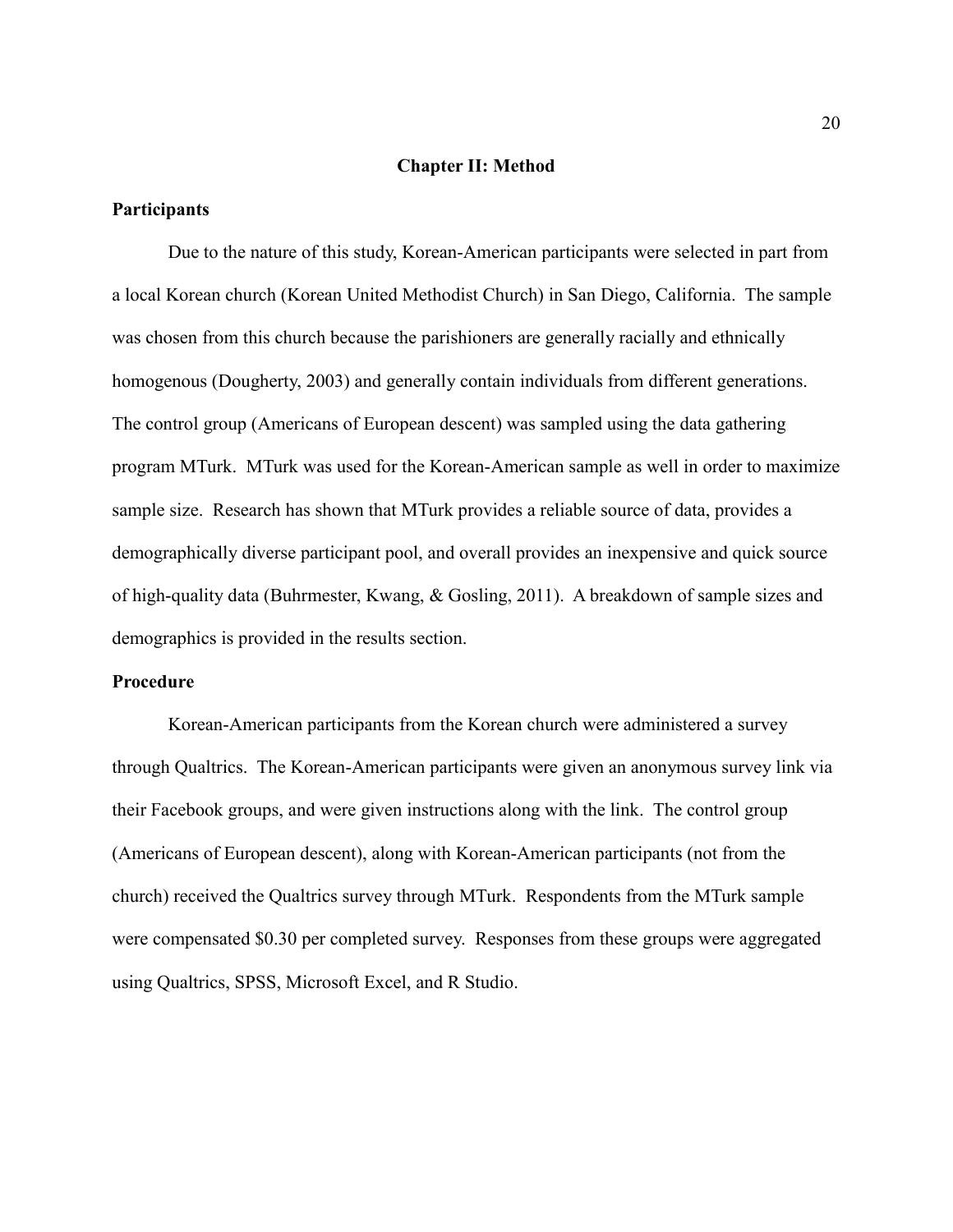#### <span id="page-21-0"></span>**Measures**

<span id="page-21-1"></span>**Demographics.** Demographic data were collected to measure the following variables: age, gender, ethnicity, degree to which one is religious, and employment status. The survey listed multiple options for race: Korean-American, American of European descent, and Other. If the participant selected Korean-American, they were prompted to select from a secondary option: 1<sup>st</sup> generation Korean-American, 2<sup>nd</sup> generation Korean-American, and Other (middle generations such as 1.5 or 2.5 generation Korean-Americans). Participants may experience ambiguity or confusion regarding generation selection so they were provided thorough definitions of all choices. The Pew Research Center's (2013) generational definitions were used; a first-generation Korean-American refers to a person born outside of the United States to parents neither of whom was a U.S. citizen currently living in the U.S.; a second-generation Korean-American refers to a person born in the United States with at least one first-generation immigrant parent; finally, a 1.5 generation Korean-American is a person that has immigrated to America before or during their early teens. Unfortunately, because the severe lack of information and research on what a 1.5 generation Korean-American (indicated as "Other" in the survey) is and because of very limited sample size, data were collected from these individuals but were not a part of the main study. Degree to which one is religious was assessed using 2 items. These items asked participants "To what degree do you consider yourself religious?" and "How often do you attend religious services?" and were answered on a 5-point response scale, with the first item ranging from 1 (*not religious at all*) to 5 (*very religious*), and the second item ranging from 1 (*never*) to 5 (*every week*). These two items were averaged so each participant had one religiosity score, which was then used for all analyses using this variable. Finally,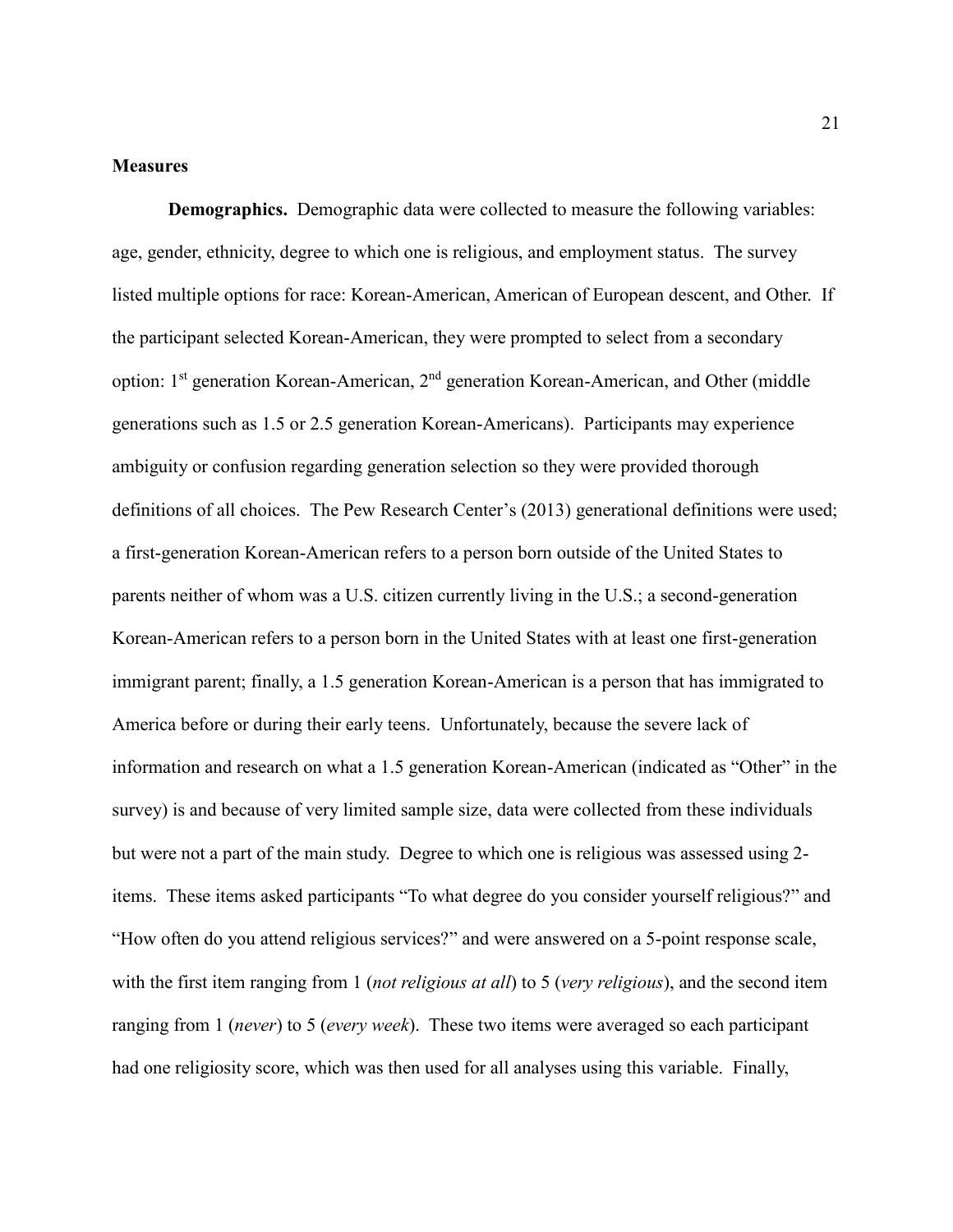employment status was assessed using a 3-point response scale, ranging from 1 (*unemployed*), to 3 (*full-time employment*).

<span id="page-22-0"></span>**Work-family conflict.** Work-family conflict was measured using Netemeyer, Boles, and McMurrian's (1996) 5-item measure. A 5-point response scale was used, ranging from 1 (*strongly disagree*) to 5 (*strongly agree*). An example of an item from this measure is: "The demands of my work interfere with my home and family life." Netemeyer et al. reported strong levels of internal consistency with their work-family conflict scale ( $\alpha$  = .89). Similarly, our sample produced strong levels of internal consistency as well ( $\alpha$  = .88). It is important to note that the construct "work-family conflict" was used interchangeably with "work interfering with family."

<span id="page-22-1"></span>**Family-work conflict.** Family-work conflict was measured using Netemeyer et al.'s (1996) 5-item measure. A 5-point response scale was again used, ranging from 1 (*strongly disagree*) to 5 (*strongly agree*). An example of an item from this measure is: "The demands of my family or spouse/partner interfere with work-related activities." Netemeyer et al. report strong levels of internal consistency with their family-work conflict scale also ( $\alpha = .89$ ). this study resulted in slightly higher levels of reliability ( $\alpha$  = .92). It is important to note that the construct "family-work conflict" was used interchangeably with "family interfering with work."

<span id="page-22-2"></span>**Perceived work demand.** Perceived work demand was measured using Boyar, Carr, Mosely, and Carson's (2007) 5-item measure. A 5-point response scale was used, ranging from 1 (*strongly disagree*) to 5 (*strongly agree*). An example of an item from this measure includes: "My job requires all of my attention." Boyar et al. reported strong levels of internal consistency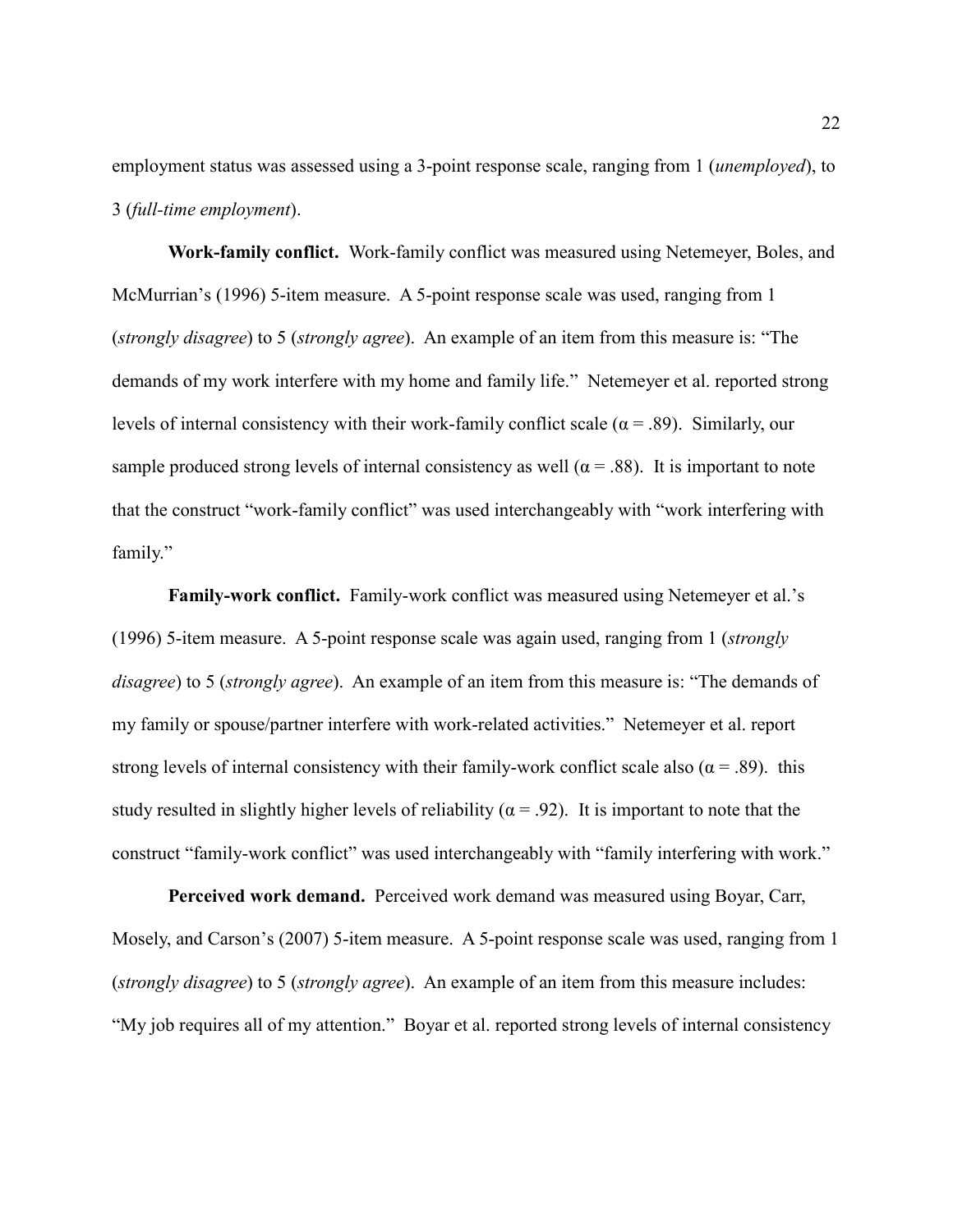with their perceived work demand scale ( $\alpha$  = .91). The sample in this study had similar levels of internal consistency ( $\alpha$  = .90).

<span id="page-23-0"></span>**Perceived family demand.** Perceived family demand was measured using Boyar et al. (2007) 4-item measure. A 5-point response scale, ranging from 1 (*strongly disagree*) to 5 (*strongly agree*) was used. An example of an item from this measure includes: "My family requires all of my attention." Boyar et al. reported strong levels of internal consistency with their perceived family demand scale ( $\alpha$  = .83). The sample in this study had strong internal consistency also ( $\alpha$  = .85).

<span id="page-23-1"></span>**Collectivism.** Collectivism was measured using Yoo, Donthu, and Lenartowicz's (2011) 6-item measure. A 5-point response scale, ranging from 1 (*strongly disagree*) to 5 (*strongly agree*) was used. An example of an item from this measure includes: "Individuals should sacrifice self-interest for the group." Yoo et al. reported strong levels of internal consistency with their collectivism scale for both American ( $\alpha$  = .85) and Korean ( $\alpha$  = .89) samples. For all ethnicity groups in our sample, we found slightly higher levels of internal consistency on the collectivism measure ( $\alpha = .90$ ). When broken down by the three ethnicity groups, results showed strongest internal consistency for 1<sup>st</sup> generation Korean-Americans, ( $\alpha$  = .96), followed by Americans of European descent ( $\alpha$  = .86) and 2<sup>nd</sup> generation Korean-Americans ( $\alpha$  = .62) having lower levels.

<span id="page-23-2"></span>**Carelessness.** Meade and Craig (2012) highlight the potential issue of data quality when using anonymous Internet surveys as a method of collection. Therefore, carelessness was measured using Meade and Craig's method of using bogus items. Specifically, three bogus items with obvious answers will be embedded into the survey. An example of an item from this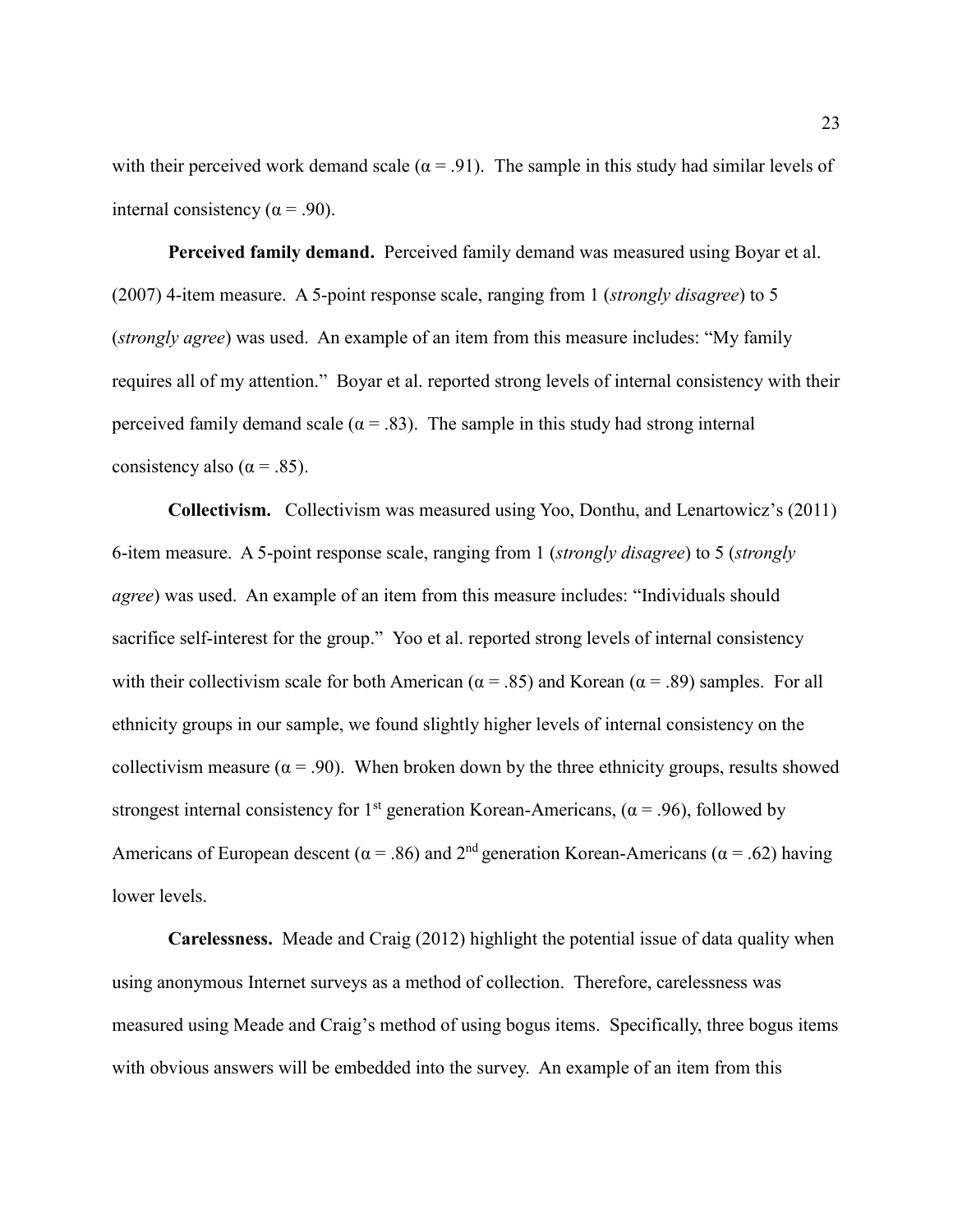measure includes: "All my friends are aliens." A 5-point response scale, ranging from 1 (*strongly disagree*) to 5 (*strongly agree*) was used. All three bogus items had to be answered with a 1 (*strongly disagree*) or a 2 (*disagree*). However, due to the misinterpretation of the three carelessness scores (further detailed in the results section), only one of the carelessness items (question 2) was used. If a participant scored a 3 or higher on this item, they were removed from the study.

<span id="page-24-0"></span>**Data analysis.** Means, standard deviations, and correlations were explored for all variables. In addition, mean differences among the three samples  $(1<sup>st</sup>$  generation Korean-American, 2nd generation Korean-American, Americans of European descent) were explored for several study variables. Regression analysis was also implemented, requiring a check of assumptions for linearity, normality, homoscedasticity, and multicollinearity. Hypotheses 1 and 2 were tested using correlations and linear regression methods. Hypothesis 4 was also tested using correlations and a linear regression model. For Hypotheses 3a and 3b, the mediating effect of perceived demand was tested using a hierarchical regression model. Hypotheses 5a and 5b was also used to test for the mediating effect of perceived demand using a hierarchical regression model as well. In addition to hierarchical regression, mediation indirect effects were evaluated using bootstrapping (Preacher & Hayes, 2004).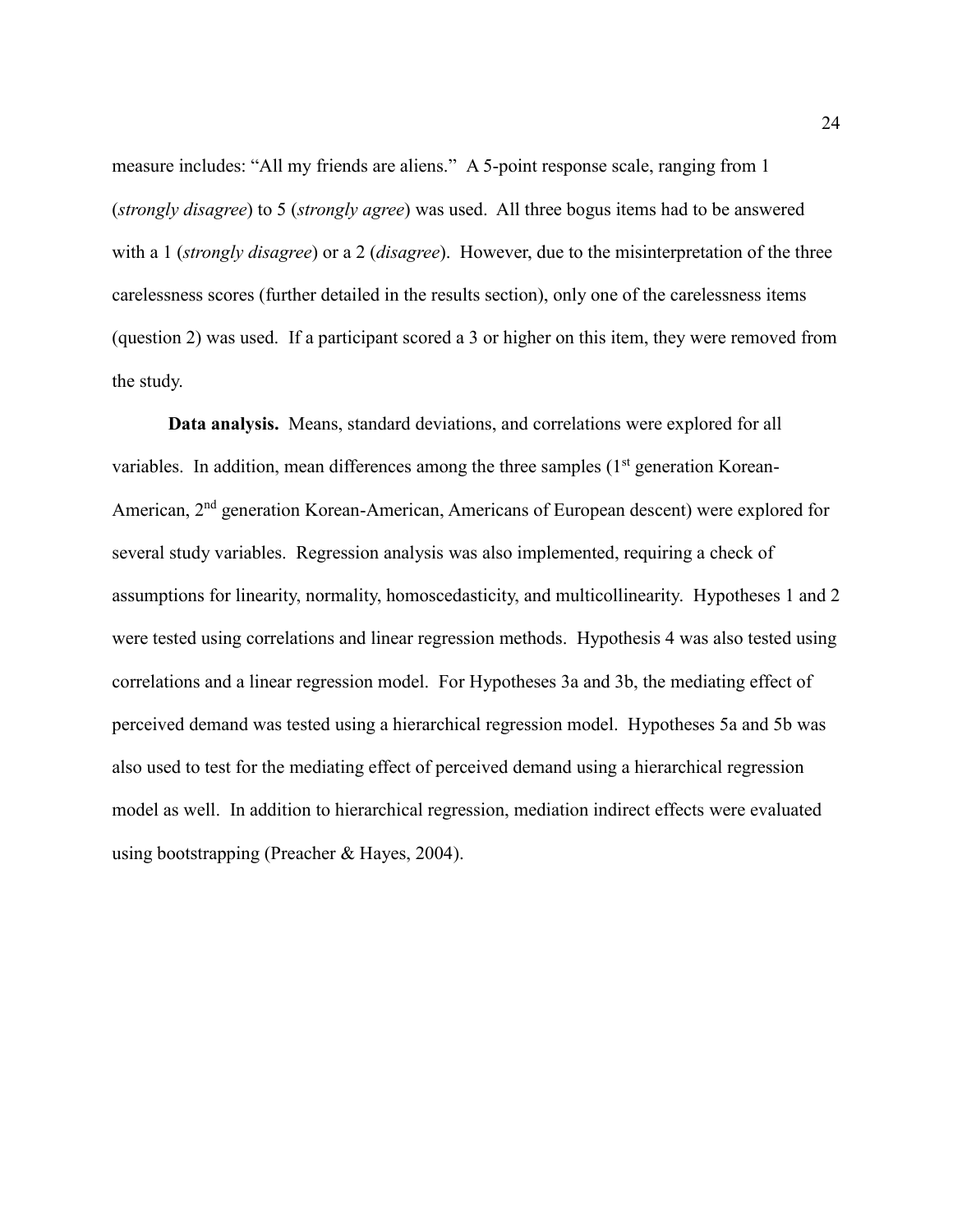#### **Chapter III: Results**

#### <span id="page-25-1"></span><span id="page-25-0"></span>**Descriptives**

**Careless responding.** First, careless responses were analyzed to exclude individuals who responded carelessly. However, the results indicated that there was a potential misunderstanding for the bogus items. Specifically, the first and the last question did not have a clear answer according to Beach (1989), whereas the second carelessness question had a clear right or wrong answer. Specifically, the first question was "All of my friends are extraterrestrial beings" and the third question was "I currently possess multiple superhuman abilities, including immortality and super-strength" whereas the second question (" $1 + 1 = 900$ ") had a much clearer distinction on what a correct answer is. This was further supported when the results showed that the second carelessness question resulted in 85% answering the item "carefully" whereas for questions one and three, only 47% to 49% answered the items "carefully." As such, we only used the second carelessness question as the criteria for a careful response.

**Sample descriptives.** The original, total sample size of the combined groups (church sample and MTurk sample) was 124 total participants. After removing participants who failed the carelessness measure (18 people removed) or selected "Other" (38 people removed), however, that number fell to 68 participants. The average age of those 68 participants was 31.87  $(SD = 10.04)$ . The sample consisted of 27 females and 41 males, and 24 of the individuals identified as Americans of European descent and 44 identified as Korean-American. Of the 44 that identified as Korean-American, 22 identified as  $1<sup>st</sup>$  generation, and 22 identified as  $2<sup>nd</sup>$ generation. Of the 68 total participants, 47 of them indicated that they are currently full-time employed, 16 indicated part-time employment, and 4 indicated that they are unemployed and/or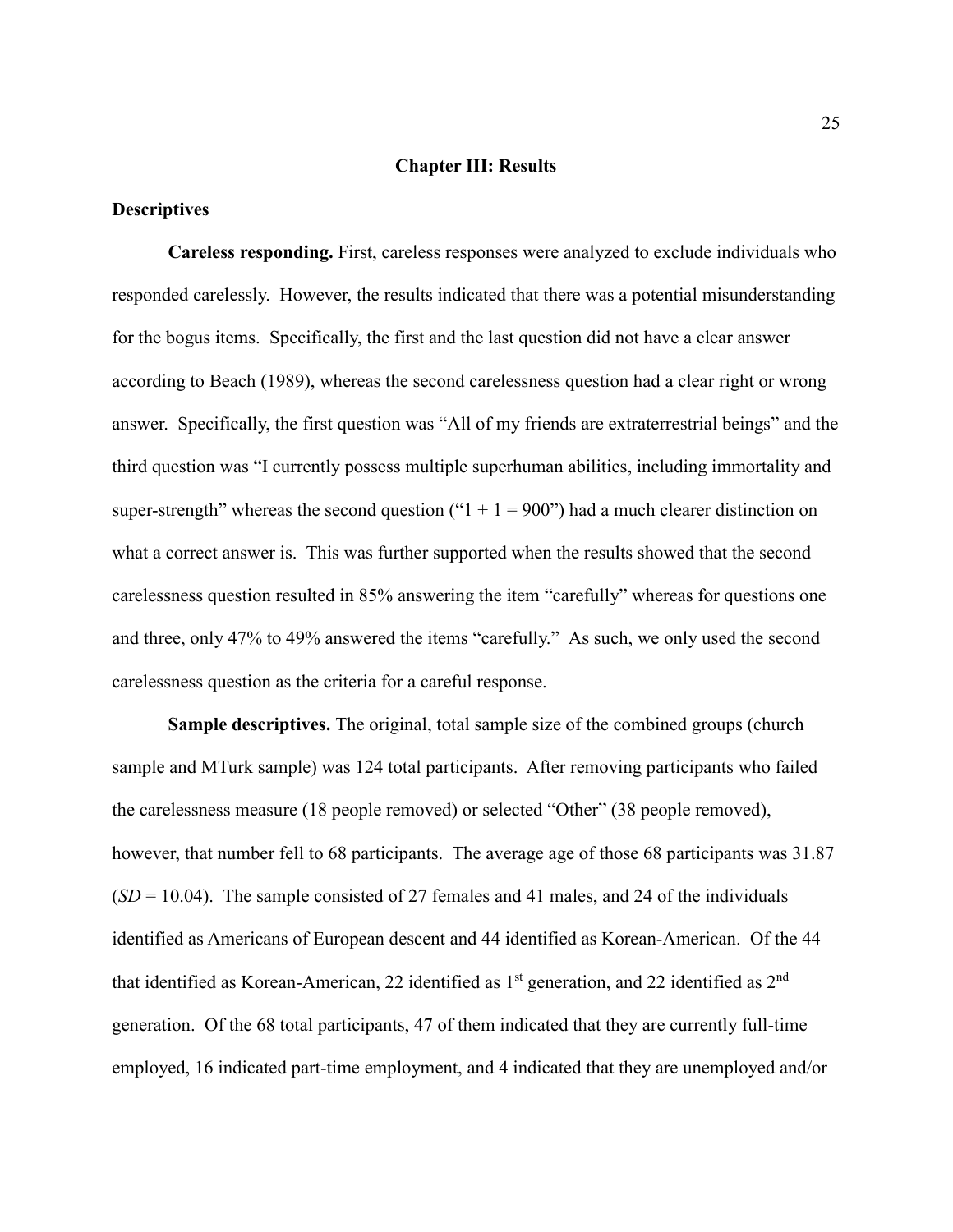looking for work. Of the 68 total participants, 16 were from the church sample and 52 were from the MTurk sample. When splitting both ethnicity and type of sample together, we found 24 Americans of European descent from the MTurk sample, 17 1<sup>st</sup> generation Korean-Americans from the MTurk sample, and 11  $2<sup>nd</sup>$  generation Korean-Americans from the MTurk sample. For the church sample, there were 5  $1<sup>st</sup>$  generation Korean-Americans, and 11  $2<sup>nd</sup>$  generation Korean-Americans.

A Welch two-sample t-test was conducted between the MTurk sample and the church sample for the two dependent variables (WIF and FIW). Results indicated that there were no significant differences between the groups for WIF, but there were significant differences between groups regarding FIW; the MTurk sample had significantly higher levels of FIW (*M* = 2.86) than the church sample  $(M = 2.11)$ ,  $t(66) = -2.60$ ,  $p < .05$ . Demographic differences between the two samples were assessed as well. There were no significant age or gender differences between the two groups, but there were some significant differences between the groups and their degree of religiousness, as well as employment status. As expected, the church sample had higher levels of religiousness than the MTurk sample  $(t(66) = 4.75, p < .05)$ . Interestingly, however, the MTurk sample was significantly more likely to be on the side of fulltime employment than the church sample  $(\chi^2 (3, N = 68) = 8.18, p < .05)$ .

When considering the effects of religiosity and employment status on the dependent measures (WIF, and FIW), analyses revealed no statistically significant effects, except for the effect of religiousness on WIF. Specifically, religiousness had a significant positive relationship with WIF ( $r = .29$ ,  $p < .05$ ) but not with FIW ( $r = .17$ , *ns*). Finally, employment status also had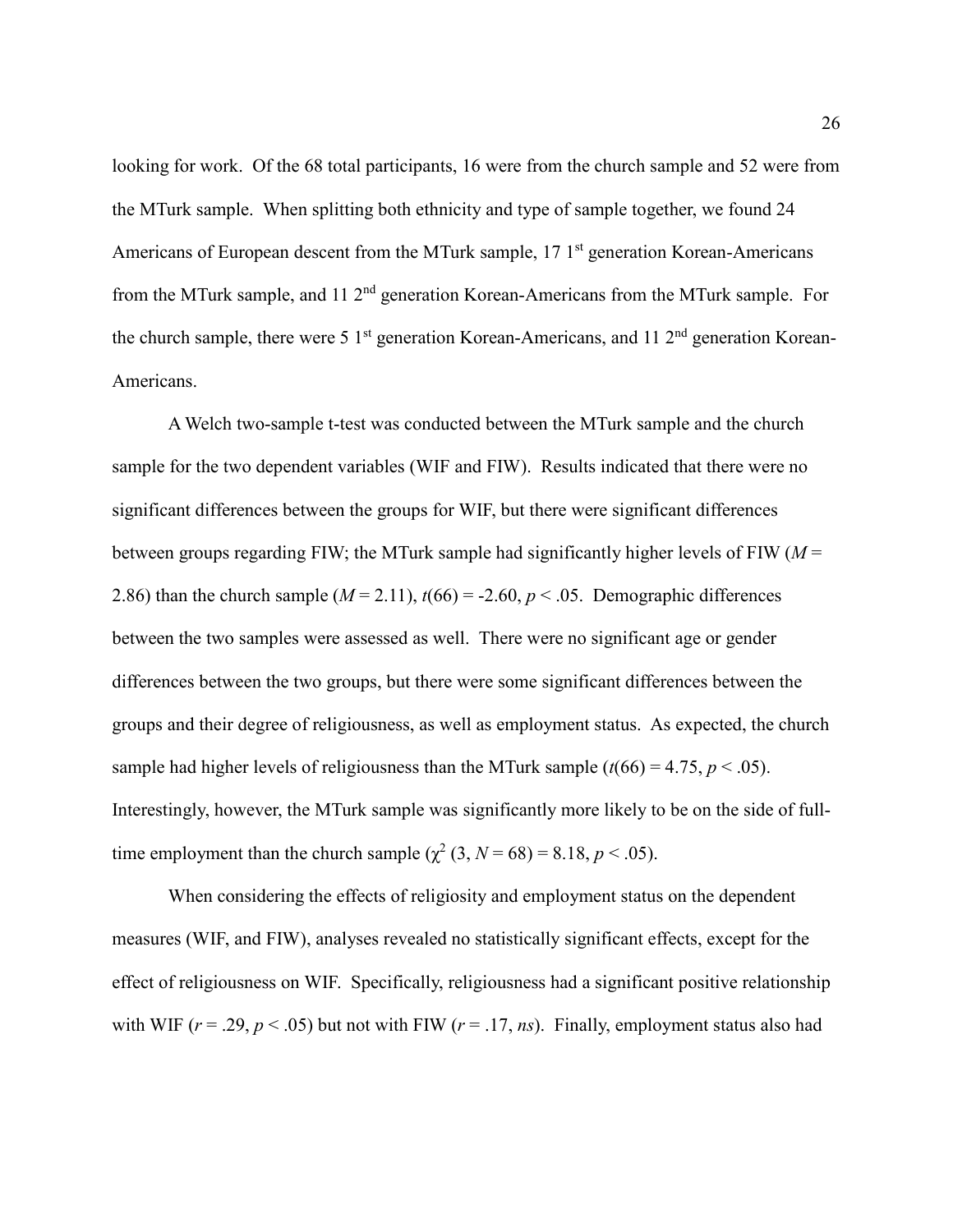no effect on WIF  $(F(3, 64) = 0.70, ns)$  or FIW  $(F(3, 64) = 0.88, ns)$ . Thus, only religiousness will be used as a control variable when analyzing work-interfering with family.

Mean scale scores were assessed for the three different ethnicity groups (Americans of European descent,  $1<sup>st</sup>$  generation Korean-Americans, and  $2<sup>nd</sup>$  generation Korean-Americans). For perceived work demand, Americans of European descent scored the highest (*M* = 4.00), with  $2<sup>nd</sup>$  generation Korean-Americans scoring the second highest ( $M = 3.60$ ), and 1<sup>st</sup> generation Korean-Americans scoring the lowest  $(M = 3.35)$ , however, the effect of ethnicity on perceived work demand was not significant  $(F(2, 65) = 2.74, ns)$ . For perceived family demand, Americans of European descent were again the highest scorers ( $M = 3.92$ ), with  $2<sup>nd</sup>$  generation Korean-Americans again scoring the second highest  $(M = 3.44)$ , and 1<sup>st</sup> generation Korean-Americans scoring the lowest  $(M = 3.14)$ ; ANOVA results indicated that the three groups significantly differed from each other  $(F(2, 65) = 3.93, p < .05)$ . Next, we found WIF scores to be the highest for Americans of European descent ( $M = 3.29$ ), slightly lower for  $2<sup>nd</sup>$  generation Korean-Americans ( $M = 3.19$ ), and the lowest for 1<sup>st</sup> generation Korean-Americans ( $M = 2.92$ ), but the three groups did not significantly differ from each other  $(F(2, 65) = 0.91, ns)$ . For FIW, we found Americans of European descent to have the highest scores ( $M = 3.10$ ), with  $2<sup>nd</sup>$  generation Korean-Americans being lower ( $M = 2.58$ ), and 1<sup>st</sup> generation Korean-Americans having the lowest scores ( $M = 2.34$ ); these three ethnicity groups significantly differed from each other on the FIW scale  $(F(2, 65) = 3.31, p < .05)$ . Finally, for collectivism, we found Americans of European descent to have the highest levels ( $M = 3.67$ ), followed closely by  $2<sup>nd</sup>$  generation Korean-Americans ( $M = 3.60$ ), and 1<sup>st</sup> generation Korean-Americans having the lowest scores  $(M=3.16)$ . On the collectivism scale, the three ethnicity groups did not significantly differ from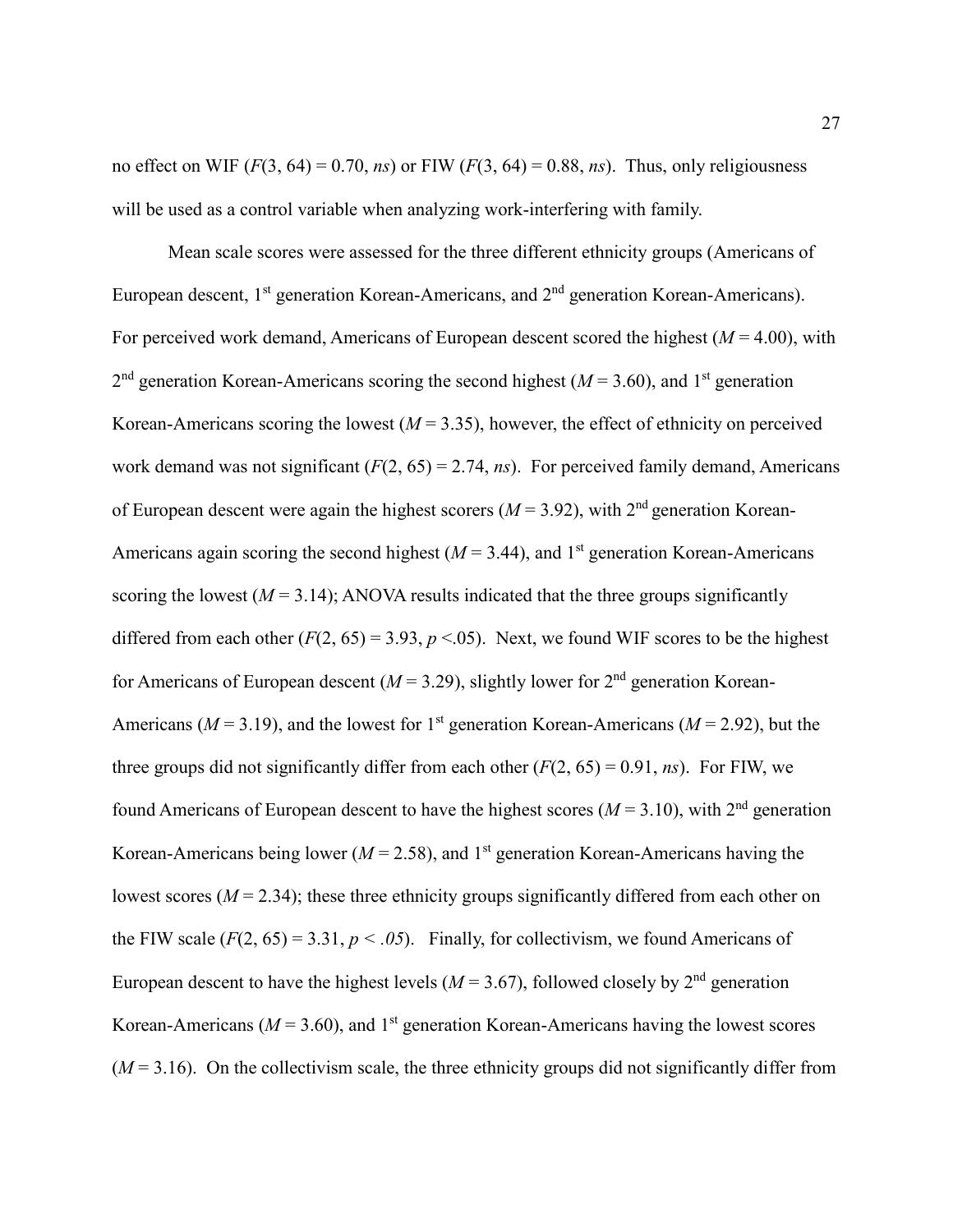each other  $(F(2, 65) = 2.91, ns)$ . For a full look at full scale descriptives and correlations, refer to Table 1.

#### <span id="page-28-0"></span>**Hypothesis Testing**

<span id="page-28-1"></span>**Demand and conflict.** Hypothesis 1 and Hypothesis 2 sought to answer whether demand (work and family demand) were positively related to work-family conflict (WIF, and FIW). A correlation analysis was done between these sets of variables. Considering the total sample, we found perceived work demand to have a strong, significant relationship with WIF (*r* = .63, *p* < .01). The relationship between perceived family demand and FIW was also found to be significant  $(r = .37, p < .01)$ . Interestingly, results indicated perceived work demand to be significantly correlated to perceived family demand  $(r = .61, p < .01)$  and FIW  $(r = .32, p < .01)$ . Similarly, perceived family demand was also significantly correlated to WIF  $(r = .35, p < .01)$ . Implications for these results will be discussed in the discussion section. Overall, we find support for both Hypothesis 1 and Hypothesis 2.

<span id="page-28-2"></span>**Ethnicity.** With Hypothesis 3a, we predicted that the relationship between ethnicity and WIF would be mediated by perceived work demand. Using Baron and Kenny's (1986) method of conducting mediation analysis, we first analyzed the relationship between the main predictor (ethnicity – dummy coded) and the main outcome variable (WIF), controlling for religiousness, using regression analysis. This relationship, however, was found to be not significant  $(\Delta F(2,64))$ = 0.58, *ns*), as ethnicity did not predict anything about WIF. Next, because some researchers believe the path from the predictor to the criterion does not need to be significant for a mediation analysis (Shrout & Bolger, 2002), we tested the relationship between the mediator variable (perceived work demand) and the predictor (ethnicity). As noted earlier, ethnicity did not predict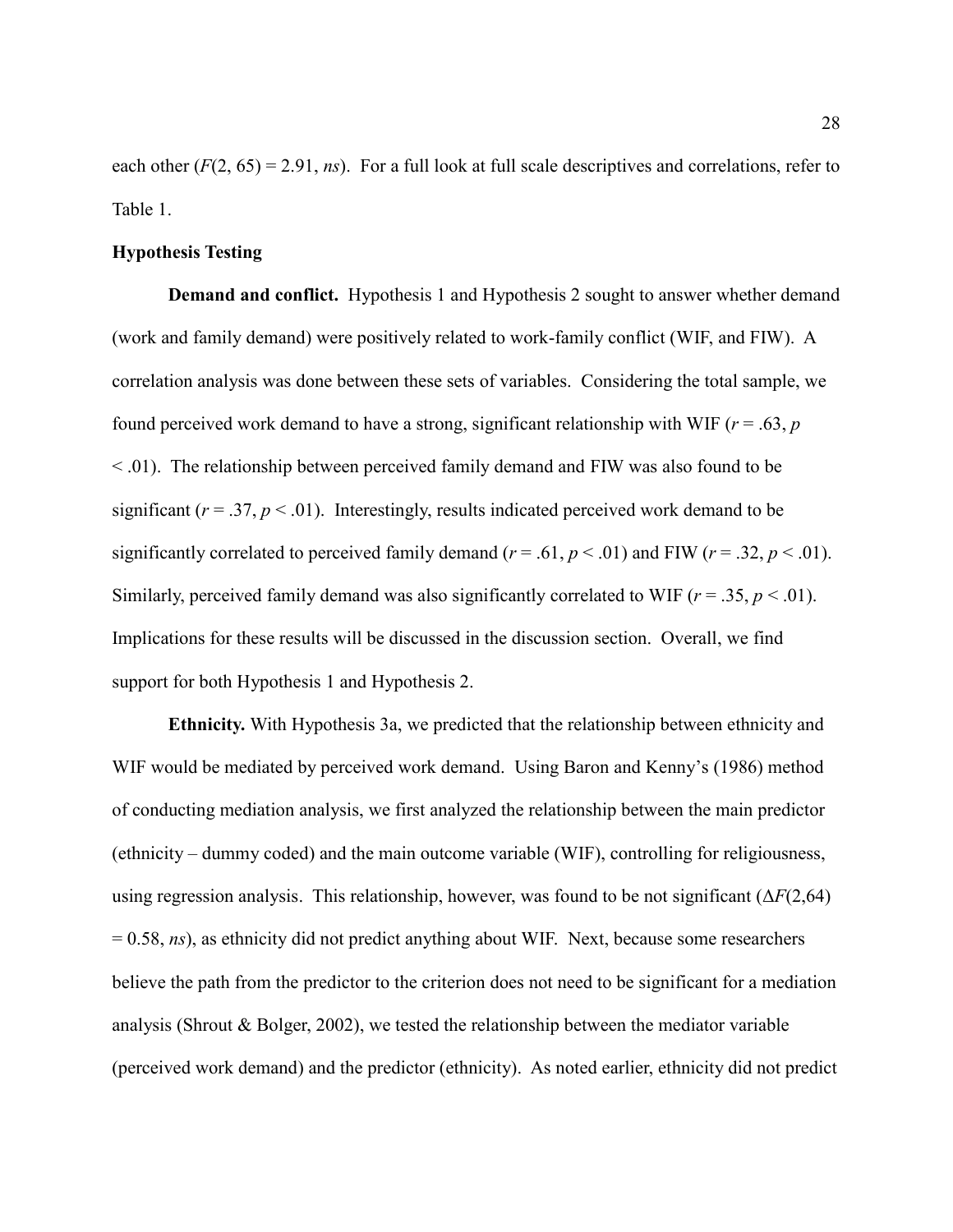work demand  $(R^2 = .08, F(2, 65) = 2.74, ns)$ . Because ethnicity was neither related to work demand nor WIF, there was no mediation effect of work demand between ethnicity and WIF. Therefore, we find no support for Hypothesis 3a.

Hypothesis 3b predicted that the relationship between ethnicity and FIW would be explained largely by perceived family demand. Using Baron and Kenny's method, we first analyze the relationship between ethnicity and FIW. This overall relationship was found to be significant  $(R^2 = .09, F(2, 65) = 3.31, p < .05)$ . However, group differences were found only for factor 2 (dummy coded as factor  $2 = 1<sup>st</sup>$  generation Korean-Americans vs. Americans of European descent,  $\beta$ = -0.34,  $t(65)$  = -2.50,  $p < .05$ ; and factor 3 = 2<sup>nd</sup> generation Korean-Americans vs. Americans of European descent,  $\beta = -0.23$ ,  $t(65) = -1.72$ , *ns*). Next, we tested the relationship between ethnicity and the perceived family demand. This relationship was significant  $(R^2 = .11, F(2, 65) = 3.93, p < .05)$ . As previously noted, factor 2  $(\beta = .37, t(65) = -1)$ 2.77,  $p < .05$ ) was significant but factor 3 ( $\beta = -.23$ ,  $t(65) = -1.69$ , *ns*) was not. Finally, a hierarchical regression was conducted, putting only ethnicity as a predictor in the first step, and both ethnicity and perceived family demand in the second step. Results indicated a significant change when incorporating the mediator  $(\Delta F(1,64) = 6.31, p < .05, \Delta R^2 = .08)$ , and the regression weights of both factors to weaken. To further assess the effect of the indirect effect, bootstrapping was conducted. Results (using 1,000 simulations) showed that the indirect effect was significant (*IE* = -0.24, 95% CI [-0.51, -0.01]), indicating a significant mediating effect, supporting Hypothesis 3b.

<span id="page-29-0"></span>**Collectivism.** Hypothesis 4 sought to answer whether ethnicity could predict collectivism levels. A regression analysis was conducted, where collectivism was regressed on a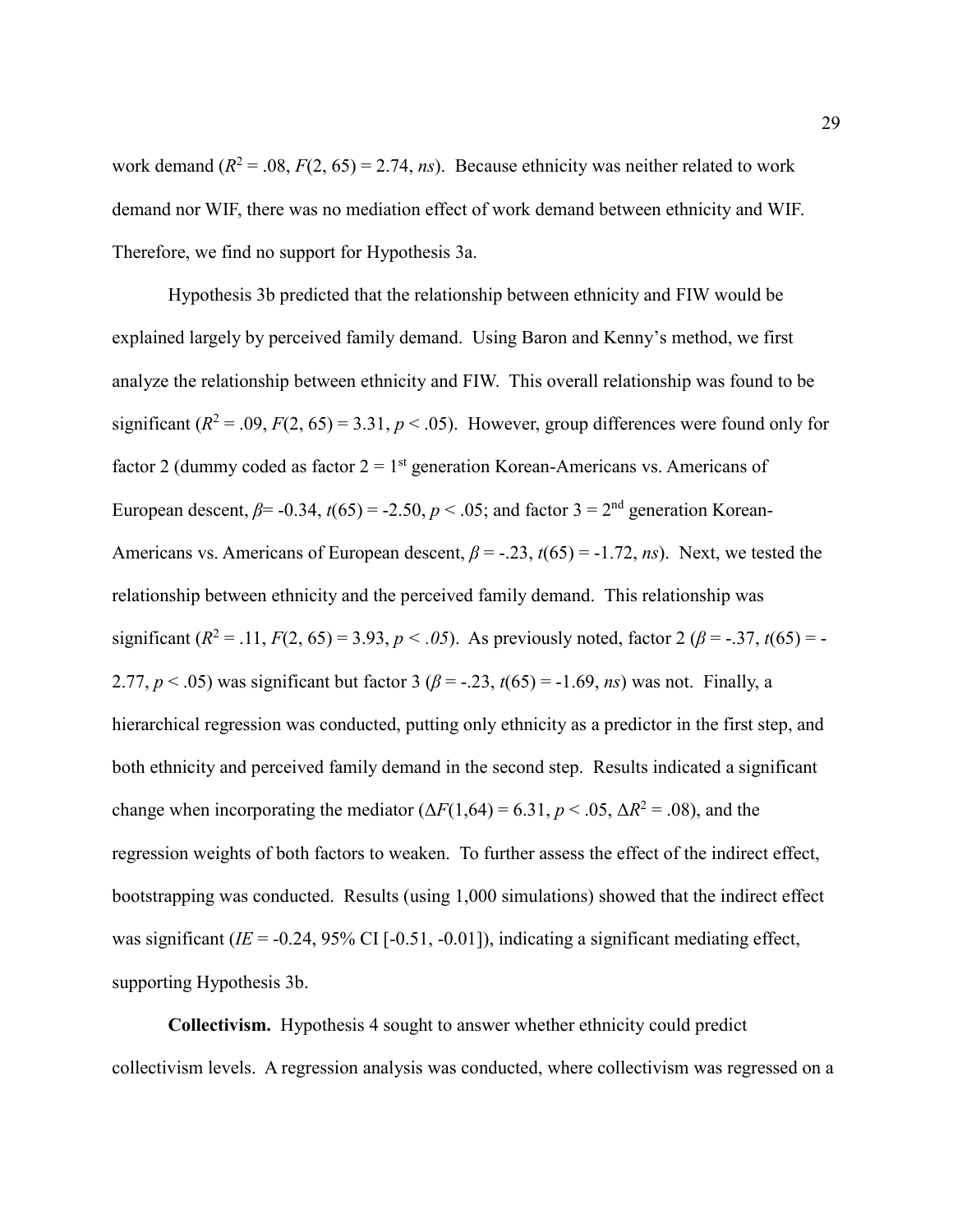dummy coded ethnicity variable (Americans of European descent was used as the comparison variable). The results showed that, ethnicity was not a significant predictor of collectivism  $(R^2 = .08, F(2, 65) = 2.91, ns)$ . Overall, these results do not support Hypothesis 4.

Hypothesis 5a predicted that the relationship between collectivism and WIF would be largely explained by perceived work demand. Using Baron and Kenny's (1986) mediation analysis method, we first assessed for the main effect between collectivism and WIF. Regressing WIF on collectivism, controlling for religiousness, yielded a significant relationship  $(\Delta F(1,65)$  = 13.66,  $p < 0.01$ ,  $\Delta R^2 = 0.16$ ). Next, the mediating variable (perceived work demand) was regressed on the predictor (collectivism). The results indicated that collectivism significantly predicted perceived work demand ( $\beta$  = .58,  $t(66)$  = 5.73,  $p$  < .01). Finally, a hierarchical regression was conducted, putting only religiousness as the first step, then collectivism as a predictor as the second step, and finally religiousness, collectivism and perceived work demand as the third step. Results indicated a significant change when incorporating the mediator  $(\Delta F(2,64) = 10.12, p$  $<$  .01,  $\Delta R^2$  = .10), and the regression weight of collectivism to weaken and lose significance. To further assess the effect of the indirect effect, bootstrapping was conducted. Results (using 1,000 simulations) showed that the indirect effect was significant ( $IE = 0.27, 95\%$  CI [0.09, 0.48]), indicating a significant mediating effect, supporting Hypothesis 5a.

Hypothesis 5b predicted that the relationship between collectivism and FIW would be largely explained by perceived family demand. A mediation analysis was again conducted using Baron and Kenny's method. The main effect between collectivism and FIW was found to be significant ( $\beta$  = .28,  $t(66)$  = 2.36,  $p$  < .05). The relationship between collectivism and perceived family demand was also found to be significant ( $\beta$  = .45,  $t$ (66) = 4.12,  $p$  < .01). Hierarchical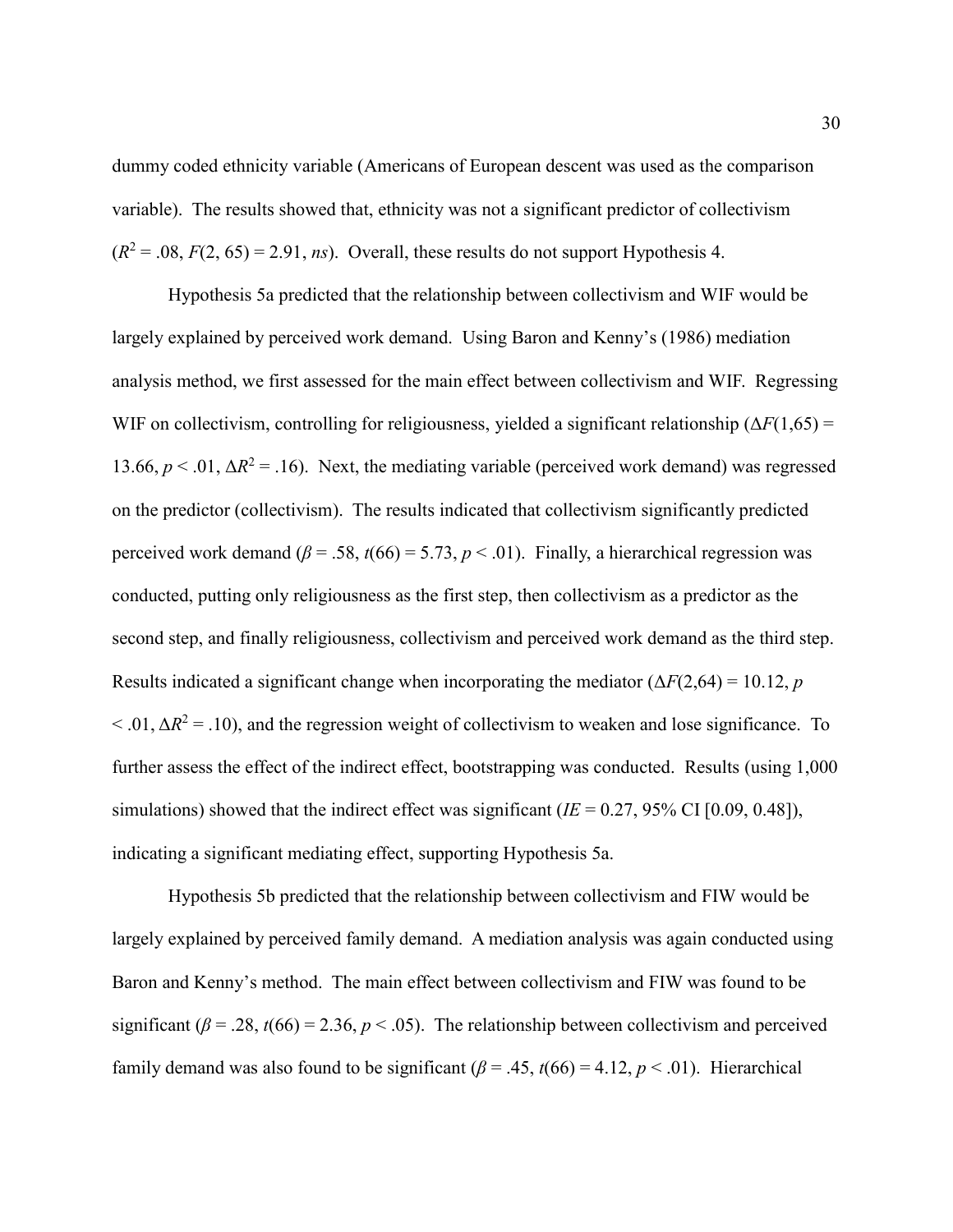regression results of the last step of the mediation analysis indicated a significant change when incorporating the mediator  $(\Delta F(1,65) = 5.69, p < .05, \Delta R^2 = .07)$ , and the regression weight of collectivism to weaken and lose significance. To further assess the effect of the indirect effect, bootstrapping was conducted. Results (using 1,000 simulations) showed that the indirect effect was not significant  $(IE = 0.12, ns)$  indicating no significant mediating effect. Overall, we found partial support for Hypothesis 5b.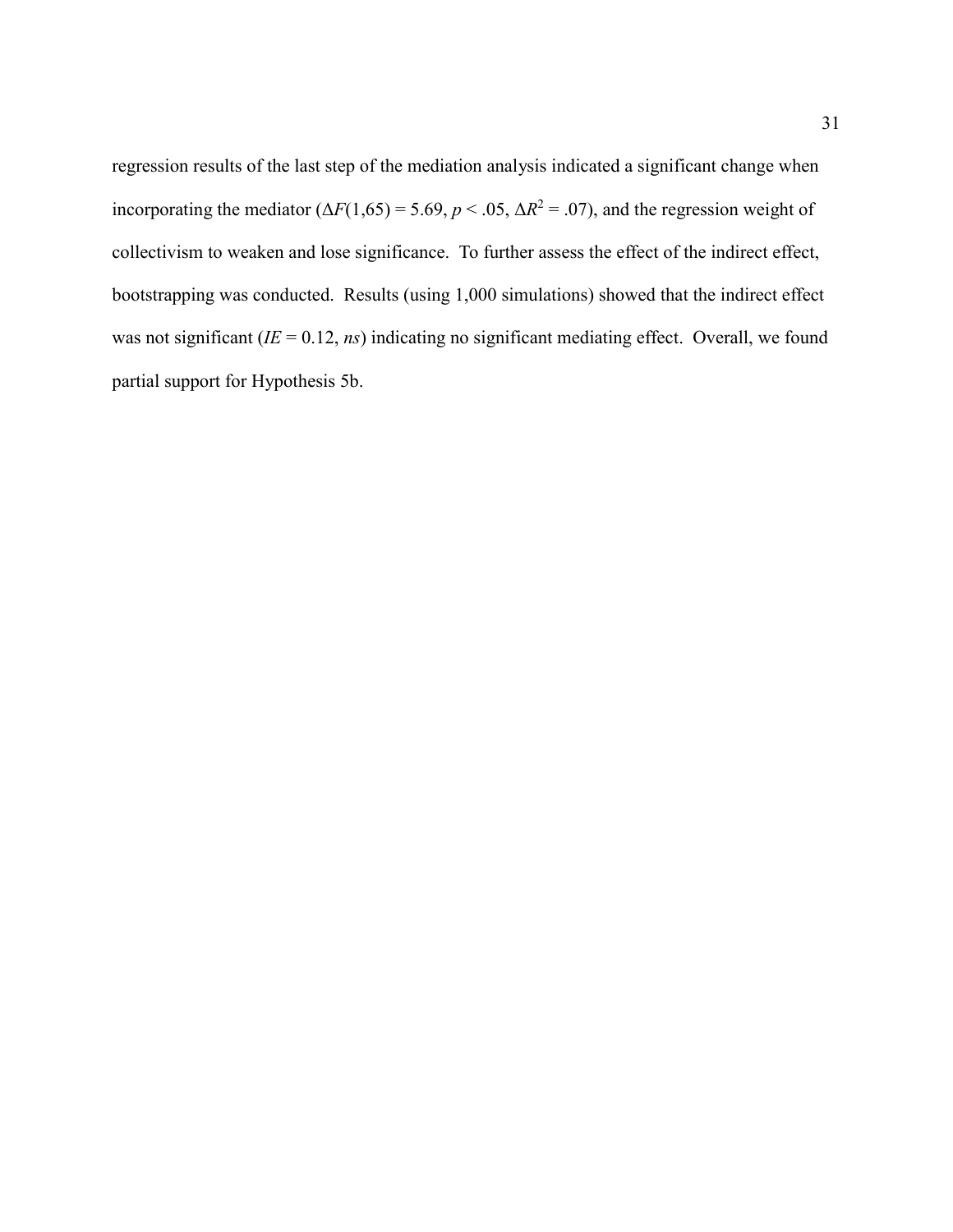#### **Chapter IV: Discussion**

<span id="page-32-0"></span>Hypotheses 1 and 2 were supported, showing that individual levels of perceived work demand and perceived family demand were positively related to levels of WIF and FIW, respectively. In other words, we found that high levels of perceived work demand resulted in high levels of WIF, and high levels of perceived family demand resulted in high levels of FIW. These results were consistent with past literature (e.g., Boyar et al., 2007); Mesmer-Magnus  $\&$ Viswesaran, 2005). While not a part of the hypothesis testing, results also showed a strong correlation between perceived work demand and perceived family demand. The original authors of the scale (Boyar et al.) conducted discriminant validity testing on perceived work demands with other related scales, and perceived family demand with other related scales. However, they did not test for any sort of discriminant validity between the two perceived demands. One explanation for this could be that individuals are simply predisposed to experiencing both types of demand. Another interesting result was that perceived work demand had a much higher correlation with WIF than perceived family demand had with FIW. One explanation for this could be that the sample was far more individualistic than expected, leading to less family interfering with work. Another explanation for this could be that the perceived family demand did not have predictive validity with this particular demographic on family interfering with work. Future research should attempt to specify dimensions of perceived work and family demand into subfacets when predicting WIF and FIW. Michel, Kotrba, Mitchelson, Clark, and Baltes (2011) introduce an extensive model of the antecedents of WIF and FIW, by breaking down work demand into 4 dimensions (role stressors, role involvement, social support, and work characteristics) and family demand into 4 dimensions (role stressors, role involvement, social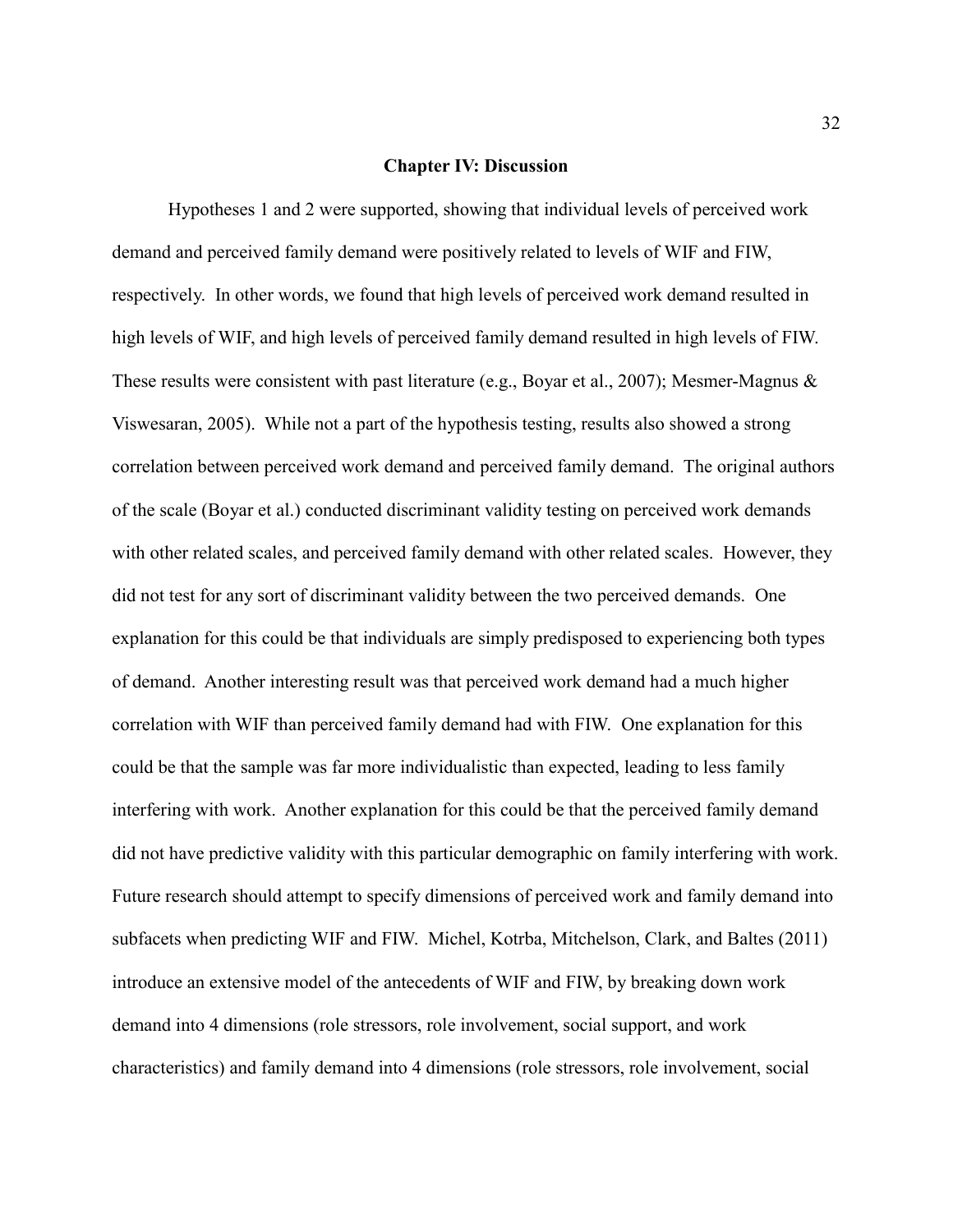support, and family characteristics). They also incorporated personality (locus of control and negative affect) as a potential predictor, introducing a much more comprehensive predictive model of work-family conflict than the present study. Specifying subfacets of both work and family demand should give stronger predictive validity towards work-family conflict. One final future consideration would be to focus on the strong correlations between both WIF and FIW. The relationship between these two outcome variables were very strong and positively correlated. However, this relationship could have been due to the nature of the respondents' type of work, such as working from home or having flexible work practices. This relationship could have also been due to the respondents' family make-up, such as an individual having many children or being a single parent. Future research should focus on incorporating both the type of work, and family structure/make-up.

Hypotheses 3a and 3b focused on the relationship between ethnicity and both WIF and FIW. We predicted that these relationships would be largely explained by perceived work and family demand. Results were mixed, as ethnicity was a poor predictor of WIF but not for FIW. Specifically, results showed that there were significant group differences between Americans of European descent and 1<sup>st</sup> generation Korean-Americans in their levels of both perceived family demand and family interfering with work. Perceived family demand was also found to be a significant mediating variable in the relationship between ethnicity and FIW, potentially explaining the group differences between ethnicities (particularly Americans of European descent and 1<sup>st</sup> generation Korean-Americans). Hypothesis 4 introduced collectivism into our work-family study and found that, surprisingly, the three ethnicities (Americans of European descent, 1<sup>st</sup> generation Korean-Americans, and 2<sup>nd</sup> generation Korean-Americans) did not differ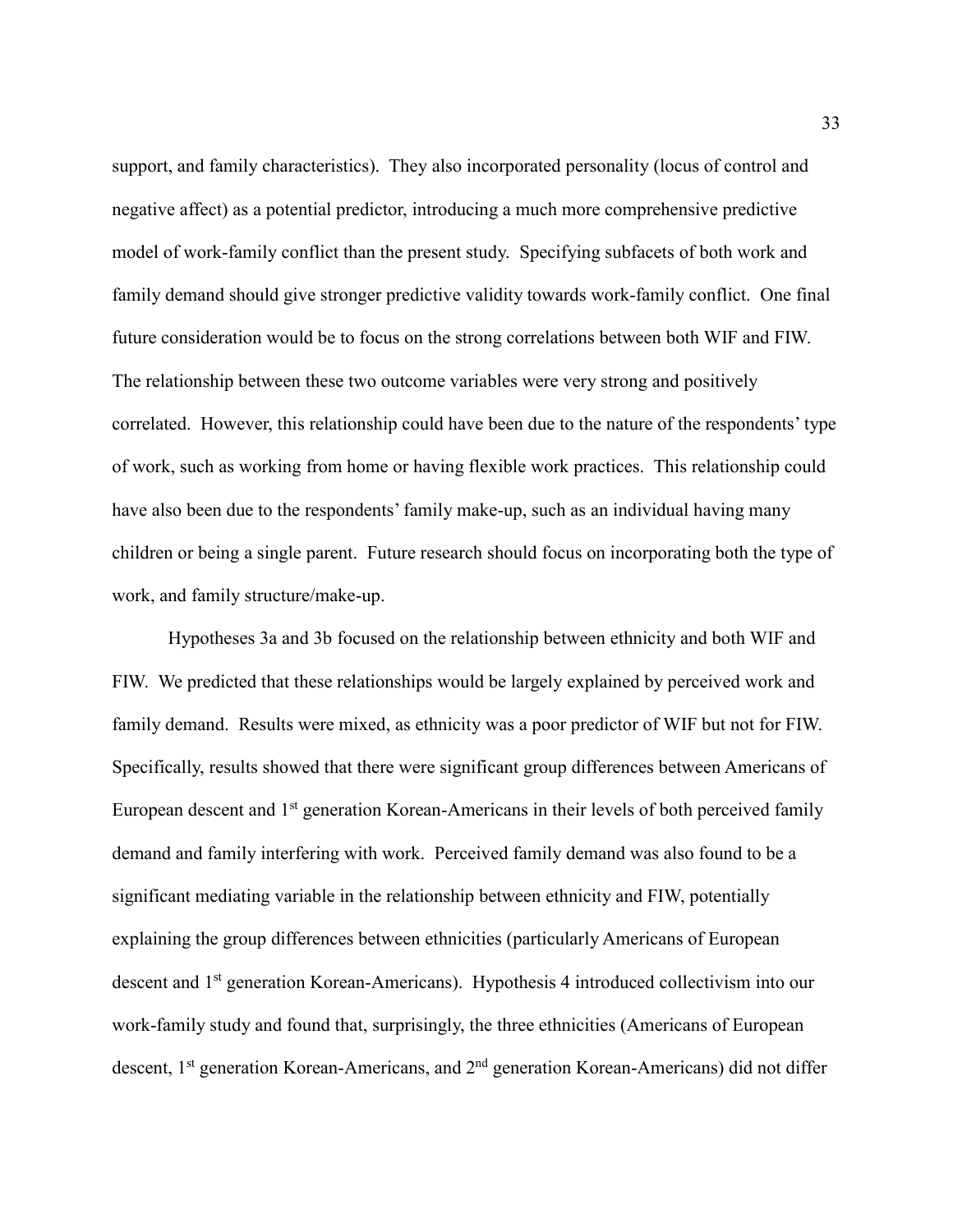significantly in their levels of collectivism. While there weren't too many studies on levels of collectivism in Korean-American immigrants of the U.S., literature has generally stated (e.g., Hofstede, 1984) that Eastern Asian individuals have higher levels of collectivism than Western individuals. One possible explanation for the results of Hypotheses 3a, 3b, and 4 is that  $1<sup>st</sup>$  and 2<sup>nd</sup> generation Korean-Americans in the present sample were far more Westernized than the average Korean-American. As someone who grew up in this particular Korean church community, it was very apparent that the large majority of them were heavily influenced by Western culture. Future research should look into sampling multiple Korean-American communities, as well as controlling for variables such as English language proficiency (Kim et al., 1993) and years lived in America.

As such, Hypotheses 5a and 5b explored collectivism as a predictor of WIF and FIW, and perceived demand being a potential explanatory variable for this relationship. Results found support for these two hypotheses (only partial support for Hypothesis 5b), implying that higher levels of collectivism led to higher levels of work-family conflict and perceived demand, and that perceived demand is the primary influence behind this relationship. Collectivism should be a focal predictor of work-family conflict for a few reasons. First, the current study found main effects between collectivism and work-family conflict, but mixed results for ethnicity and workfamily conflict. Second, literature (e.g., Yang, 2005) indicates that collectivism and individualism are much more explanatory and deep-rooted in the work-family balance than ethnicity would be. Finally, with the lack of research on Korean-American generational differences, collectivism and individualism measures seem to capture the intricacies of how Korean-Americans blend both values of their Korean side and their American side. Future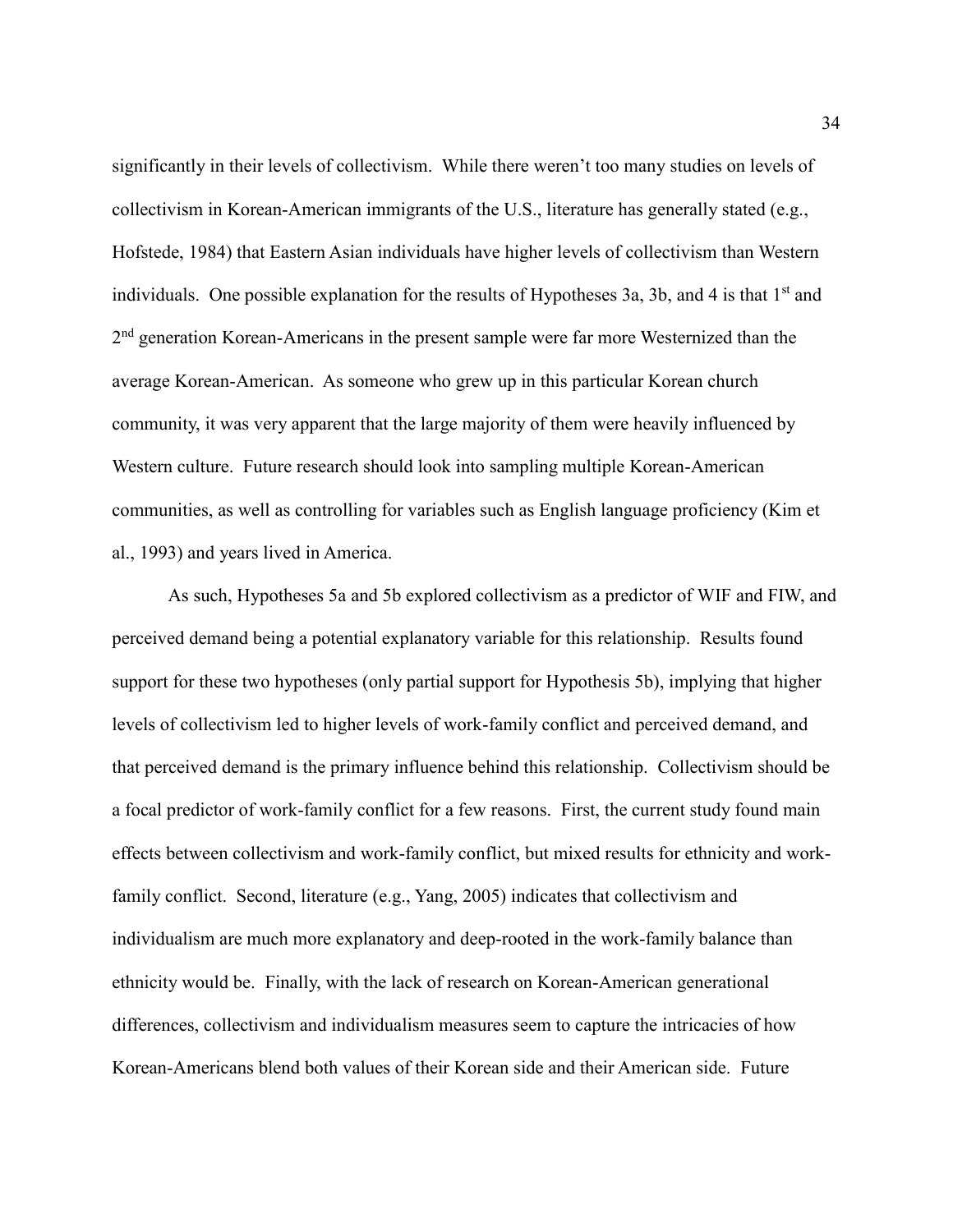research should look to identify other potential explanatory variables of Korean-American predispositions on work-family balance and conflict.

Overall, the results from this study contribute to the literature in a few different ways. First, the results further the work-family conflict literature in the context of Korean-Americans. Specifically, we found the previously researched relationships between perceived work demand and WIF, and perceived family demand and FIW to be significant for Korean-American individuals. Second, this study explored predicting work-family conflict with both collectivism and ethnicity, which were a relatively unexplored part of work-family conflict and Korean-American literature. Third, the results indicated that, contrary to previous literature, 1<sup>st</sup> generation Korean-Americans, 2nd generation Korean-Americans and Americans of European Descent did not differ in their levels of collectivism. These unexpected results could mean that Korean-Americans and Americans of European Descent are more culturally similar than previously researched.

#### <span id="page-35-0"></span>**Limitations**

One of the largest limitations our study faced was the sample. A small sample size occurred for a few different reasons. First, narrowing our main study into three ethnicity groups (Americans of European descent,  $1<sup>st</sup>$  generation Korean-Americans, and  $2<sup>nd</sup>$  generation Korean-Americans) disqualified a large portion of potential participants. Second, the church sample yielded only 16 responses, when we were expecting closer to 100 responses (the church population averages around 200-300 people). Future research on this topic and sample should focus on increasing response rates and garnering more attention towards the study. While the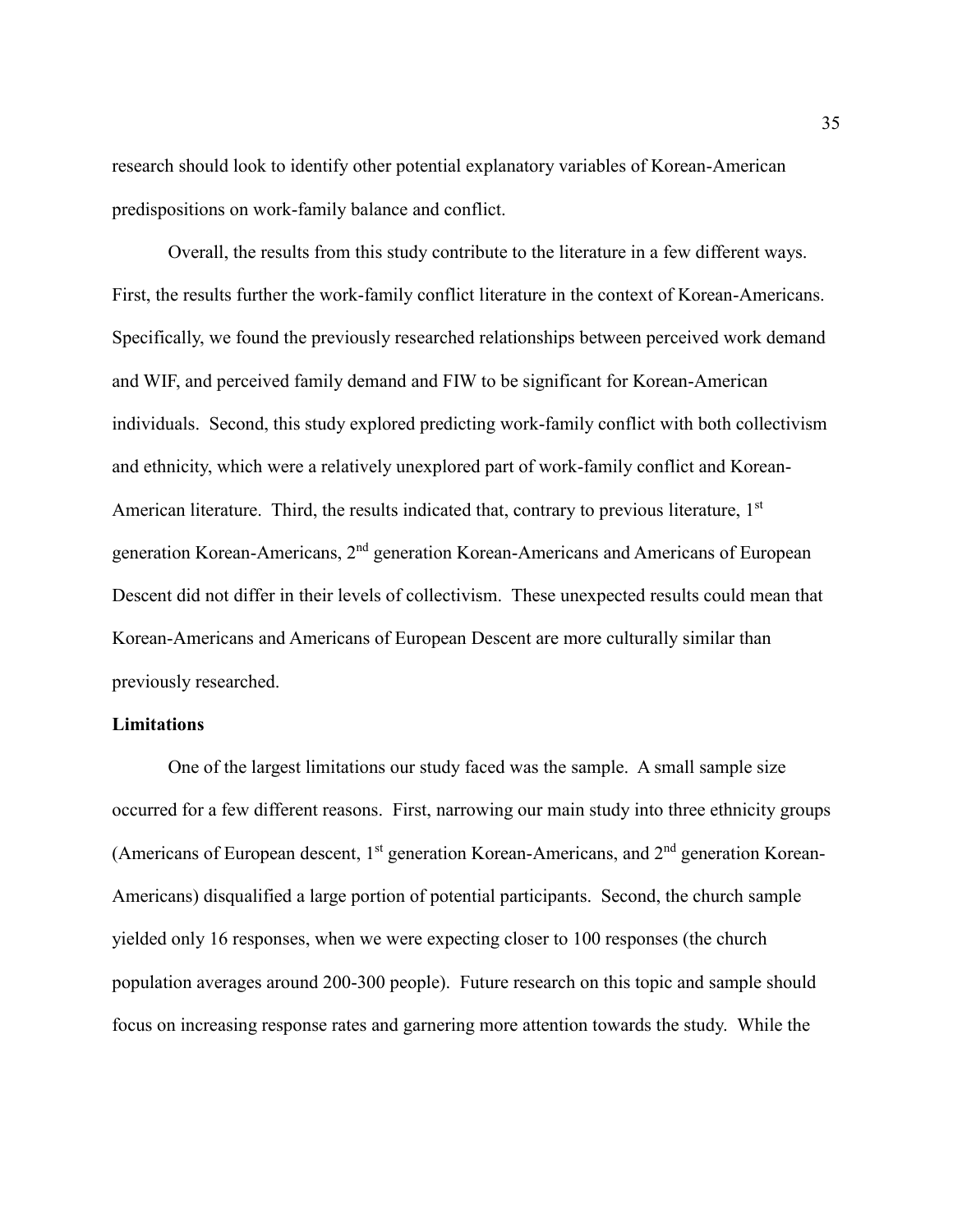study yielded certain significant results, we would have much more statistical power in these results with a larger sample size.

Another limitation of this study was that the measures used were completely self-report. One of the biggest problems with self-reported data comes from self-report bias (Donaldson & Grant-Vallone, 2002). This bias (sometimes called social desirability), comes from the respondent wanting to respond in a way that makes them look as good as possible, resulting in them under-reporting less than desirable behaviors and over-reporting desirable behaviors. Future research on this study should attempt to incorporate an objective measure of work-family conflict, collectivism, and perceived demand.

Another issue in this study was that two of our predictors, perceived work demand and perceived family demand, were highly correlated with each other  $(r = .61, p < .01)$ . While these results could be stemmed from the fact that individuals are generally predisposed to experiencing high levels of both demand simultaneously (as noted above), these two measures could also be measuring similar constructs.

<span id="page-36-0"></span>One final limitation to note was the nature of our ethnicity variable being a multicategorical independent variable. According to Hayes and Preacher (2014), the majority of statistical mediation analysis have been based on the independent variable being either dichotomous or continuous. As such, a potential explanation for the results of Hypotheses 3a being not significant could be that another statistical approach should have been used instead of Baron and Kenny's model.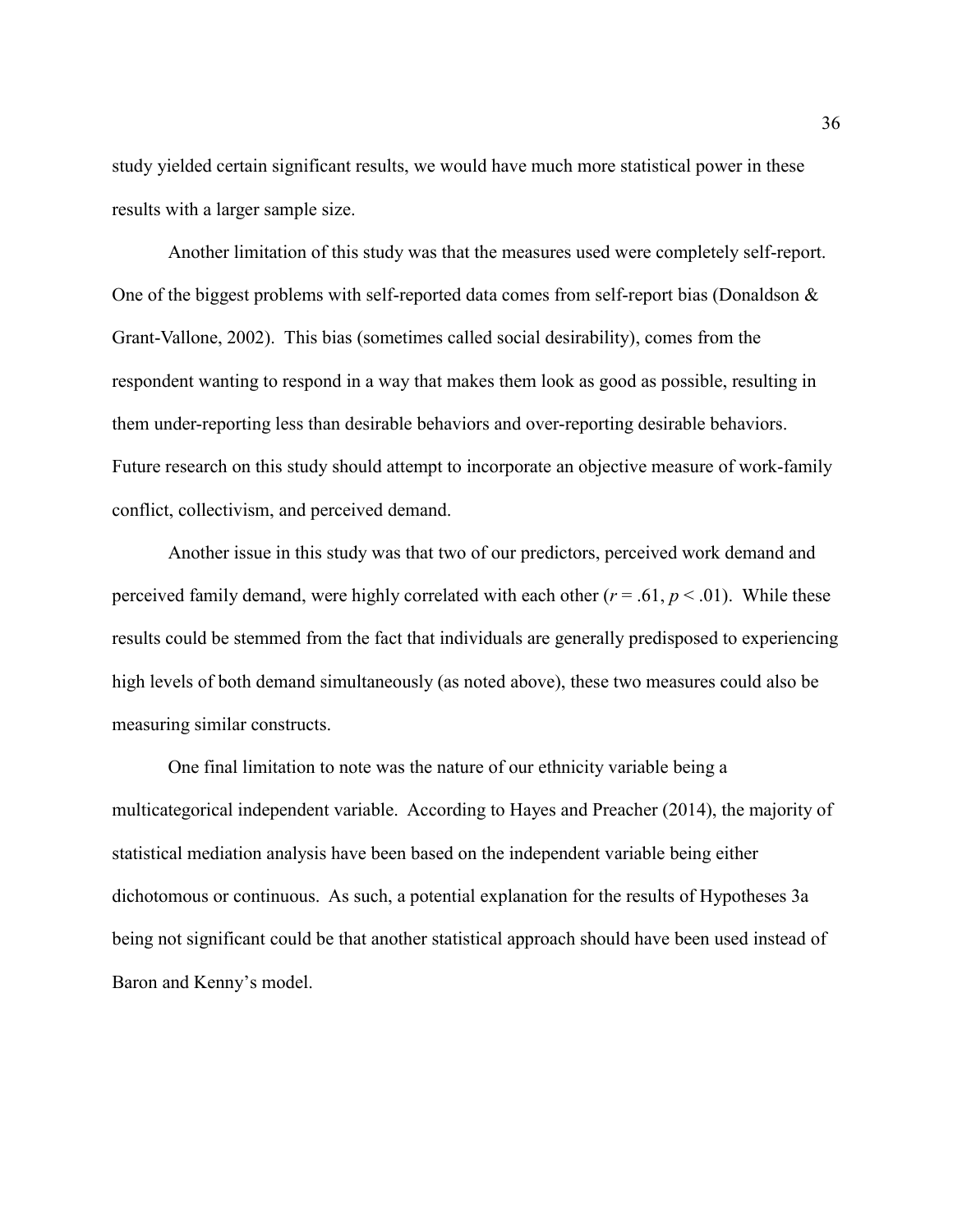#### **Conclusion**

The current study contributed a few advancements and implications to the literature. First, our study was one of the first to explore work-family conflict with inter-generational differences. Previous cross-cultural literature either did not attempt to distinguish between generations of immigrants (e.g., Cho et al., 2008; Lu et al., 2006; Yang et al., 2000) or did not focus on work-family conflict (e.g., Gaertner, 2012; Takeshita & Leong, 2007; Zeon, 1994). Second, the results indicated that, contrary to previous literature stating that Eastern Asian individuals were more likely to be higher on levels of collectivism (Hofstede, 1984), Korean-American immigrants (both  $1<sup>st</sup>$  and  $2<sup>nd</sup>$  generation) are much more similar to Western levels of collectivism than previously measured.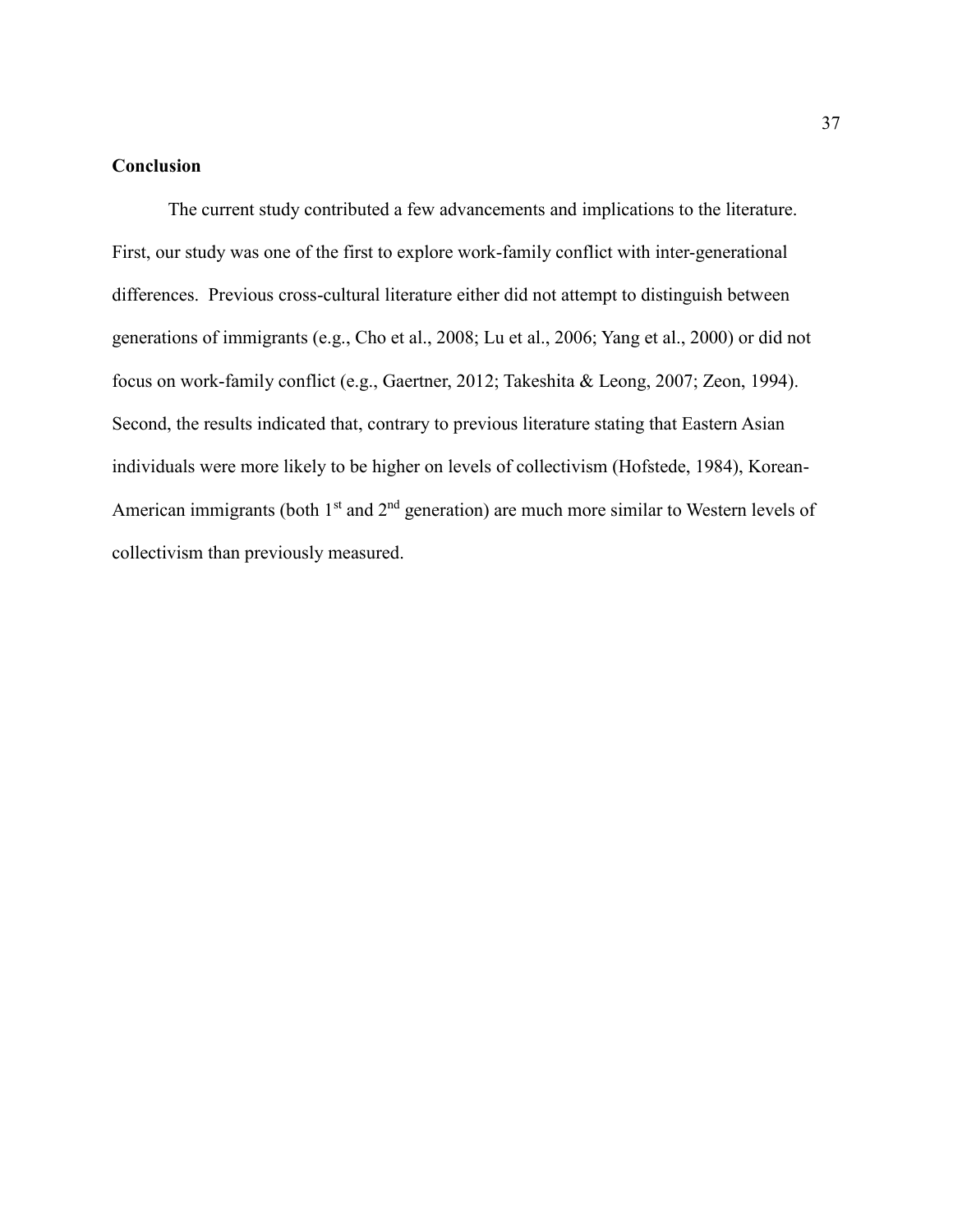#### **References**

- <span id="page-38-0"></span>Ahn, S. J. (2000). Putting the 'American' into 'Korean-American': The social identity of a second generation. *Sheffield Online Papers in Social Research*, *2*. Retrieved from <http://www.shef.ac.uk/socstudies/shop/2.html>
- Allen, T. D., Herst, D. E., Bruck, C. S., & Sutton, M. (2000). Consequences associated with work-to-family conflict: A review and agenda for future research. *Journal of occupational health psychology*, *5*(2), 278.
- Amstad, F. T., Meier, L. L., Fasel, U., Elfering, A., & Semmer, N. K. (2011). A meta-analysis of work–family conflict and various outcomes with a special emphasis on cross-domain versus matching-domain relations. *Journal of occupational health psychology*, *16*(2), 151-169.
- Aryee, S., Fields, D., & Luk, V. (1999). A cross-cultural test of a model of the work-family interface. *Journal of management*, *25*(4), 491-511.
- Asher, C. (2011). "The progressive past: How history can help us serve generation 1.5". *Reference & User Service Quarterly*, *51*(1). 43–48.
- Ashton, T. S. (1997). The industrial revolution 1760-1830. *OUP Catalogue*.
- Baron, R. M., & Kenny, D. A. (1986). The moderator–mediator variable distinction in social psychological research: Conceptual, strategic, and statistical considerations. *Journal of Personality and Social Psychology, 5,* 1173-1182.

Bellavia, G. M. (2005). Work-family conflict. *Handbook of work stress*.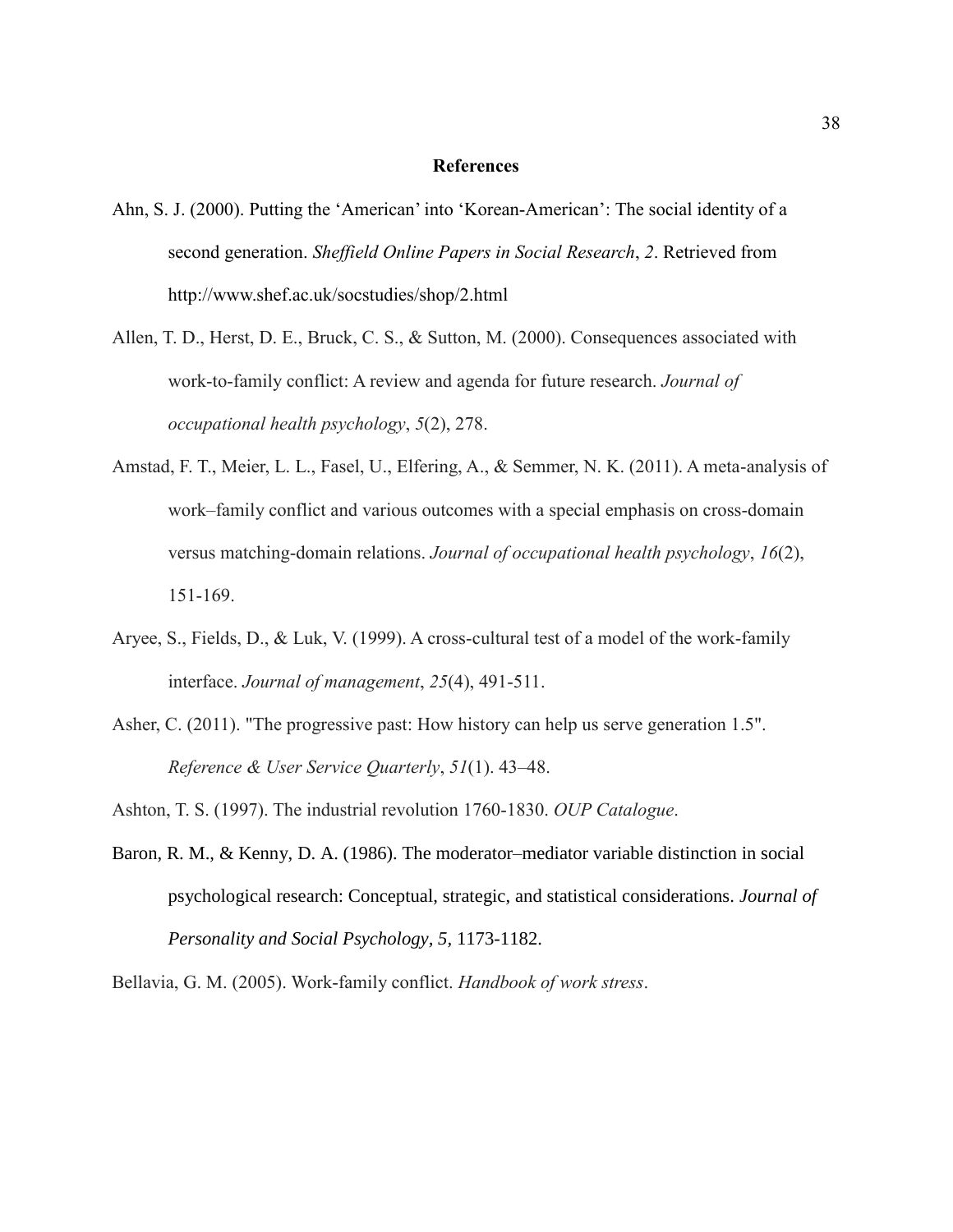- Billing, T. K., Bhagat, R., Babakus, E., Srivastava, B. N., Shin, M., & Brew, F. (2014). Work– family conflict in four national contexts: A closer look at the role of individualism– collectivism. *International Journal of Cross Cultural Management*, *14*(2), 139-159.
- Boyar, S. L., Carr, J. C., Mosley Jr, D. C., & Carson, C. M. (2007). The development and validation of scores on perceived work and family demand scales. *Educational and Psychological Measurement*, *67*(1), 100-115.
- Buhrmester, M., Kwang, T., & Gosling, S. D. (2011). Amazon's Mechanical Turk: A new source of inexpensive, yet high-quality, data?. *Perspectives on psychological science*, *6*(1), 3-5.
- Byron, K. (2005). A meta-analytic review of work–family conflict and its antecedents. *Journal of vocational behavior*, *67*(2), 169-198.
- Cho, J. J., Kim, J. Y., Chang, S. J., Fiedler, N., Koh, S. B., Crabtree, B. F., ... & Choi, Y. H. (2008). Occupational stress and depression in Korean employees. *International archives of occupational and environmental health*, *82*(1), 47-57.
- Cho, Y. J., Mallinckrodt, B., & Yune, S. K. (2010). Collectivism and individualism as bicultural values: South Korean undergraduates' adjustment to college. *Asian Journal of Counselling*, *17*(1-2), 81-104.
- Dougherty, K. D. (2003). How monochromatic is church membership? Racial-ethnic diversity in religious community. *Sociology of religion*, *64*(1), 65-85.
- Eby, L. T., Casper, W. J., Lockwood, A., Bordeaux, C., & Brinley, A. (2005). Work and family research in IO/OB: Content analysis and review of the literature (1980–2002). *Journal of vocational behavior*, *66*(1), 124-197.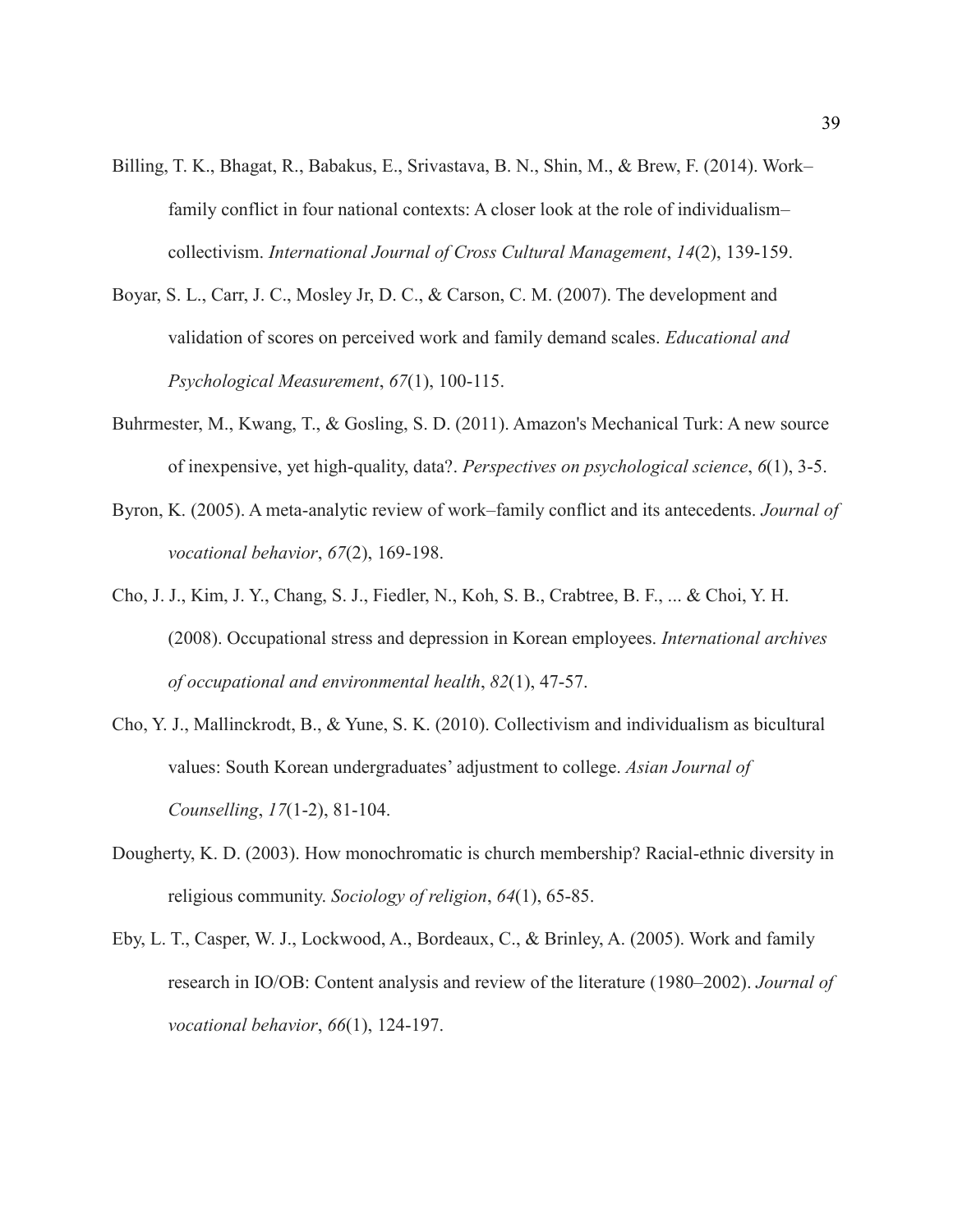- Frone, M. R. (2000). Work–family conflict and employee psychiatric disorders: The national comorbidity survey. *Journal of Applied psychology*, *85*(6), 888-895.
- Ford, M. T., Heinen, B. A., & Langkamer, K. L. (2007). Work and family satisfaction and conflict: A meta-analysis of cross-domain relations. *Journal of applied psychology*, *92*(1), 57-80.
- Gaertner, Frank Arthur. (2012). *A qualitative validation study of Korean American college student development*. Diss. University of Georgia, 2012.
- Gelfand, M.J. and Knight, A.P. (2005), ''Cross-cultural perspectives on work-family conflict'', in Poelmans, S.A.Y. (Ed.), Work and Family: An International Research Perspective, Lawrence Erlbaum Associates, Mahwah, NJ.
- Greenhaus, J. H., & Beutell, N. J. (1985). Sources of conflict between work and family roles. *Academy of Management Review, 10*: 76-88.
- Greenhaus, J. H., Collins, K. M., & Shaw, J. D. (2003). The relation between work–family balance and quality of life. *Journal of vocational behavior*, *63*(3), 510-531.
- Grzywacz, J. G., & Bass, B. L. (2003). Work, family, and mental health: Testing different models of work‐family fit. *Journal of Marriage and Family*, *65*(1), 248-261.
- Han, G., & Shin, S.-J. (1999). A cultural profile of Korean society: From vertical collectivism to horizontal individualism. *Korean Journal of Social and Personality Psychology*, *13*(2), 293–310.
- Hayes, A. F., & Preacher, K. J. (2014). Statistical mediation analysis with a multicategorical independent variable. *British Journal of Mathematical and Statistical Psychology*, *67*(3), 451-470.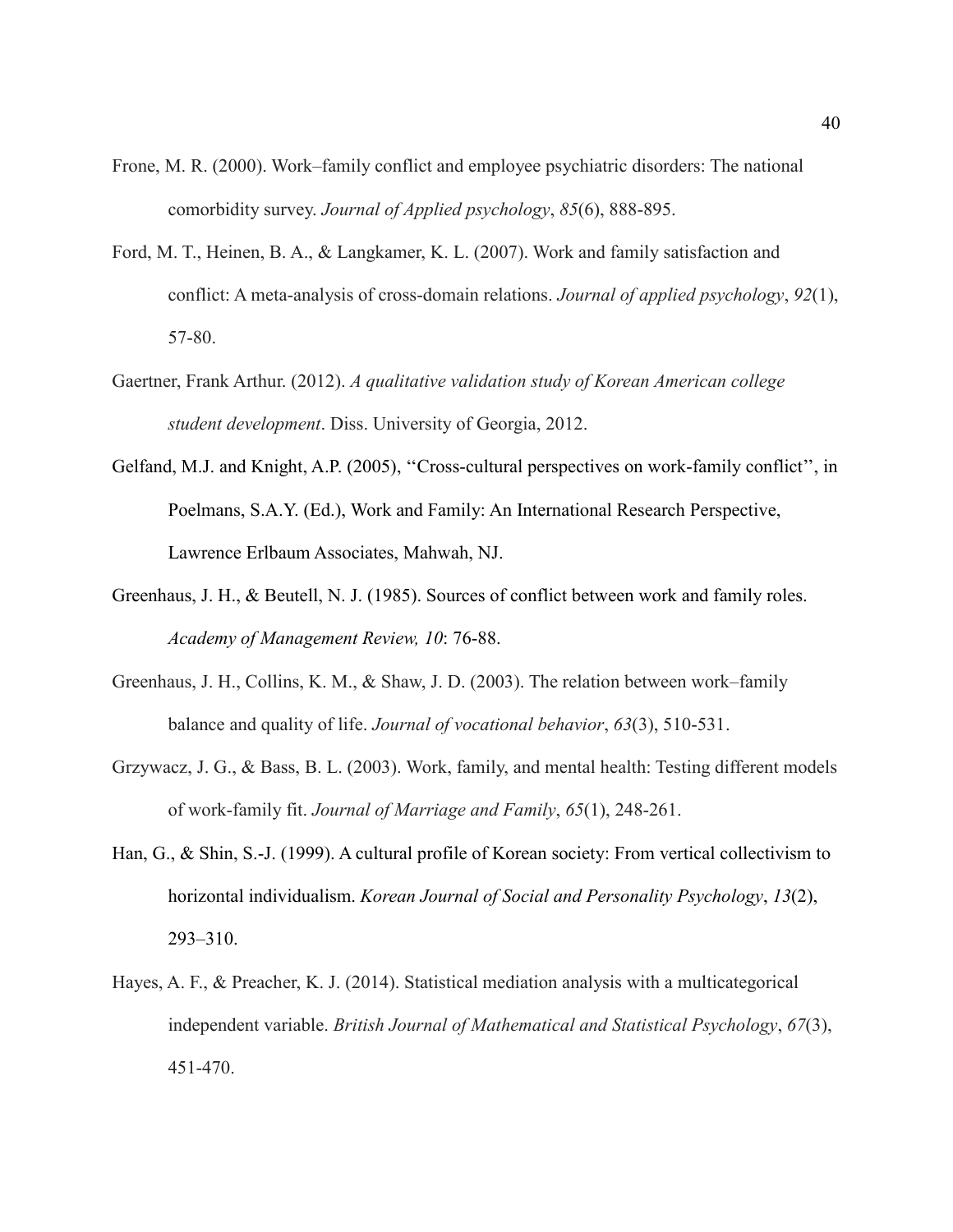- Hofstede, G. (1980). *Culture's consequences: International differences in work related values.*  Beverly Hill, GA: Sage.
- Hofstede, G. (1984). The cultural relativity of the quality of life concept. *Academy of Management review*, *9*(3), 389-398.
- Holland, A. T., & Palaniappan, L. P. (2012). Problems with the collection and interpretation of Asian-American health data: Omission, aggregation, and extrapolation. *Annals of Epidemiology*, *22*(6), 397–405.
- Keoboualapheth, S., Sabil, S., & Wah, T. K. (2017). Effects of individualism and collectivism on work-family interface in Laos. *International Journal of Innovative Research and Development*, *6*(6), 206-213.
- Kim, E., & Wolpin, S. (2008). The Korean American family: Adolescents versus parents acculturation to American culture. *Journal of cultural diversity*, *15*(3), 108-116.
- Kim, K., Hurh, W., & Kim, S. (1993). Generation differences in Korean immigrants' life conditions in the United States. *Sociological Perspectives, 36*(3), 257-270.
- Kim, Myoung-Hye (1992) *Korean-American Identity in the Postmodern Condition: Narrative Accounts of the Politics of Identity,* Michigan University Microfilms International.
- Kirchmeyer, C., & Cohen, A. (1999). Different strategies for managing the work non-work interface: A test for unique pathways to work outcomes. *Work & Stress*, *13*(1), 59-73.
- Kossek, E., & Ozeki, C. (1998). Work–family conflict, policies, and the job–life satisfaction relationship: A review and directions for organizational behavior–human resources research. *Journal of applied psychology*, *83*(2), 139-148.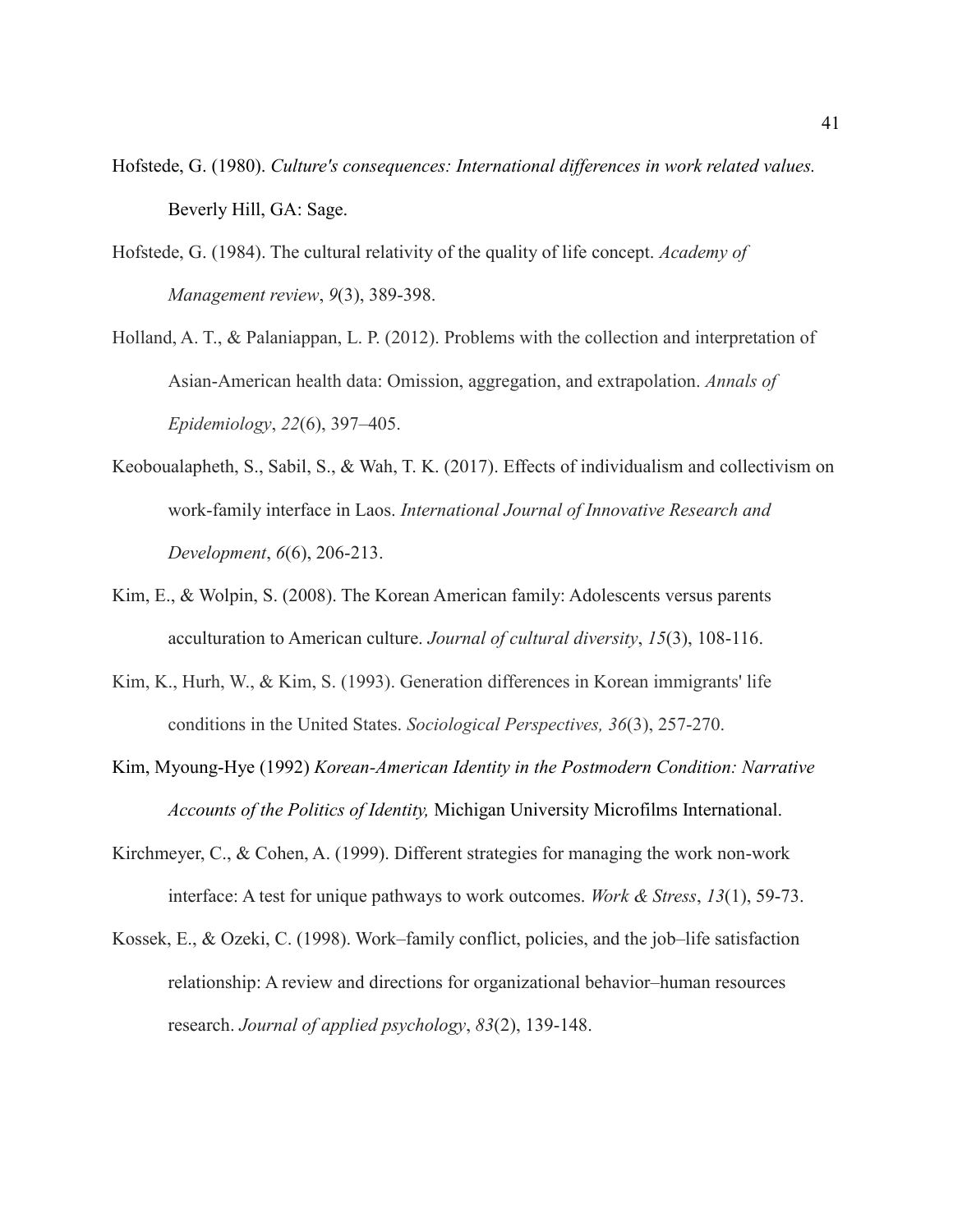- Lavassani, K. M., & Movahedi, B. (2014). Developments in theories and measures of workfamily relationships: from conflict to balance. *Contemporary Research on Organization and Administration*, *2*(1), 6-19.
- Lu, L., Gilmour, R., Kao, S. F., & Huang, M. T. (2006). A cross-cultural study of work/family demands, work/family conflict and wellbeing: the Taiwanese vs British. *Career Development International*, *11*(1), 9-27.
- Matsui, T., Ohsawa, T., & Onglatco, M. L. (1995). Work-family conflict and the stress-buffering effects of husband support and coping behavior among Japanese married working women. *Journal of vocational Behavior*, *47*(2), 178-192.
- Meade, A. W., & Craig, S. B. (2012). Identifying careless responses in survey data. *Psychological methods*, *17*(3), 437.
- Mesmer-Magnus, J. R., & Viswesvaran, C. (2005). Convergence between measures of work-tofamily and family-to-work conflict: A meta-analytic examination. *Journal of vocational behavior*, *67*(2), 215-232.
- Michel, J. S., Kotrba, L. M., Mitchelson, J. K., Clark, M. A., & Baltes, B. B. (2011). Antecedents of work–family conflict: A meta‐analytic review. *Journal of organizational behavior*, *32*(5), 689-725.
- Netemeyer, R. G., Boles, J. S., & McMurrian, R. (1996). Development and validation of work– family conflict and family–work conflict scales. *Journal of applied psychology*, *81*(4), 400-410.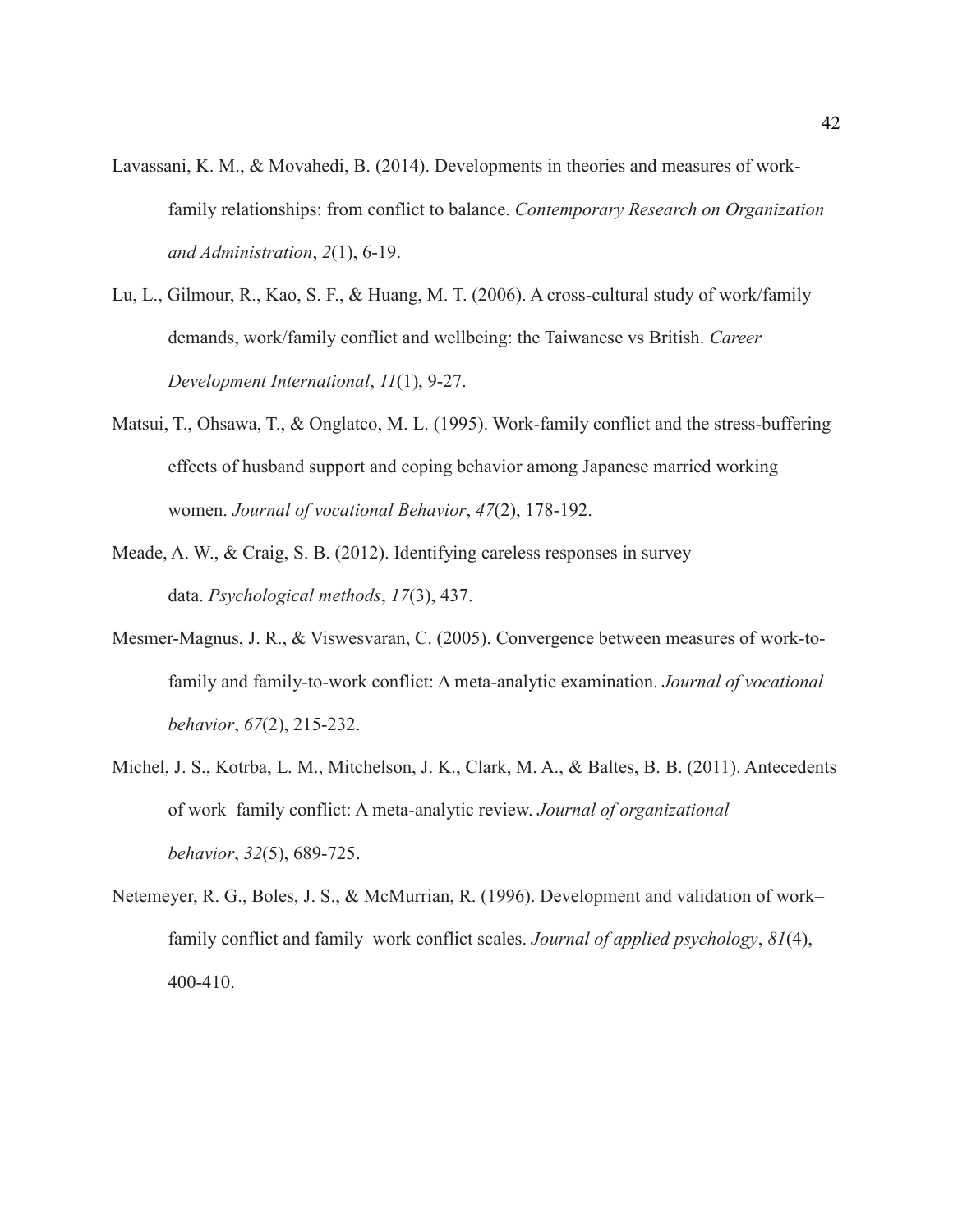- Netemeyer, R. G., Brashear-Alejandro, T., & Boles, J. S. (2004). A cross-national model of jobrelated outcomes of work role and family role variables: A retail sales context. *Journal of the Academy of marketing Science*, *32*(1), 49-60.
- Netemeyer, R. G., Maxham III, J. G., & Pullig, C. (2005). Conflicts in the work–family interface: Links to job stress, customer service employee performance, and customer purchase intent. *Journal of Marketing*, *69*(2), 130-143.
- Olsen, F. E. (1983). The family and the market: A study of ideology and legal reform. *Harvard Law Review*, 1497-1578.
- Organisation for Economic Co-operation and Development (2017). *Hours worked.* Retrieved from [https://data.oecd.org/emp/hours-worked.htm.](https://data.oecd.org/emp/hours-worked.htm)
- Peeters, M. C., Montgomery, A. J., Bakker, A. B., & Schaufeli, W. B. (2005). Balancing work and home: how job and home demands are related to burnout. *International Journal of Stress Management*, *12*(1), 43-61.
- Perrewé, P. L., Hochwarter, W. A., & Kiewitz, C. (1999). Value attainment: An explanation for the negative effects of work–family conflict on job and life satisfaction. *Journal of occupational health psychology*, *4*(4), 318-326.
- Pew Research Center (2013). *Second-generation Americans: A portrait of the adult children of immigrants*. Retrieved from [http://www.pewsocialtrends.org/2013/02/07/second](http://www.pewsocialtrends.org/2013/02/07/second-generation-americans/)[generation-americans/.](http://www.pewsocialtrends.org/2013/02/07/second-generation-americans/)

Pleck, J. H. (1977). The work-family role system. *Social problems*, *24*(4), 417-427.

Poelmans, S. (2003). Editorial: The multi-level fit model of work and family. *International Journal of Cross Cultural Management*, *3*, 267-274.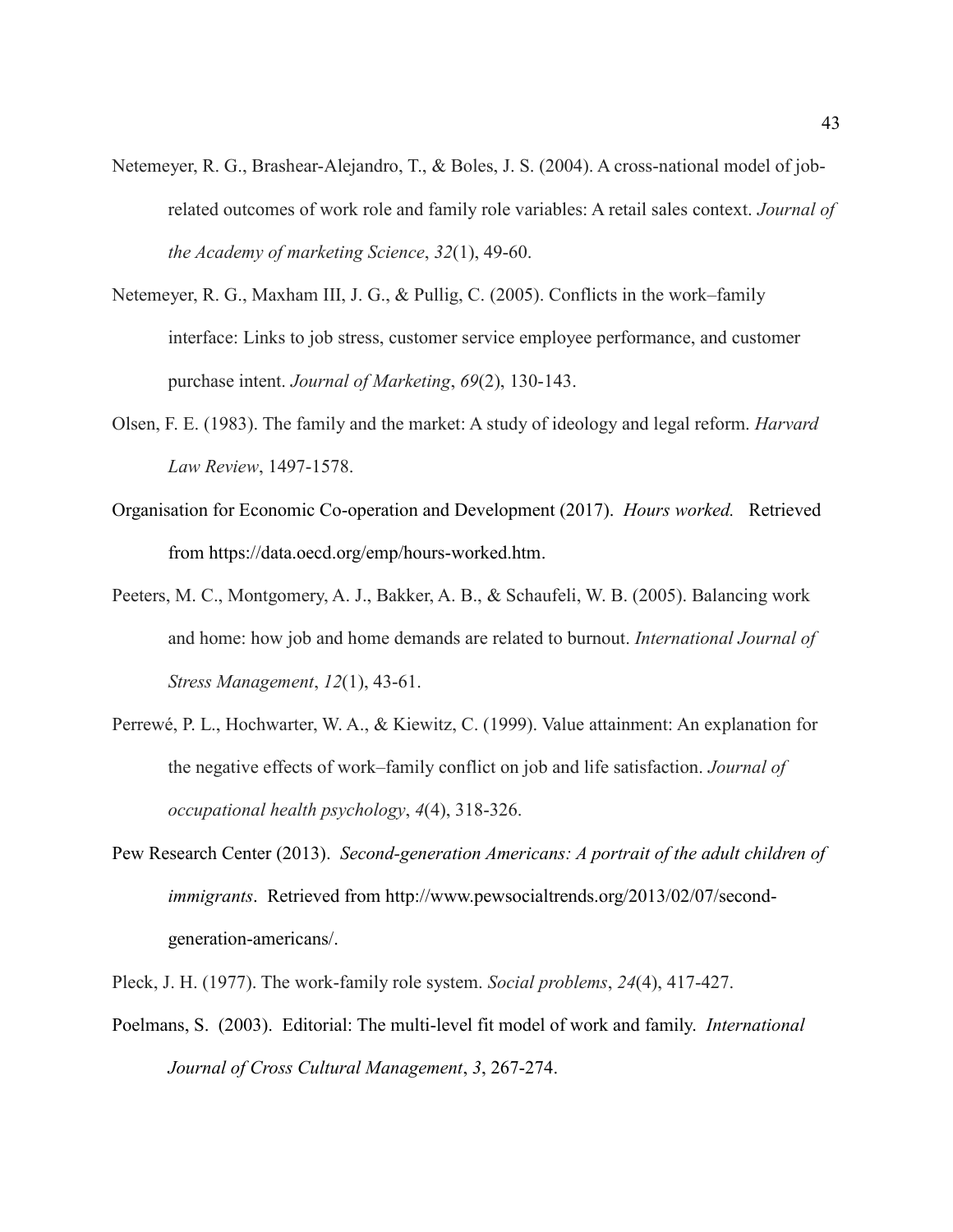- Preacher, K. J., & Hayes, A. F. (2004). SPSS and SAS procedures for estimating indirect effects in simple mediation models. *Behavior research methods, instruments, & computers*, *36*(4), 717-731.
- Schein, E. H. (1984). Culture as an environmental context for careers. *Journal of Occupational Behavior, 5*, 71-81.
- Shaffer, M. A., Harrison, D. A., Gilley, K. M., & Luk, D. M. (2001). Struggling for balance amid turbulence on international assignments: Work–family conflict, support and commitment. *Journal of Management*, *27*(1), 99-121.
- Shrout, P. E., & Bolger, N. (2002). Mediation in experimental and nonexperimental studies: New procedures and recommendations. *Psychological Methods, 7,* 422-445.
- Sobel, M. E. (1982). Asymptotic confidence intervals for indirect effects in structural equation models. *Sociological methodology*, *13*, 290-312.
- Spector, P. E., Allen, T. D., Poelmans, S. A., Lapierre, L. M., Cooper, C. L., MICHAEL, O. D., ... & Brough, P. (2007). Cross‐national differences in relationships of work demands, job satisfaction, and turnover intentions with work–family conflict. *Personnel Psychology*, *60*(4), 805-835.
- Swanson, V., & Power, K. G. (1999). Stress, satisfaction and role conflict in dual-doctor partnerships. *Community, Work & Family*, *2*(1), 67-88.
- Takeshita, V., & Leong, R. C. (2007). *Balancing two worlds: Asian American college students tell their life stories*. Cornell University Press.
- Triandis HC (1989) The self and social behavior in differing cultural contexts. *Psychological Review*, *96*, 269–89.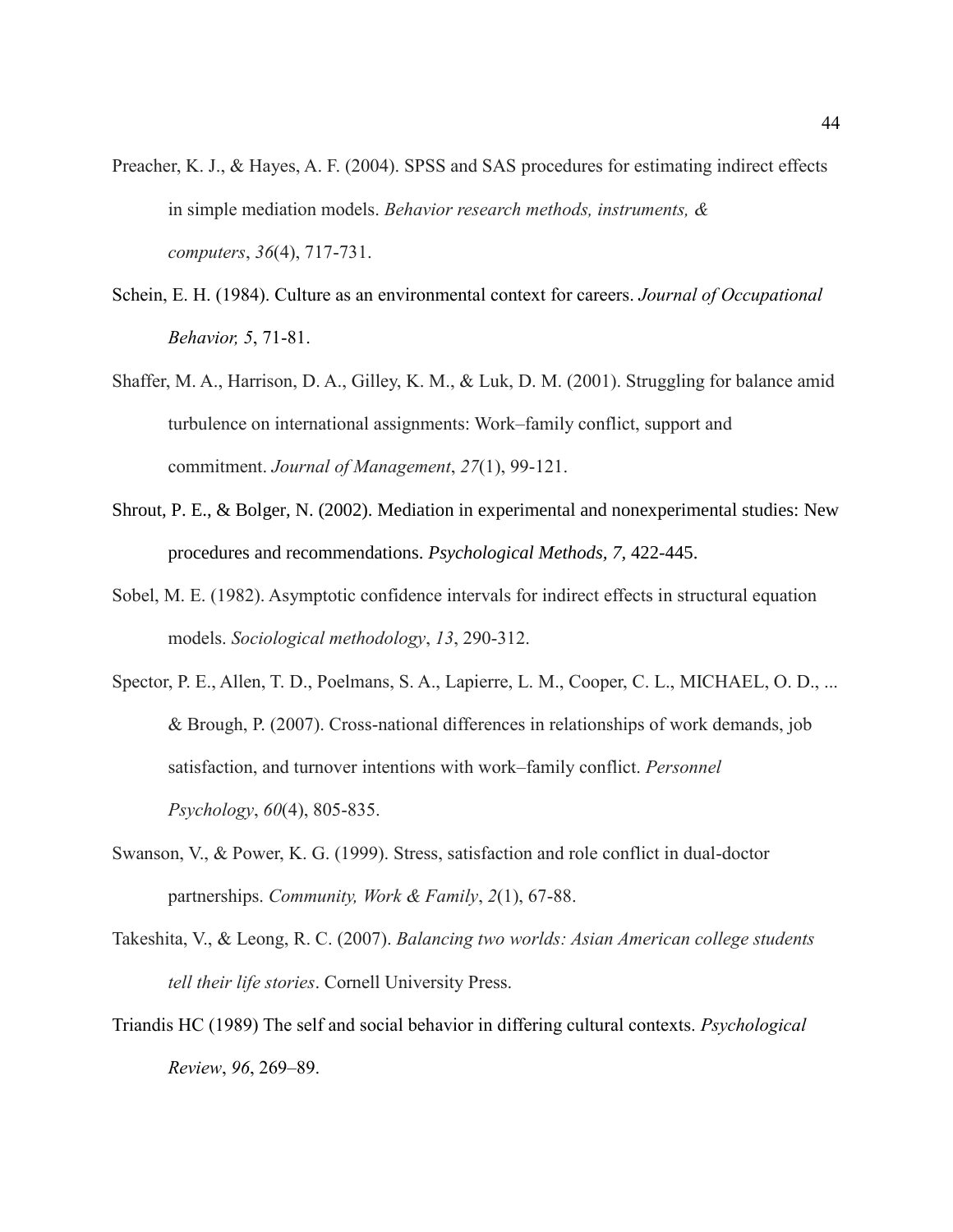- Triandis HC (1994) Cross-cultural industrial and organizational psychology. *Handbook of Industrial and Organizational Psychology*, *4*, 103–72.
- Triandis, H. C. & Gelfland, M. J. (1998). Converging measurement of horizontal and vertical individualism and collectivism. *Journal of Personality and Social Psychology*, *74*, 118- 128.
- Triandis, H. C., Bontempo, R., Betancourt, H. , Bond, M. , Leung, K. , Brenes, A. , Georgas, J. , Hui, H., Marin, G., Setiadi, B., Sinha, J., Verma, J., Spangenberg, J., Touzard, H. & de Montmollin, G. (1986). The measurement of etic aspects of individualism and collectivism across cultures. *Australian Journal of Psychology*, *38*, 257-267.
- Vinokur, A. D., Pierce, P. F., & Buck, C. L. (1999). Work–family conflicts of women in the Air Force: Their influence on mental health and functioning. *Journal of Organizational Behavior*, *20*(6), 865-878.
- Voydanoff, P. (2005). Social integration, work‐family conflict and facilitation, and job and marital quality. *Journal of marriage and family*, *67*(3), 666-679.
- Waters, Mary C. (1990) *Ethnic Options: Choosing Identities in America*, Berkeley: University of California Press.
- Wood, Daniel B. (2000) "Common Ground on who's an American." *Christian Science Monitor*. January 19, 2006. Retrieved February 16, 2007.
- Yang, N. (2005). Individualism-collectivism and work-family interfaces: A Sino-US comparison. *Work and family: An international research perspective*, *3*, 287-318.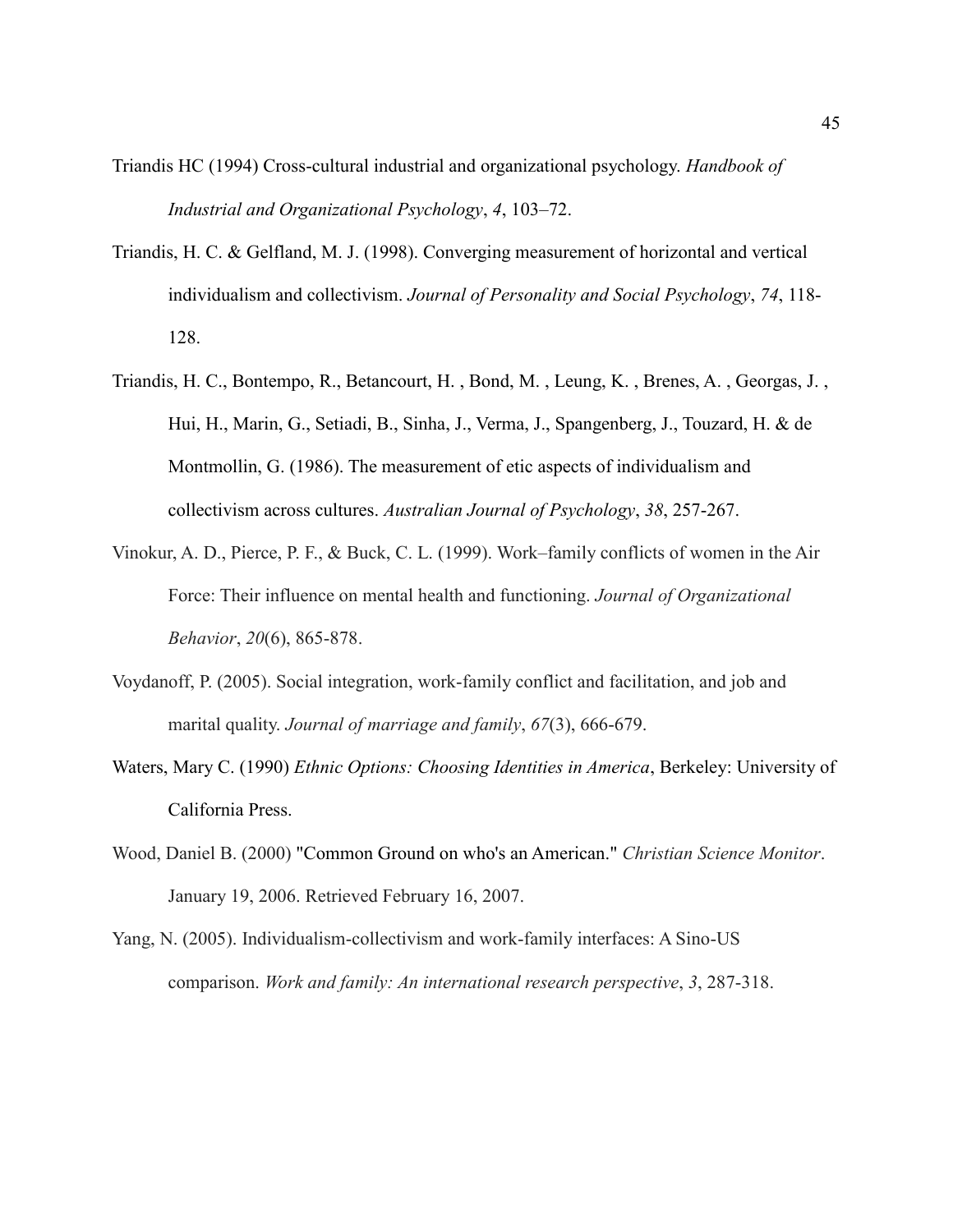- Yang, N., Chen, C. C., Choi, J., & Zou, Y. (2000). Sources of work-family conflict: A Sino-US comparison of the effects of work and family demands. *Academy of Management Journal*, *43*(1), 113-123.
- Yoo, B., Donthu, N., & Lenartowicz, T. (2011). Measuring Hofstede's five dimensions of cultural values at the individual level: Development and validation of CVSCALE. *Journal of International Consumer Marketing*, *23*(3-4), 193-210.
- Zeon, So-young. (1994) *What it means to be Korean American in the Midwest: Eight Korean-American College Students tell their stories,* Michigan: University Microfilms International.